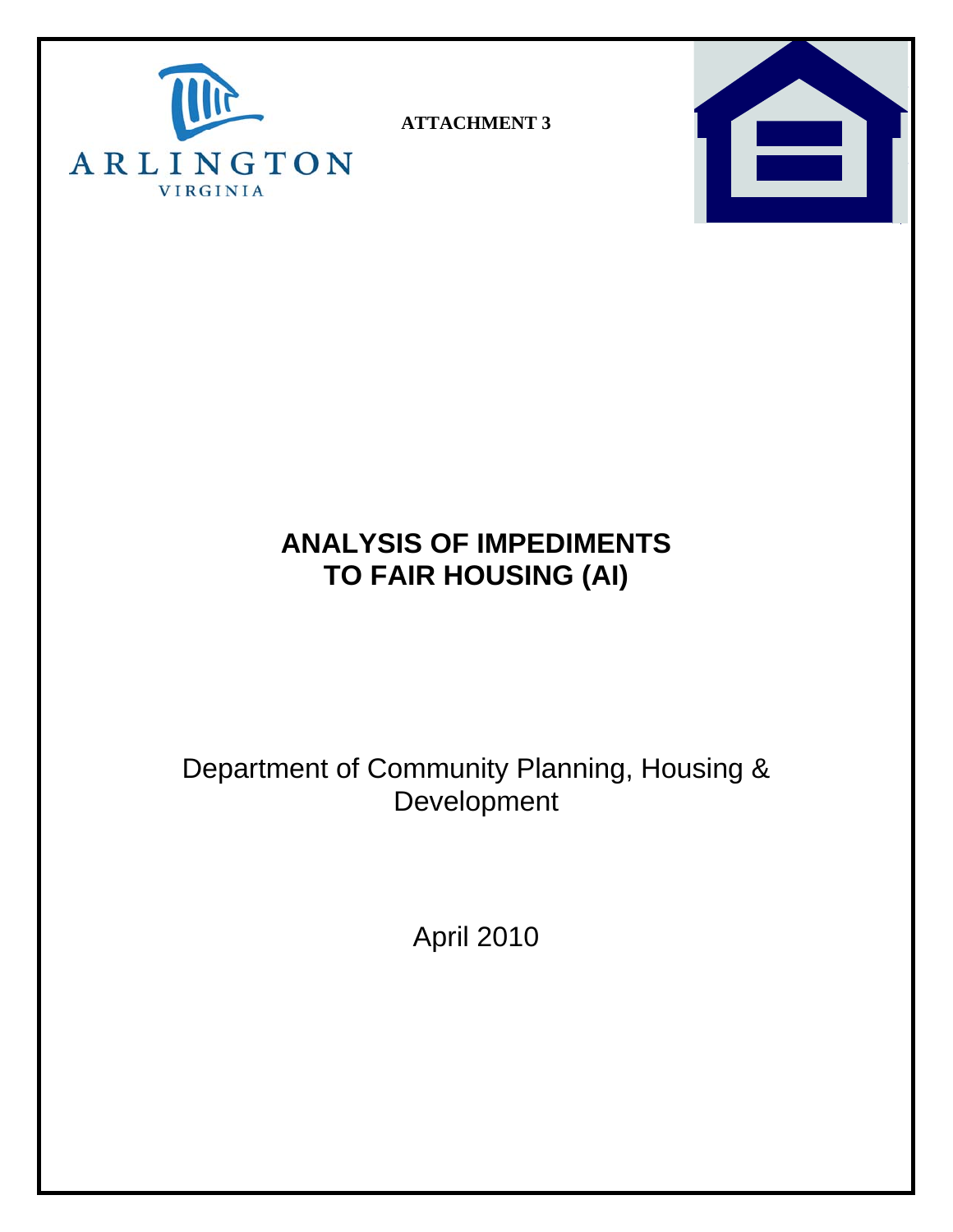# Table of Contents

### **Introduction**

### **Demographic and Housing Profiles**

### **Affordable Housing Goals and Targets**

### **Fair Housing**

## **Barriers to Housing Choice**

| Awareness by Tenants and Owners about Rights and Responsibilities             |     |
|-------------------------------------------------------------------------------|-----|
|                                                                               |     |
|                                                                               | .22 |
|                                                                               |     |
| Physical and Language Accessibility                                           |     |
|                                                                               |     |
|                                                                               |     |
|                                                                               |     |
| <b>Insufficient Housing Subsidies</b>                                         |     |
|                                                                               |     |
|                                                                               |     |
| Poor Credit Histories, Criminal Backgrounds, and/or Various Sources of Income |     |
|                                                                               |     |
|                                                                               |     |
|                                                                               |     |
|                                                                               | .37 |
| <b>Appendices</b>                                                             |     |
| A. Consolidated Plan Community Forum questions, comments                      | .40 |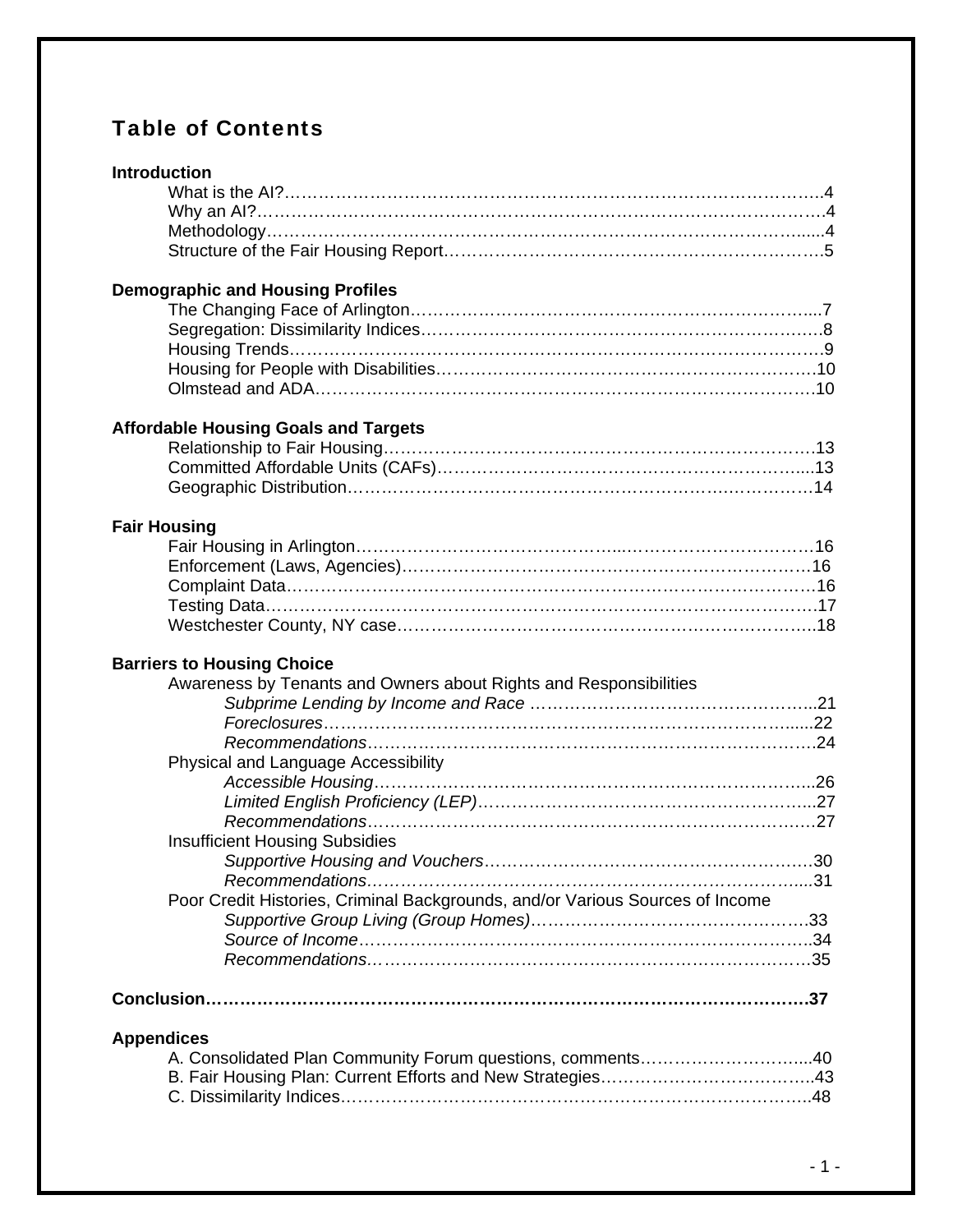| G. Fairfax County Group Residential Facility zoning ordinance55 |  |
|-----------------------------------------------------------------|--|
|                                                                 |  |
|                                                                 |  |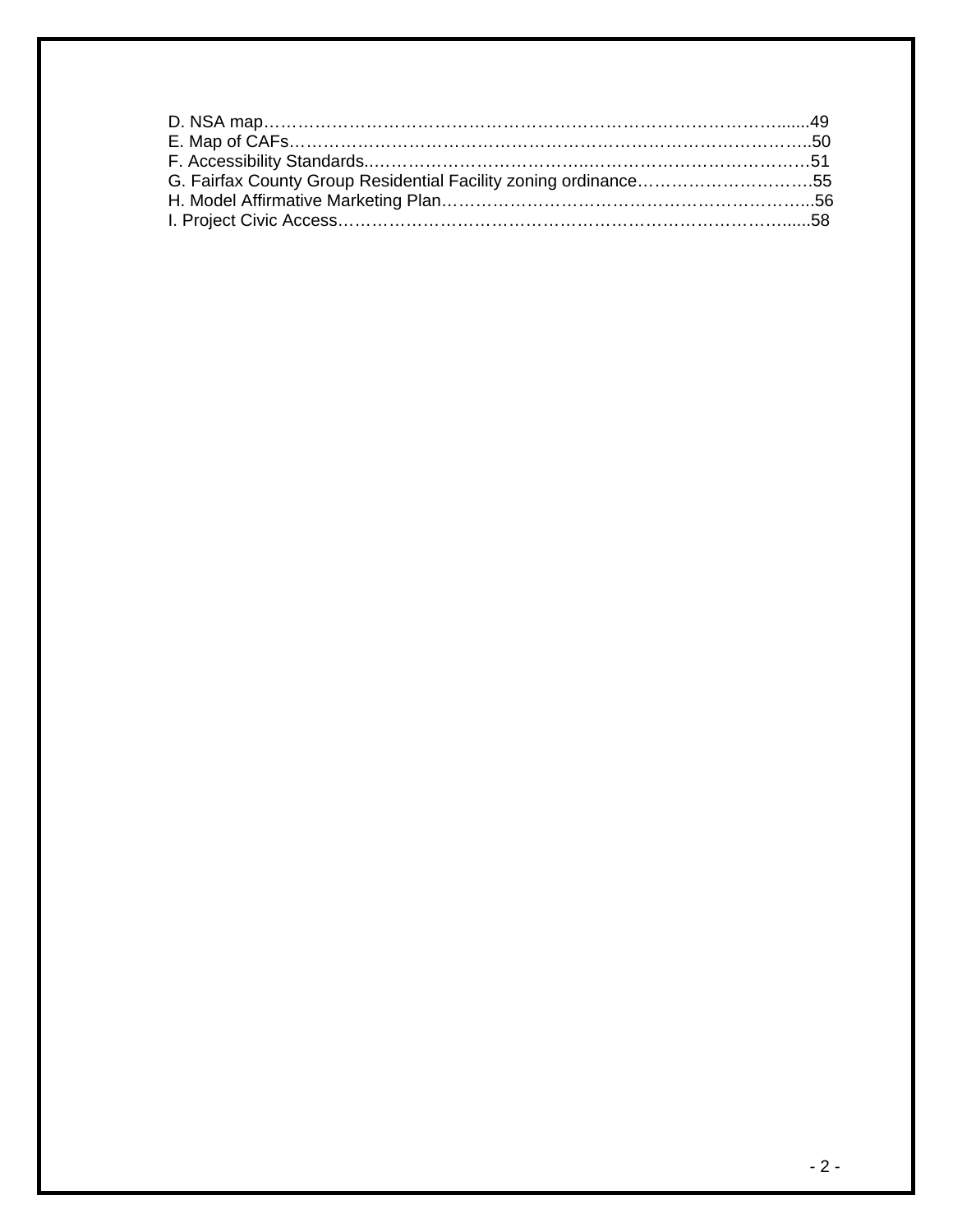Introduction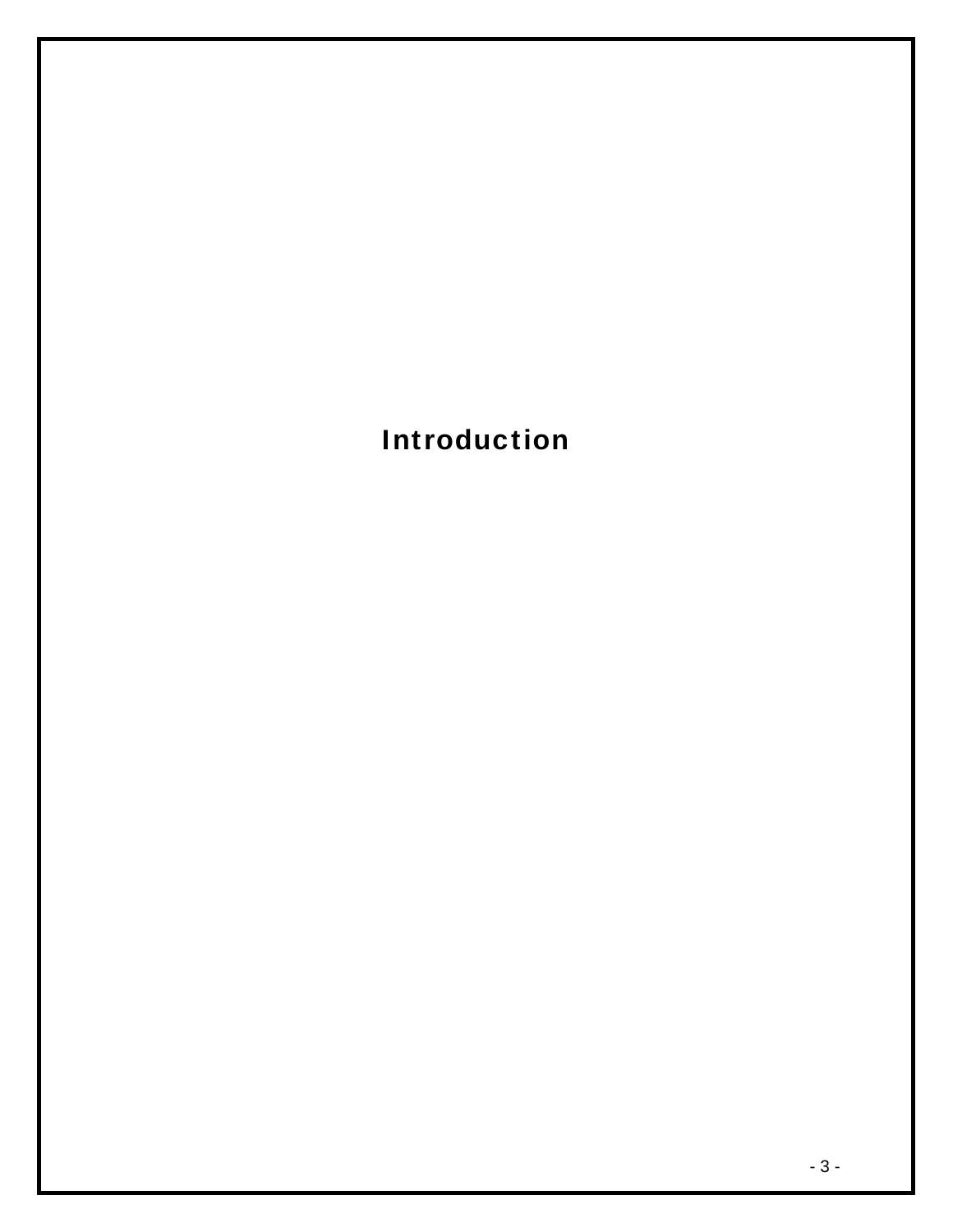## <span id="page-4-0"></span>What is the AI?

The Analysis of Impediments to Fair Housing (AI) is an assessment of how laws, government policies, real estate practices and local conditions affect the location, availability and accessibility of housing. The analysis of their impact on housing choice can highlight areas where corrective actions might broaden the housing options of persons protected by fair housing laws. It is also required by the U.S. Department of Housing and Urban Development (HUD) to receive federal funding. The last one was done by Arlington County in 2005<sup>[1](#page-4-0)</sup>.

The analysis includes examining *impediments* and *barriers* to fair housing choice:

- An impediment to fair housing choice is any action, omission, or decision which is intended to or has the effect of restricting a person's choice of housing on the basis of race, color, religion, sex, disability, familial status or national origin. Such a limitation to fair housing choice constitutes housing discrimination.
- This AI defines barriers to housing choice as factors that limit a person's choice of housing, such as housing supply and location, physical accessibility of housing, zoning for group homes, source of income, accessibility of prime financing, and limited English proficiency.

## Why an AI?

Housing is a fundamental human need. The ability to find housing which best suits individual or family needs can make a major difference in the ability to pursue personal, educational, employment, and other goals. Because housing choice is critical, Arlington County government is, and long has been, committed to ensuring that all current and prospective residents have full access to the broad range of housing options available in the community.

Fair housing choice is the ability of persons of similar income levels to have available to them the same housing choices regardless of race, color, religion, sex, handicap, familial status, or national origin.

Title VIII of the Civil Rights Act of 1968, as amended, makes it unlawful to discriminate in any aspect related to the sale, rental or financing of dwellings (or in the provision of brokerage services or facilities) in connection with the sale or rental of a dwelling because of race, color, religion, national origin, sex, families with children, and persons with handicaps. State law extends coverage to discrimination on the basis of elderliness. The County's Human Rights Ordinance adds elderliness, marital status and sexual orientation as protected classes.

# Methodology

Housing Division staff of the Department of Community Planning, Housing and Development worked in conjunction with the Human Rights Office to analyze data, documents, plans, current

<sup>&</sup>lt;sup>1</sup><http://www.arlingtonva.us/departments/CPHD/Documents/1587final%20AI%20pdf.pdf>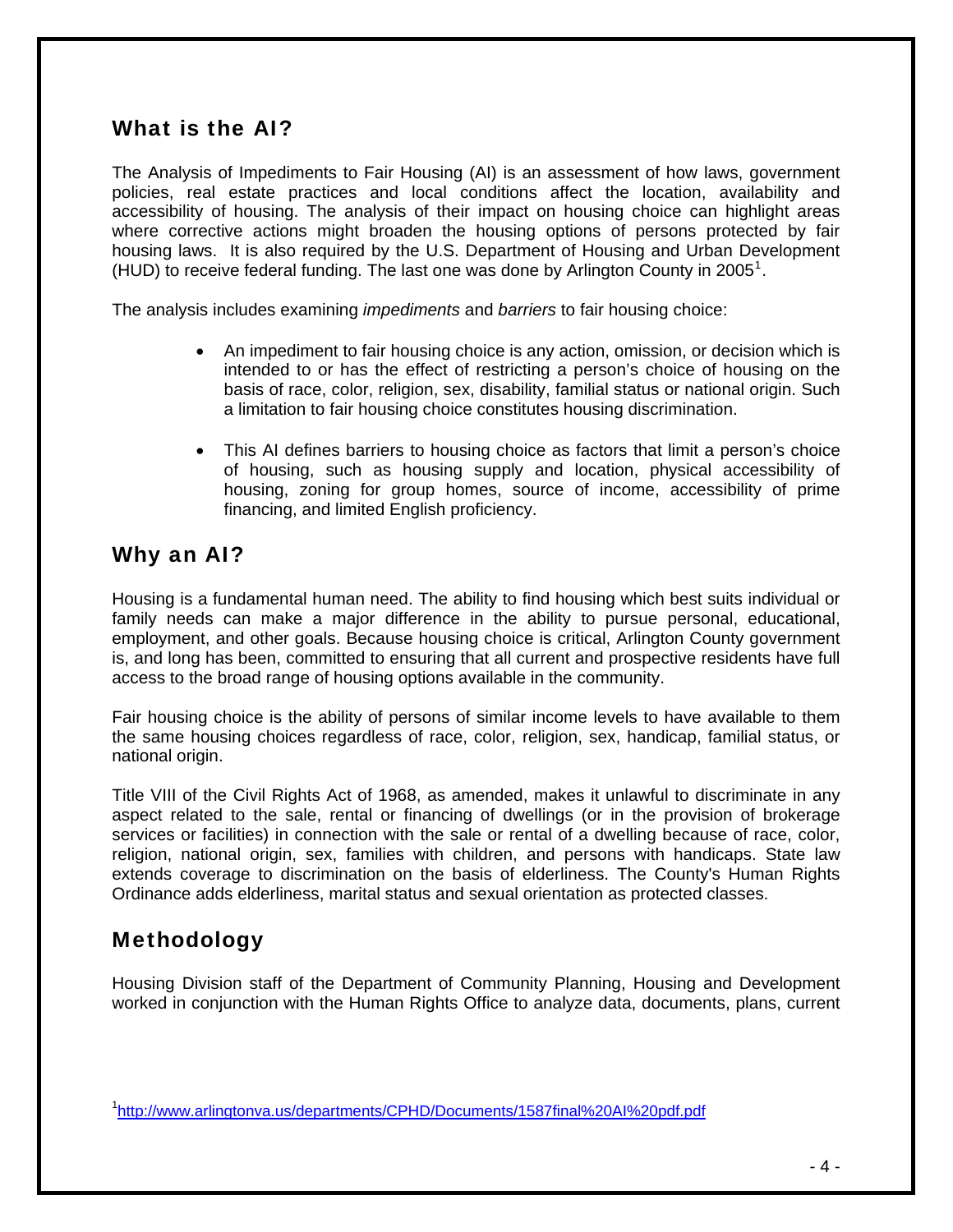programs and practices, identify barriers to fair housing choice, and develop strategies for ameliorating impediments and affirmatively furthering fair housing.

Fair housing complaints, cases and tests are one indicator of the presence of impediments to fair housing choice, indicating the presence or absence of housing discrimination. Staff obtained fair housing complaint data from HUD's Philadelphia Fair Housing and Equal Opportunity (FHEO) office, the Virginia Fair Housing Office and the County's Human Rights Office. The Human Rights Office also provided data from its fair housing testing conducted in the years 2005 to 2008.

There are a number of additional variables that can become barriers to housing choice. Housing choice is the ability to choose from a variety of housing types in locations throughout the County. Staff examined some of these variables by analyzing demographic data, geographic patterns and trends in lending. The demographic data consisted of 2000 Census data and annual population projections developed by the Planning Division. Home Mortgage Disclosure Act (HMDA) data provided information on lending activity specific to the County and to the Washington, D.C. Metropolitan Area.

In addition to analyzing the quantitative data, staff reviewed County planning documents, strategies, policies and ordinances to determine their direct or indirect impact on housing choice. Staff also evaluated County programs that provide housing choice and opportunities to Arlington residents. Some of these programs include the Affordable Housing Investment Fund (AHIF) which loans local dollars to developments with affordable housing, the Housing Choice Voucher Program, Housing Grants, homeownership programs, and supportive housing programs.

County staff also received public input from a number of sources. There was a Consolidated Plan Community Forum in the fall. See Appendix A for specific information and feedback about the AI breakout group at the Forum. A public website was created ([http://conplan.arlingtonapps.com/\)](http://conplan.arlingtonapps.com/) to provide more opportunities for public comment. Information about the Consolidated Plan and the AI was disseminated in the bi-monthly housing newsletter, *Housing Online*. Also, County staff met with various community leaders, interested residents, and relevant commissions to receive input.

## Structure of the Fair Housing Report

The fair housing report has five main sections. The first section analyzes demographic and housing trends, including issues related to racial segregation and housing for people with disabilities. The second section discusses the Affordable Housing Goals and Targets that are pertinent to fair housing. The next section describes fair housing in Arlington, including testing and complaint data, and the court case in Westchester County, NY. Section four looks at four barriers to housing choice in Arlington: awareness by tenant and owners about rights and responsibilities, physical and language accessibility, insufficient housing subsidies, and poor credit histories, criminal backgrounds, and/or various sources of income. Each barrier is discussed in depth and recommendations are subsequently proposed. The final section included a conclusion and the Fair Housing Plan. See Appendix B for the full Fair Housing Plan.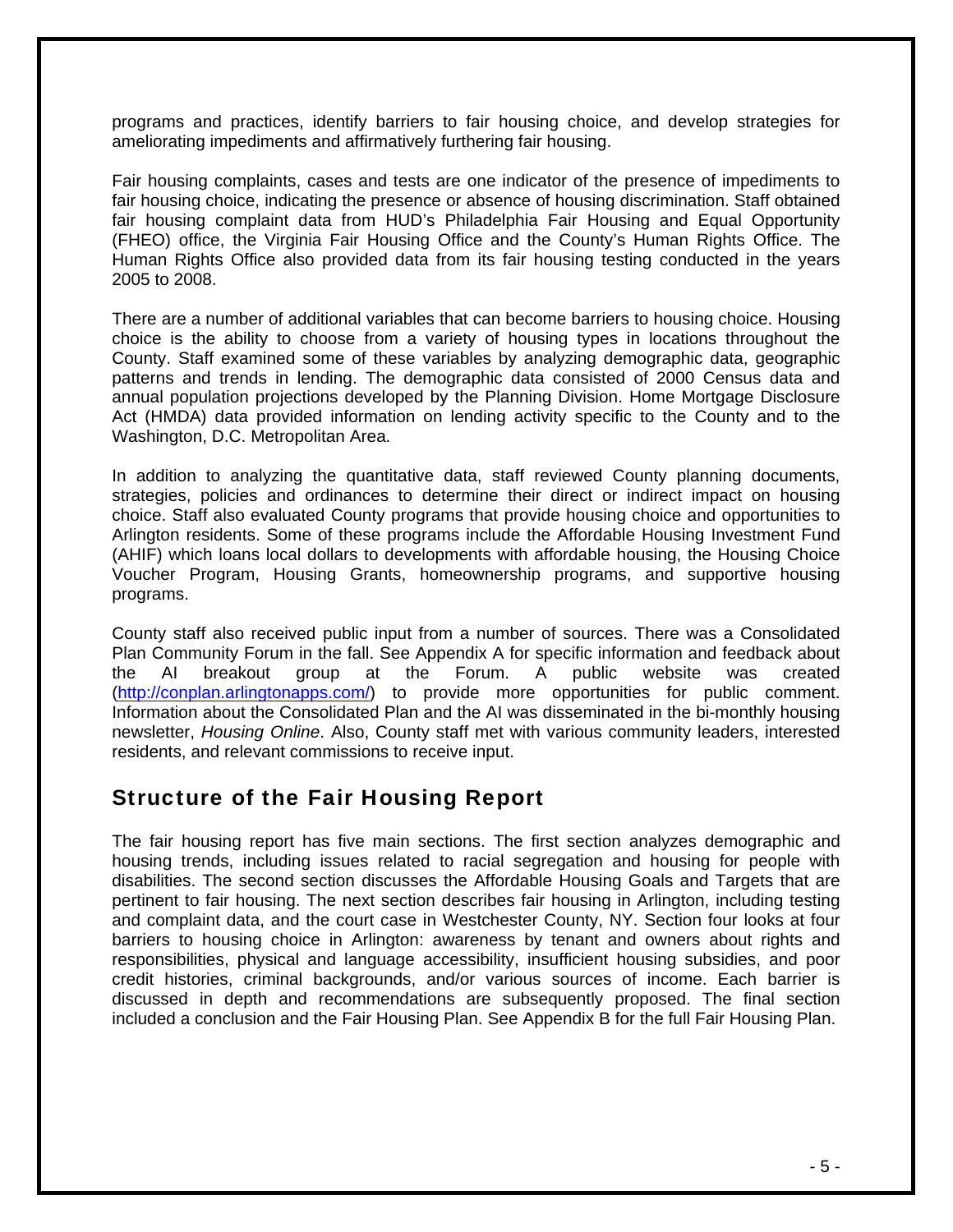# Demographic and Housing Profiles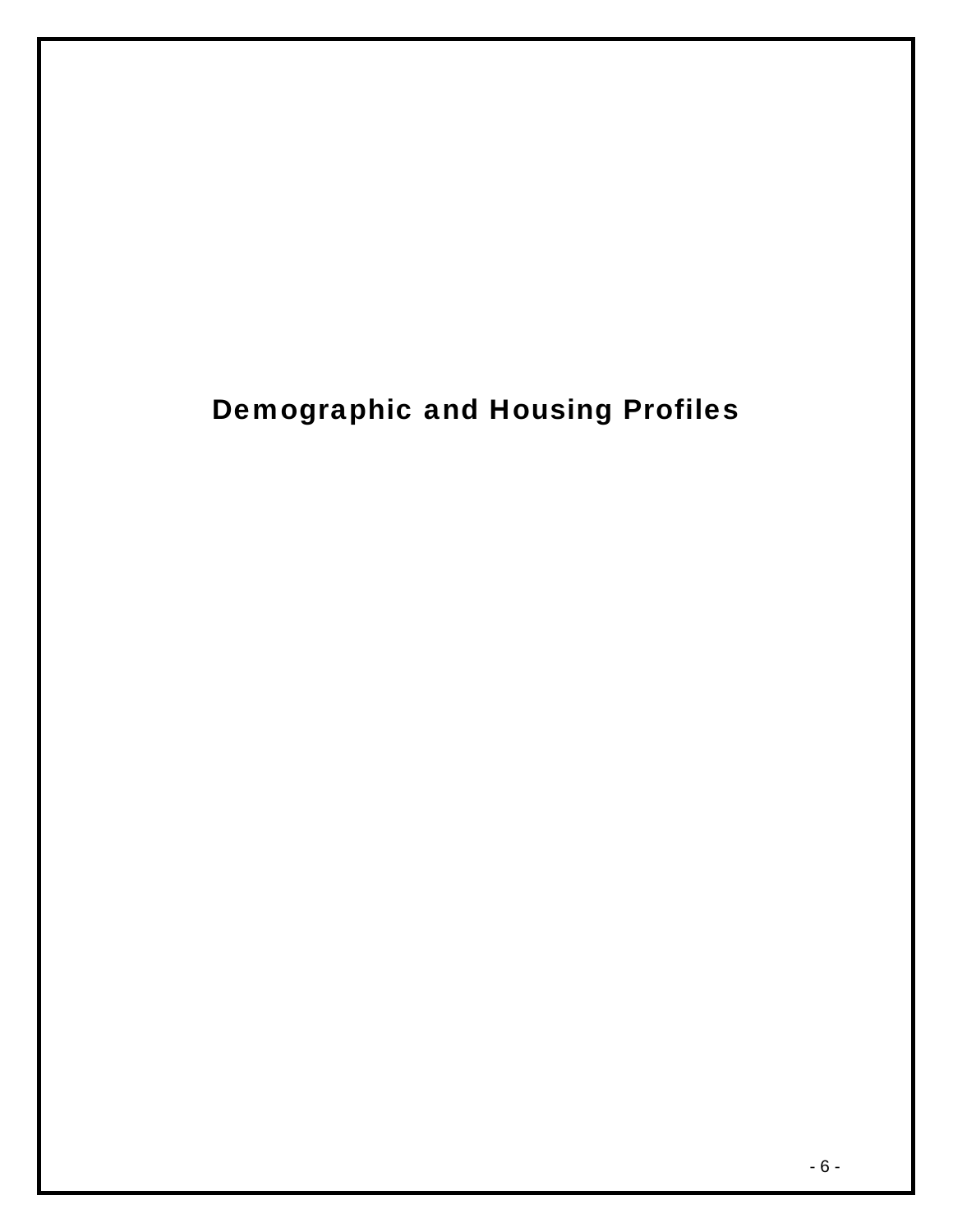# <span id="page-7-0"></span>The Changing Face of Arlington

As of January 1, 2009, Arlington's estimated population was 209,300, reflecting a 10.5% increase since 2000. It is among the most densely populated jurisdictions in the country with 8,112 persons per square mile. Arlington's population is racially, ethnically and culturally diverse. In 2007, approximately 35% of its residents were Hispanic/Latino, African- American, Asian or multi-racial and almost 26% of residents were born outside the United States. The County's public school children speak 95 languages and hail from 128 countries. Arlington residents are among the most highly educated in the nation. In 2007, about 68% of adults age 25 and older held a bachelor's degree or higher and over 38% held a graduate or professional degree<sup>[2](#page-7-0)</sup>.

The graph below shows how the age demographic of Arlington County residents has changed over the last eight years, particularly among 25 to 64 year olds. As Arlington County ages, the demand for age-appropriate housing will grow as the aging population tends to desire smaller and more accessible units.



#### <sup>2</sup> [Profile 2009](http://www.arlingtonva.us/Departments/CPHD/planning/data_maps/profile/page69129.pdf)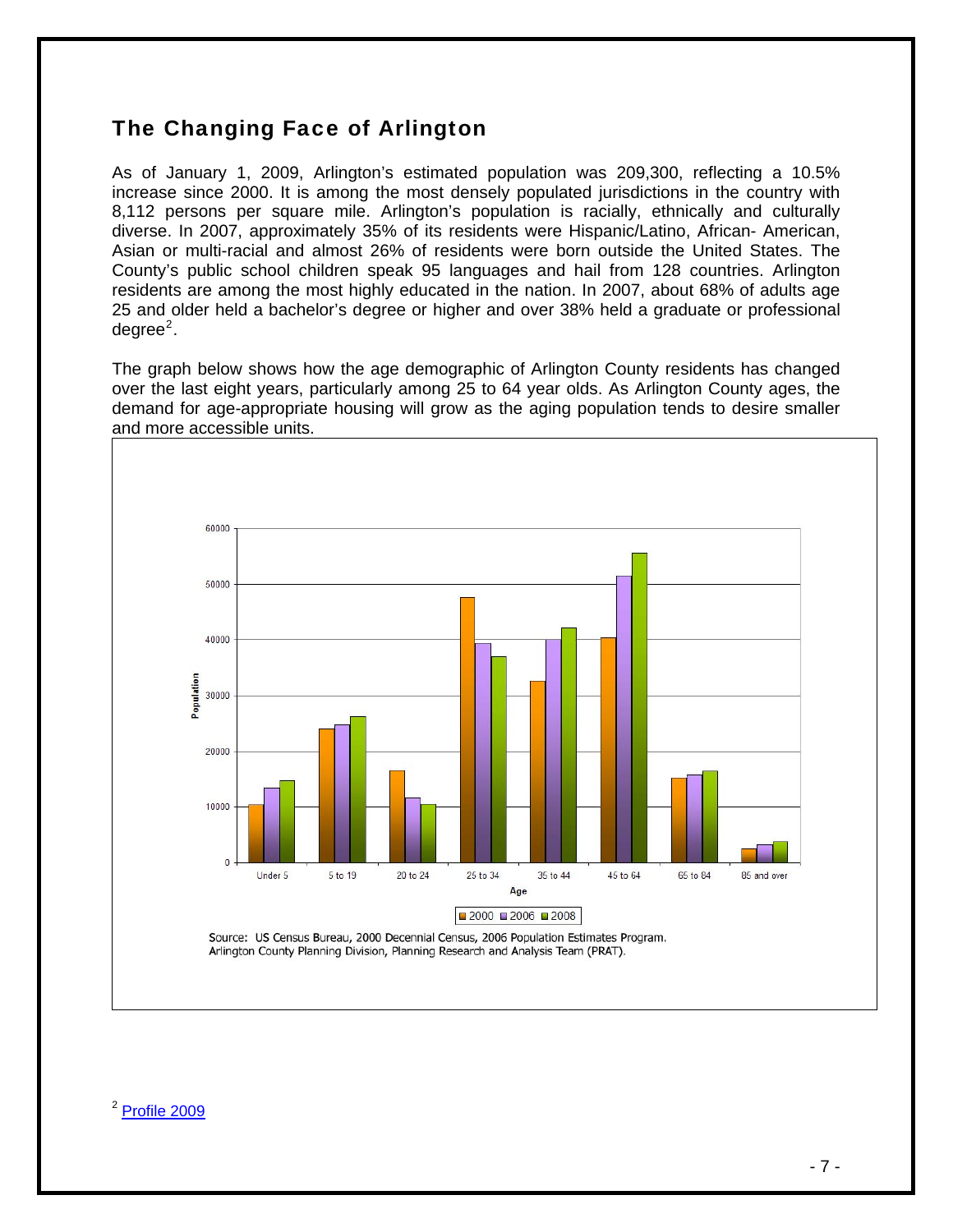# <span id="page-8-0"></span>Segregation: Census 2000 Dissimilarity Indices<sup>[3](#page-8-0)</sup>

Segregation and isolation are indicators of inequality in residential areas. A strong community requires interaction and discourse between individuals of different backgrounds and viewpoints. The dissimilarity index is the most commonly used measure of segregation between two groups, reflecting their relative distributions across neighborhoods within a city or metropolitan area. It can range in value from 0, indicating complete integration, to 100, indicating complete segregation. In most cities and metro areas the values are somewhere between those values.

The dissimilarity index measures the relative separation or integration of groups across all neighborhoods of a city or metropolitan area. If a city's white/black dissimilarity index were 65, that would mean that 65% of white people would need to move to another neighborhood to make whites and blacks evenly distributed across all neighborhoods. Thus, the higher the dissimilarity index, the greater the degree of residential segregation. According to the Lewis Mumford Center, a value of 60 or more indicates a high level of residential segregation, 40 to 50 a moderate level and less than 30, a low level.

The chart shows the dissimilarity index for the *Washington, D.C. Metropolitan Region*. (See Appendix C for the data table). About 50% of the white people around the region would have to move be evenly distributed with Hispanic people, and about 65% of white people would have to move to be evenly distributed with black people around the region. These data show that regionally black people and white people are slightly more racially segregated than Hispanic people and white people. However, for the purposes of Arlington County, efforts to discourage racial segregation should focus on the integration of all three of these racial categories.

<sup>3</sup> Source: William H. Frey and Dowell Myers' analysis of [Census 2000;](http://www.censusscope.org/aboutCensus2000.html) and the Social Science Data [Analysis Network \(SSDAN\).](http://www.ssdan.net/)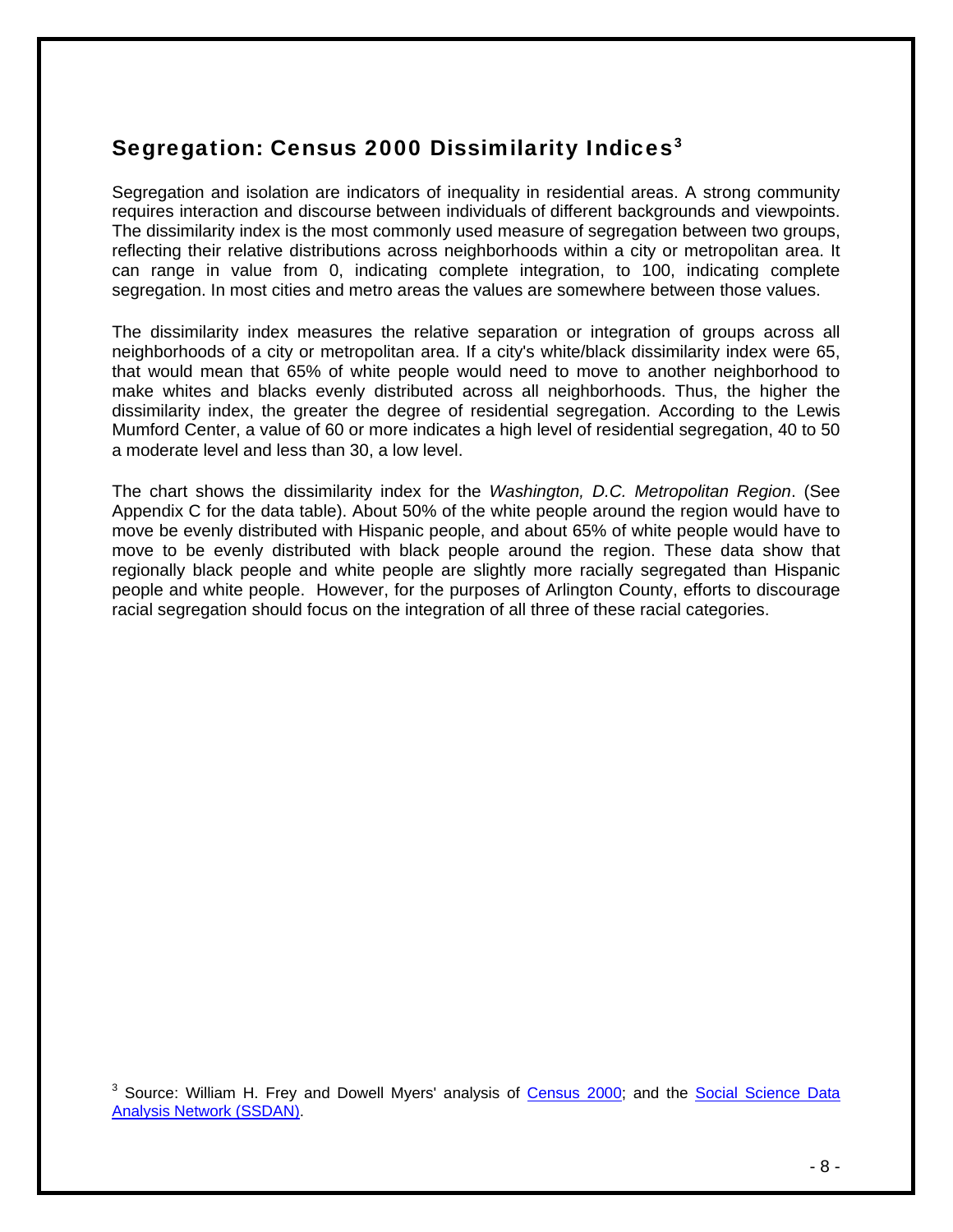

\* Non-Hispanic only.

## Housing Trends

Three of the largest barriers to fair housing choice are the supply, location, and accessibility of affordable housing. This section will examine market trends that effect these barriers and what the County is doing to address these conditions.

Arlington County's highly desirable location due to its proximity to Washington, DC, job opportunities, public transportation, and a high level of services, has created a demand for housing and continues to make Arlington a strong housing market. The overall vacancy rate for apartments decreased slightly to 2.8% in 2008, reflecting a tight rental market.

In recent years, there has been a significant reduction in the number of housing units affordable to families earning less than 60% of area median income (AMI) due to rents rising faster than incomes, redevelopment, and condo conversion. In 2000, a unit at the average rent required an income of 52% of AMI; in 2008 and in 2009, it required 67% of AMI. (The HUD-estimated median family income for a family of four for the Washington Metropolitan Statistical Area (MSA) for 2009 was \$102,700.)

The 2009 County-wide average rent increased by \$63 per month to \$1,711, an increase of 4% over 2008. The average rent for elevator building units increased 2.1%, while the average rent for all garden apartments units increased 6.9%. (Elevator rents may be artificially high since rent concessions of two months were not uncommon marketing tools in the past two years.)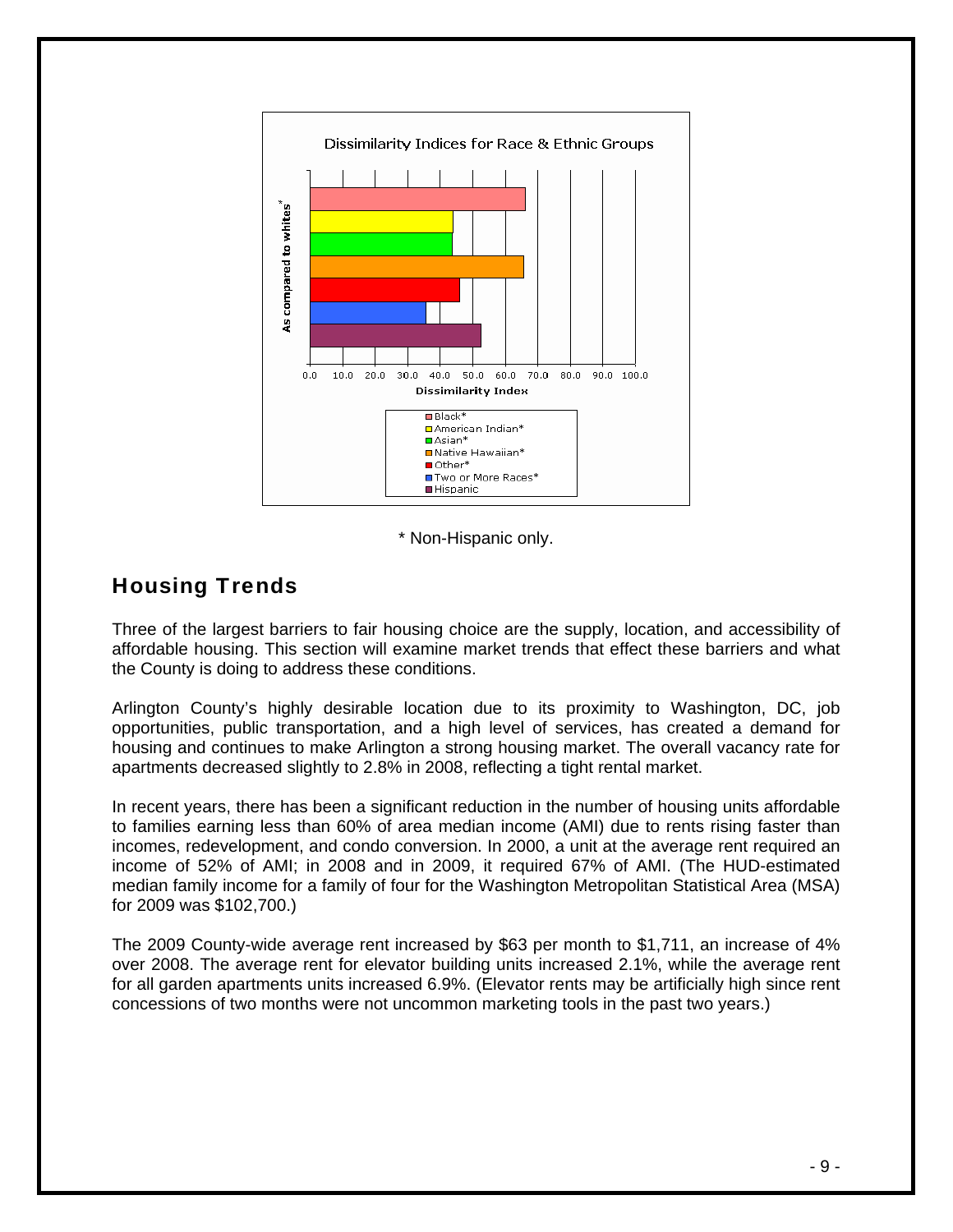

(Source: Arlington County Housing Division, 2008 Targets Report)

The median sales price for the time period of September 2008 – July 2009 was \$670,000 for a single-family home and \$367,000 for a condo, compared to \$715,000 and \$388,000 respectively for the time period from June 2007 to August 2008. (Median home price data is from the Housing Division analysis of data from the County's Real Estate records.)

# Housing for People with Disabilities

The Fair Housing Act requires housing providers to make reasonable accommodations for persons with disabilities. A reasonable accommodation is a change in rules, policies or practices, and physical design, where the need for such a change is related to one's disability. For example, a landlord must accommodate a person who is visually impaired and uses an assistive animal by modifying the "no-pets" policy, unless the landlord can show that such an accommodation is an undue burden or would cause a fundamental alteration in the housing provided. Another example would be accommodating the on-site presence of residential support staff and creation of a small office area within the resident's apartment for use by support staff.

National studies estimate that one in every five people may have a chronic disabling condition. This could translate into over 40,000 people in Arlington, including the elderly, with intellectual and physical disabilities. There is also anecdotal evidence that only about 1/3 of the accessible units in Arlington County are being occupied by people who need them.

Nationally, there is a critical shortage of accessible, adaptable or universally designed housing that meets the needs of the community including those with disabilities and those who may become disabled. A 2005 report by the Technical Assistance Collaborative, Inc. found that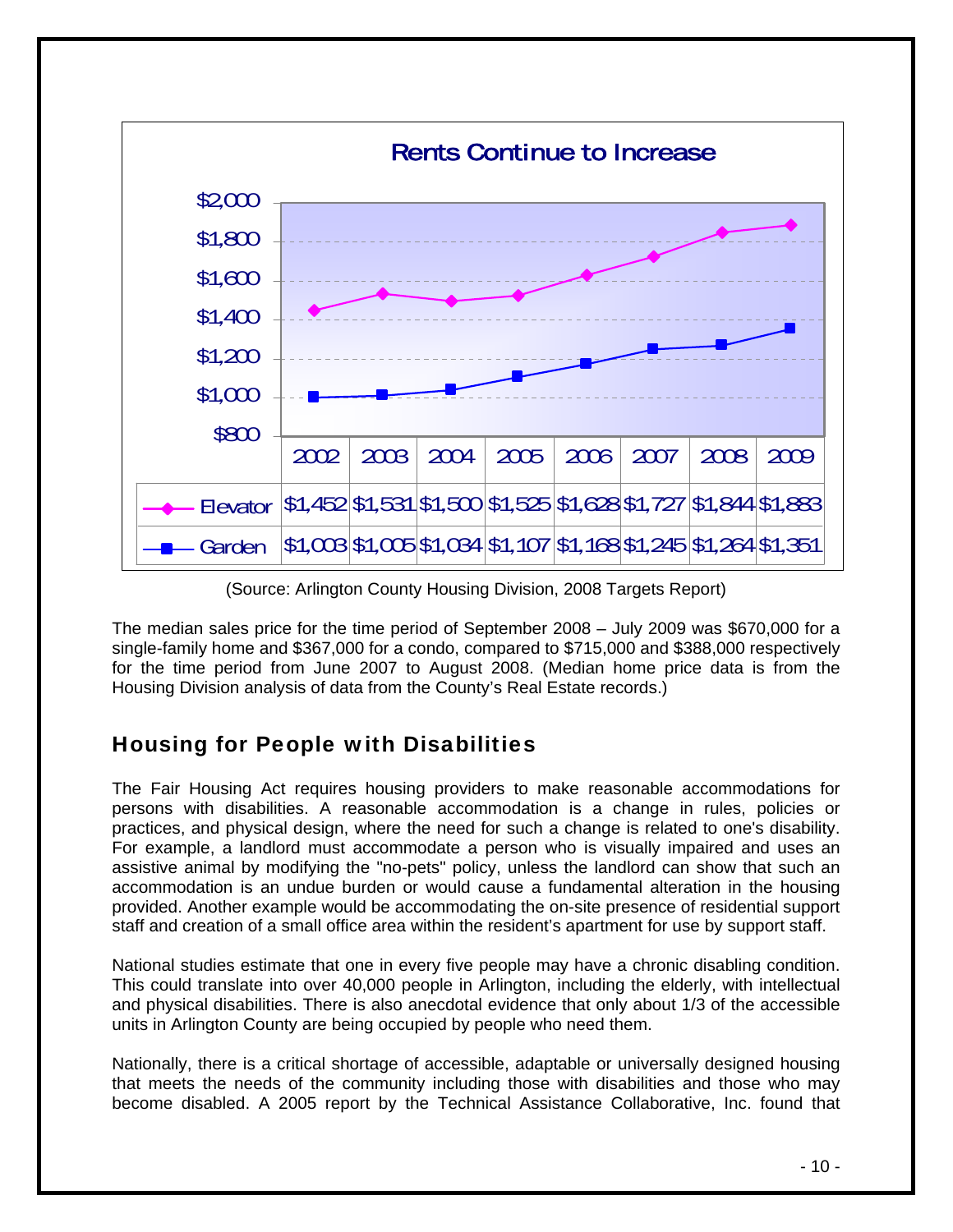<span id="page-11-0"></span>nationally "non-elderly adults with disabilities live in 35% to 40% of the 6 million households with worst case needs."<sup>[4](#page-11-0)</sup> The Illinois Assisted Housing Action Research Project found that "nearly 30% of persons with disabilities had income levels below poverty in 200[5](#page-11-0)."<sup>5</sup> Assuming these statistics apply nationwide, consideration must be given to focus on the needs confronted by this group and to develop strategies to overcome their barriers to fair housing. The 2008 Annual Affordable Housing Goals and Targets report identifies the need for more units designated to serve persons with disabilities. Currently, approximately 5% of all CAFs are accessible.

# Olmstead and ADA

The 1999 U.S. Supreme Court ruling in L.C. & E.W. vs. Olmstead interpreted the Americans with Disabilities Act (ADA) to mean that states must provide services "in the most integrated setting appropriate to the needs of qualified individuals with disabilities." The Court ruled that two nursing home residents should be allowed to live in the community. The Olmstead decision means that a person with a disability should have the opportunity to live in the community with the least restrictive setting, e.g., if they chose to live in an apartment rather than a group home while matching their service needs and choices they should still have this option. The ruling directs states to make "reasonable modifications" in programs and activities to facilitate broader housing options for persons with disabilities.

In spite of the long successful community integration of group homes providing support for people with disabilities with positive community acceptance, the State of Virginia Community Integration Implementation Team and the Advisory Commission became aware of the continued early opposition to proposed group homes throughout the Commonwealth. On November 20, 2009, the Commission distributed information to all chief local government officials, local human services officials, and local government attorneys about Virginia's laws. The Commission provides educational and awareness information to assist localities in complying with these laws.<sup>[6](#page-11-0)</sup> Group homes in Arlington will be further addressed in a later section of the AI.

The primary goal of Arlington County's Aging and Disability Services agency's programs is to promote the maximum level of independent functioning of persons with physical and sensory disabilities. Services are oriented toward providing the support needed for persons to remain safely in the community and to prevent unnecessary or premature institutional placements. Similarly, Behavioral Healthcare agency programs promote maximum independent living in the community for persons with serious mental illness, thereby preventing unnecessary and restrictive institutional placements. The objective is to help these individuals become productive Arlington residents who are integrated into the community.

<sup>5</sup> [http://www.uic.edu/cuppa/voorheesctr/Publications/IHARPFinalRpt05\\_07.pdf](http://www.uic.edu/cuppa/voorheesctr/Publications/IHARPFinalRpt05_07.pdf)

<sup>4</sup> <http://www.tacinc.org/Docs/HH/HiddenHousingCrisis.pdf>

<sup>&</sup>lt;sup>6</sup> See <http://www.olmsteadva.com/>for more information.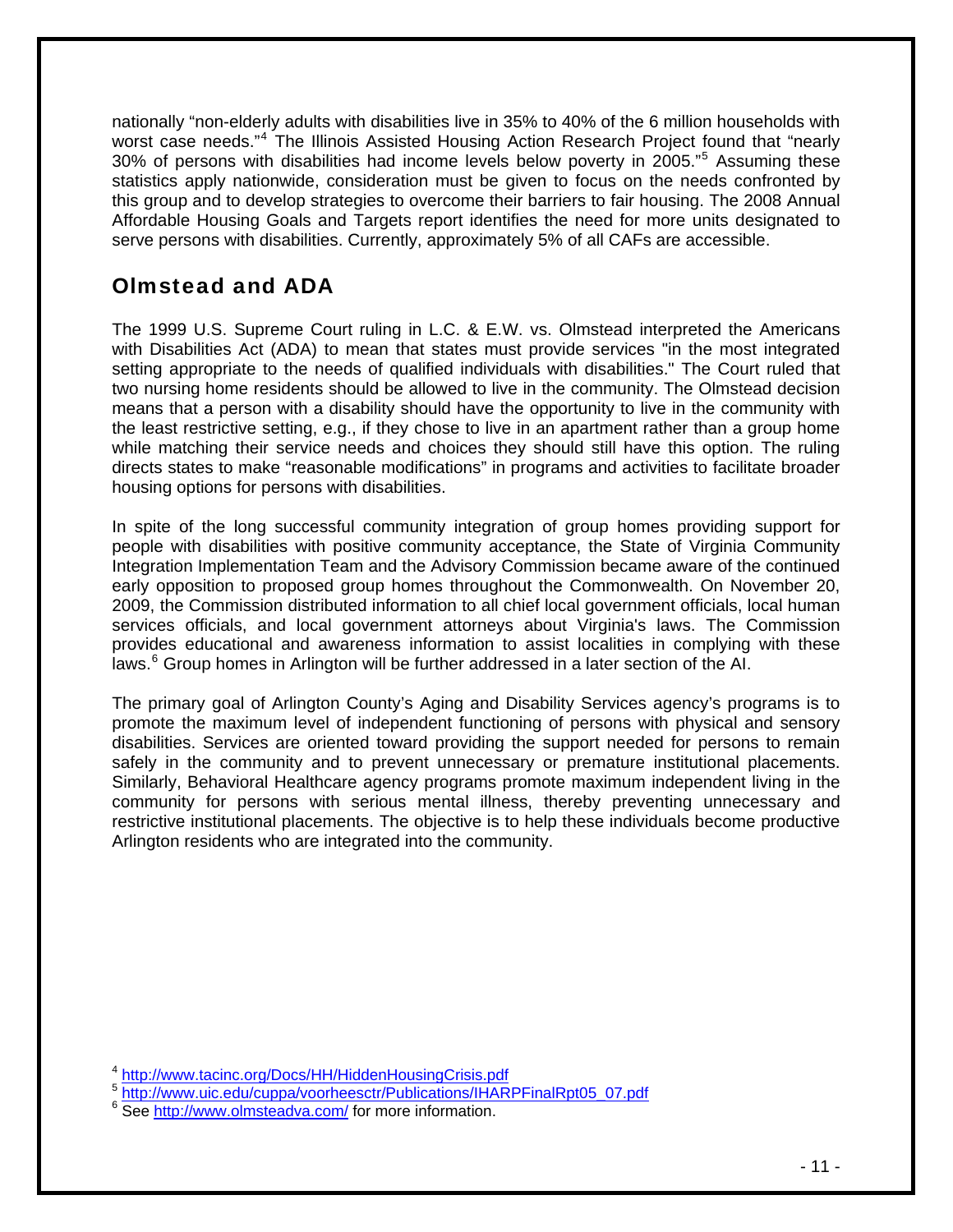# Affordable Housing Goals and Targets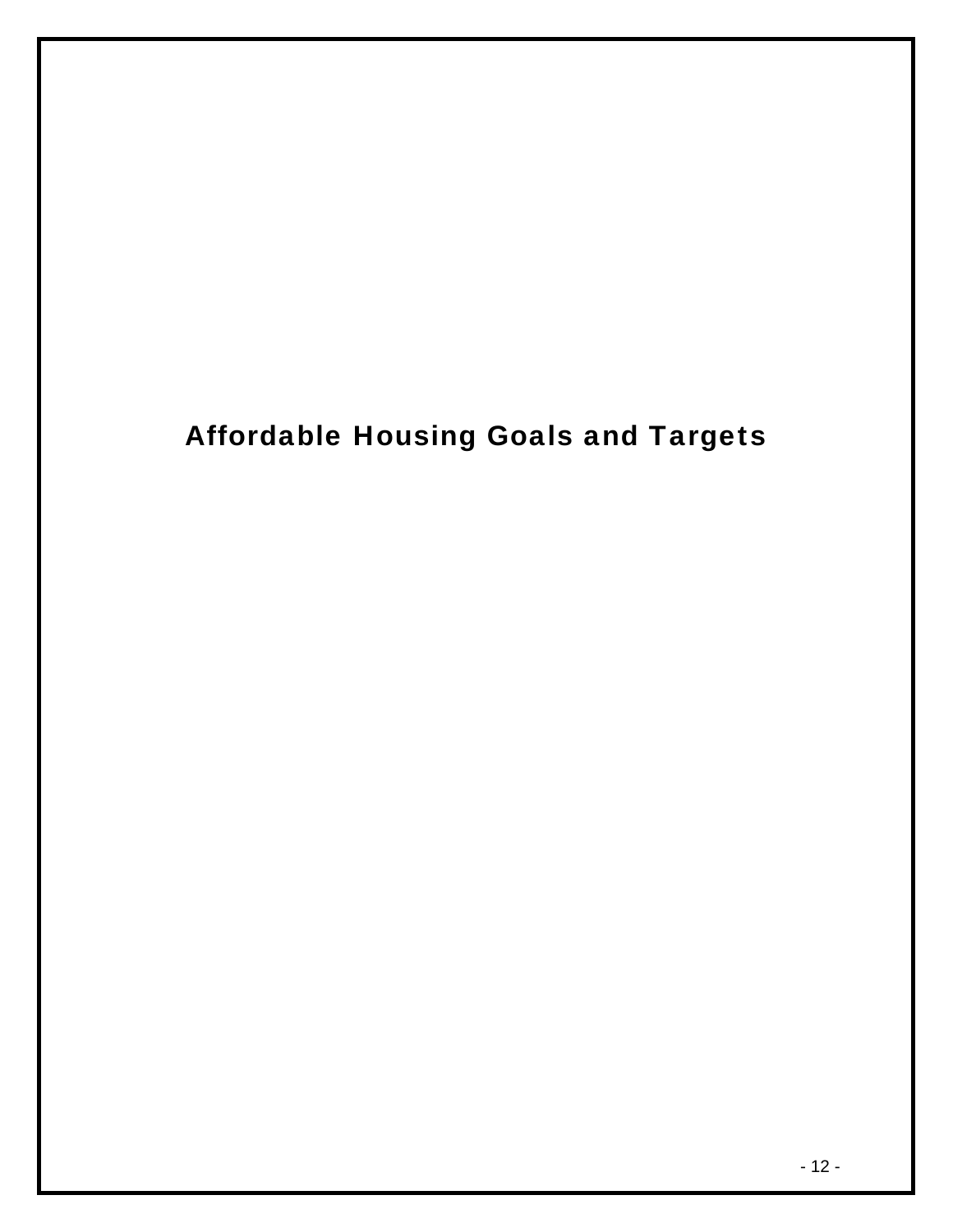# Relationship to Fair Housing

In December 2000, the County Board adopted nine housing goals and continues to actively monitor progress toward these goals. In 2003, it established numerical targets for each of the goals and receives an annual report on performance toward each target. Arlington's Affordable Housing Goals and Targets address a number of issues that further the interests of the community via fair housing, including increasing the committed affordable rental supply, eliminating housing discrimination, increasing assistance to persons with disabilities, providing permanent housing for the homeless, increasing minority homeownership, distributing committed affordable units, and increasing the number of family-sized housing units. Refer to "[Annual Affordable Housing Targets Report for Fiscal Year 2008](http://www.arlingtonva.us/departments/CPHD/housing/targets/CPHDHousingTargetsMain.aspx)" for more information. The Targets establish a long term vision of where the County ideally would like to be and provide a quantitative way to measure our progress.

Two Affordable Housing Goals are particularly relevant to fair housing. Goal #3 is to permit no net loss of committed affordable housing, and make every reasonable effort to maintain the supply of affordable market rate housing. Goal #6 is to distribute committed affordable housing within the County, neighborhoods, and projects.

# Committed Affordable Units (CAFs)

Many minority groups that are protected classes (persons who identify themselves as Hispanic/Latino, African- American, Asian or multi-racial) are often also low-income. Based on this, it can be inferred that a barrier to housing may be a simple lack of affordable housing. To address the affordable housing supply as a barrier to fair housing choice, County Target 3C aims to help maintain the supply of affordable housing by assisting an average of 400 net new CAFs per year, especially the preservation of existing affordable housing through partnerships with nonprofit housing providers.

A total of 268 CAFs were added during fiscal year 2008. The average annual number added from the base year of fiscal year 2003 through fiscal year 2008 is 368. The number of new CAFs in any given year relates to opportunities in the market. (Rental CAFs typically serve households with incomes below 60% AMI for 30 years. Owner-occupied CAFs are units that receive federal or county subsidy for purchase assistance.)



(Source: Arlington County Housing Division, 2008 Targets Report)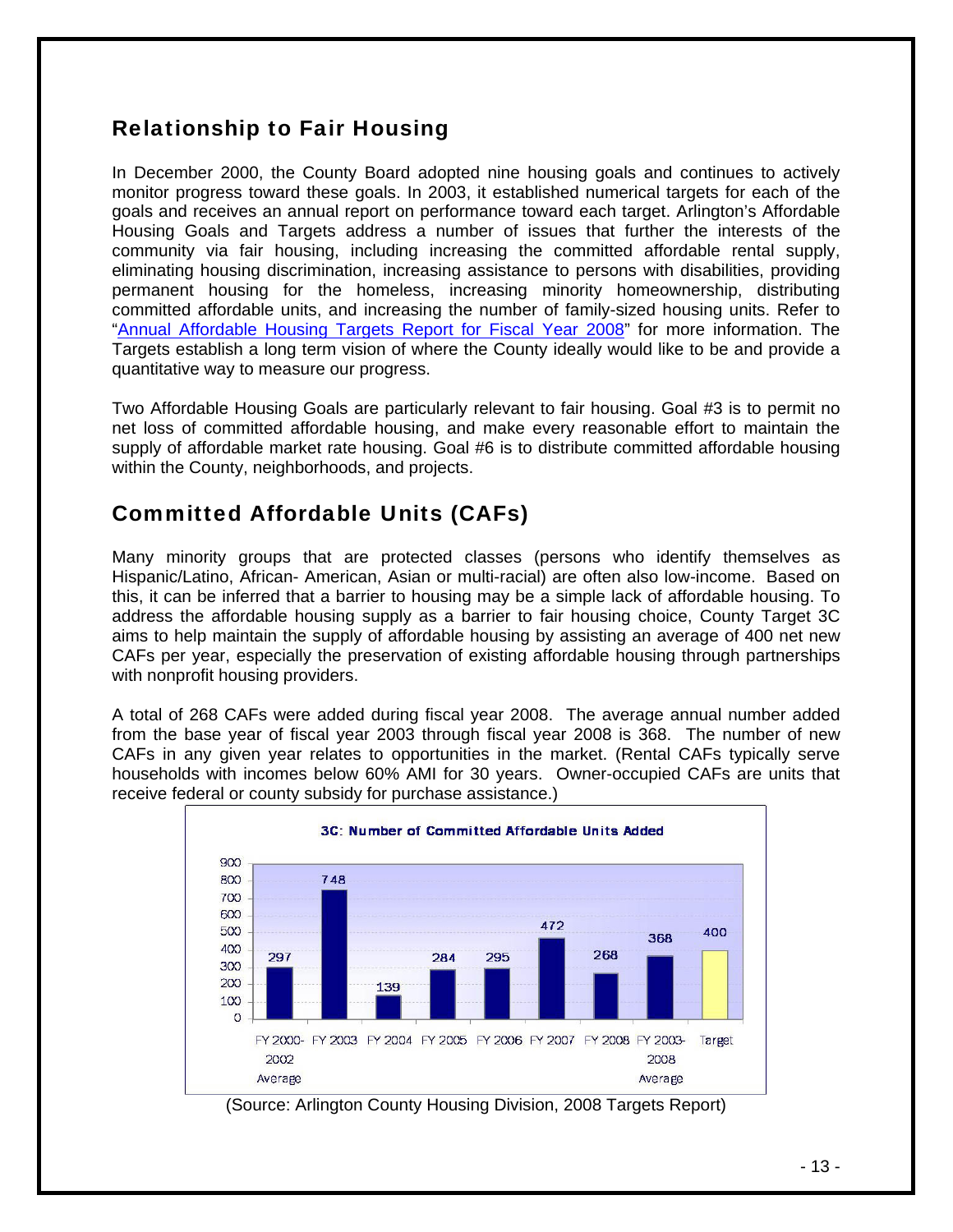# Geographic Distribution

Disproportionate geographic distribution of affordable housing is also a barrier to fair housing choice. County Goal #6 is to distribute committed affordable housing within the County, neighborhoods, and complexes, based on eight Neighborhood Service Areas (NSAs). Refer to Appendix D for a map of the NSAs. The chart shows the County's progress towards reaching its goal of a more even geographic distribution of CAFs.



(Source: Arlington County Housing Division, 2008 Targets Report) Another way to look at the geographic distribution of affordable housing is to look at the northsouth distribution of CAFs and MARKS. Even though a majority of the market rate affordable housing (MARKS) in Arlington County is south of Route 50, a majority of the CAFs is located north of Route 50. See Appendix E for a map of Arlington County CAFs.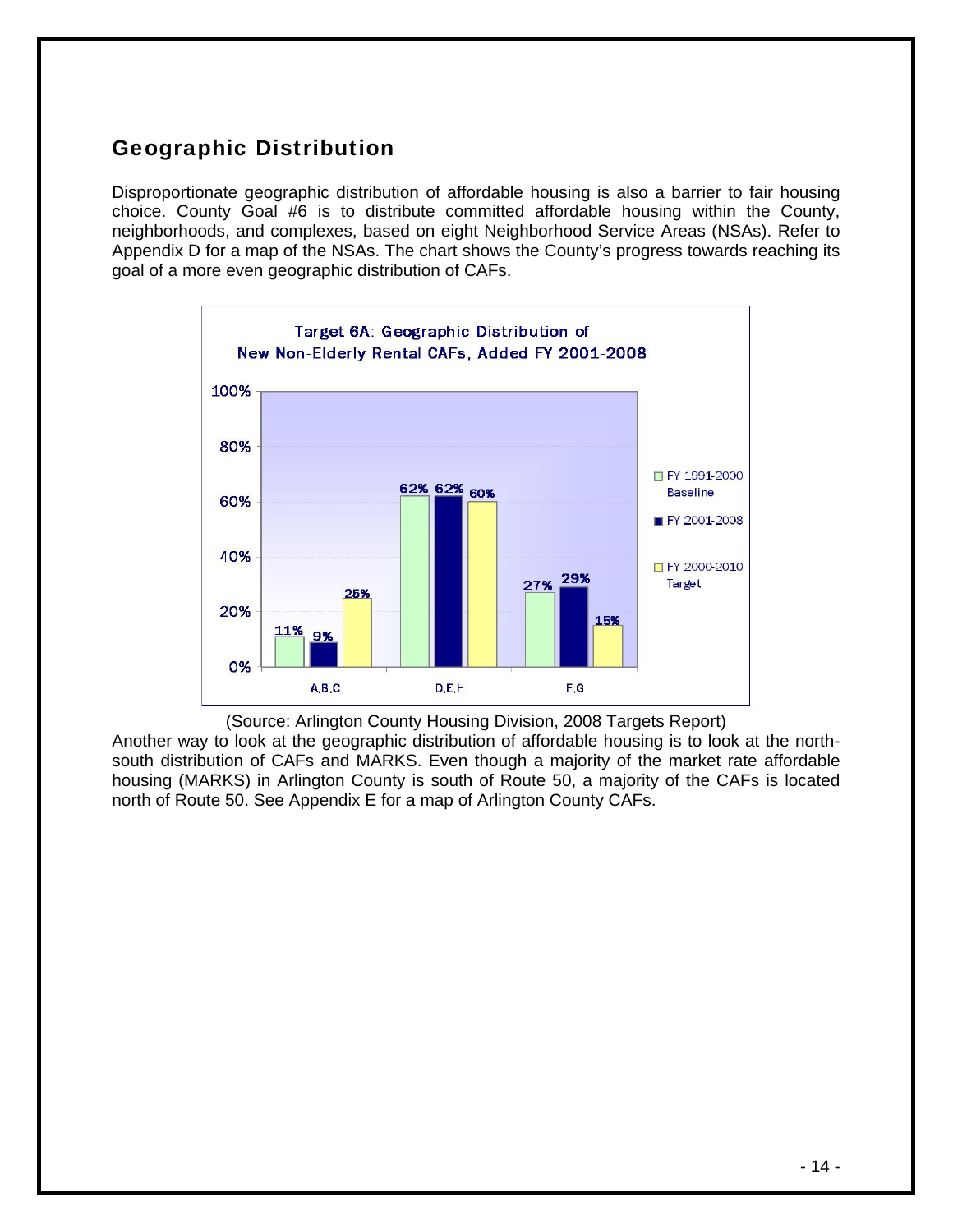# Fair Housing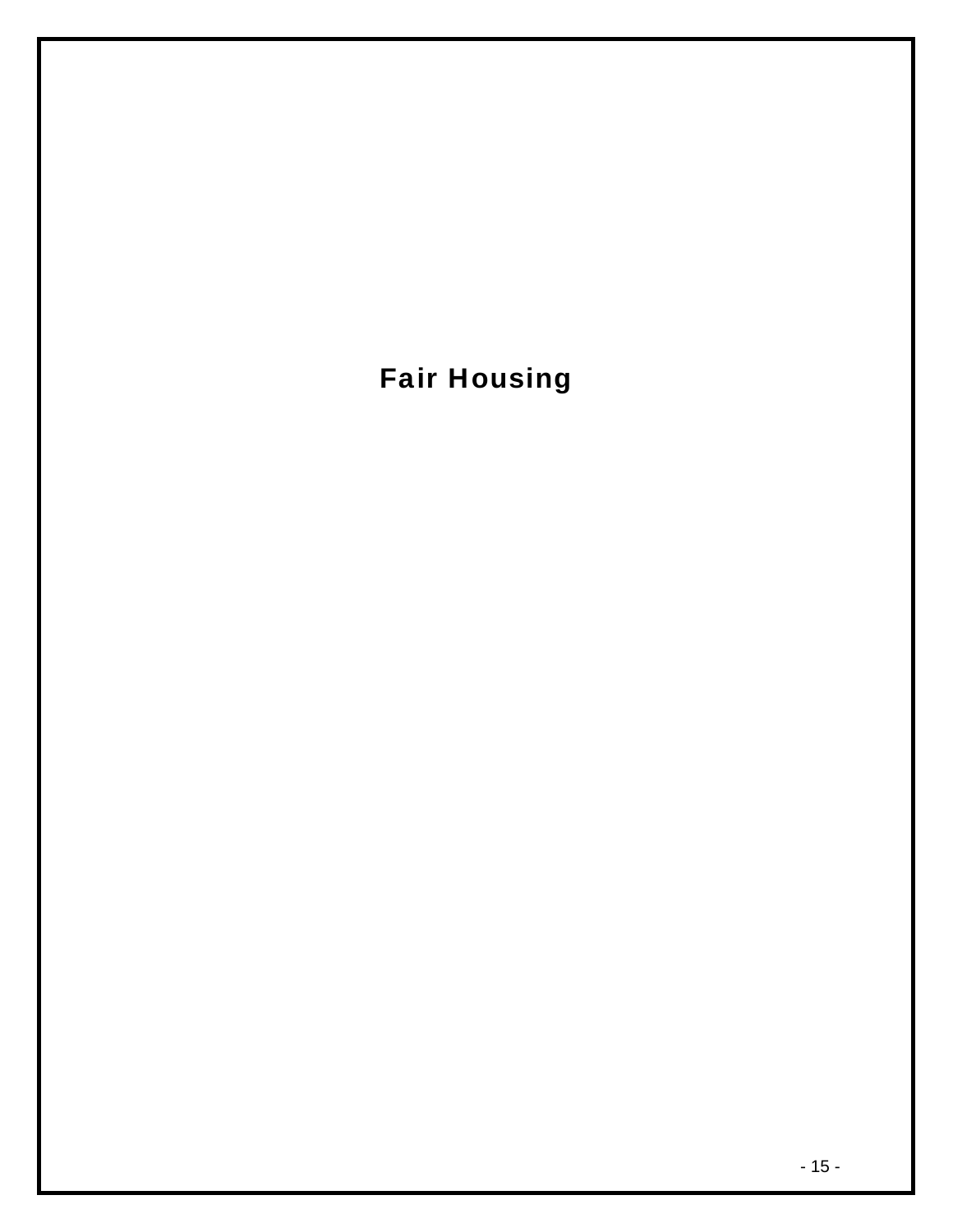# Fair Housing in Arlington

Preparing this AI is the first step to a Fair Housing Plan. The next step is the identification, with broad citizen participation, of a list of actions to eliminate or mitigate the negative impacts of specific impediments. Actions identified to address the barriers to fair housing will be included in the approved AI and will provide the fair housing strategy for the County's FY 2011-2015 Five Year Consolidated Plan, being developed now

# Enforcement (Laws, Agencies)

Federal, state and local laws all prohibit housing discrimination. The Federal Fair Housing Act outlaws discrimination in renting or purchasing a home or financing a home mortgage based on race, color, religion, national origin, sex, familial status, and handicap (disability).

The federal, state and local governments all share a role in the creation and enforcement of fair housing laws. In addition, each level of government enforces its ordinances/laws, conducts activities to affirmatively further fair housing and accepts complaints on housing discrimination.

In addition to the protected classes in the Federal law, the County's Fair Housing Ordinance adds marital status, age and sexual orientation. The County Ordinance provides a range of fair housing enforcement options comparable to the Federal law. Arlington's ordinance, however, is not substantially equivalent to the Federal law. For example, the local Ordinance does not provide a complainant with the option of free legal representation following a reasonable cause determination (i.e., when the investigation shows a preponderance of evidence that discrimination occurred). Complainants have the option to file with all three offices.

# Complaint Data

A person who believes he or she is a victim of housing discrimination can choose to file a fair housing complaint through the U.S. Department of Housing and Urban Development's (HUD) Fair Housing and Equal Opportunity (FHEO) office, the Virginia Fair Housing Office, or Arlington County's Human Rights Office (HRO). Typically, when a complaint is filed with an agency, a case is opened and an investigator begins an investigation into the allegations of housing discrimination on the basis filed.

It may be difficult for housing seekers to discern if discrimination is taking place. The number of complaints filed is limited by one's ability to recognize discrimination and willingness to pursue the complaint process. As a result, information filed by complainants may not be a valid indicator of discrimination in a jurisdiction.

For fiscal year 2008 (July 2007 - June 2008) two housing complaints were filed out of 38 (5%) total human rights complaints. Both complaints were determined to have "no cause" and were disability related. (If, after a thorough investigation, HUD finds no reasonable cause to believe that housing discrimination has occurred or is about to occur, HUD will issue a determination of "no reasonable cause" and close the case). HRO received 49 inquiries (questions about housing which did not end in filing complaints) out of 300 (16%) total inquiries.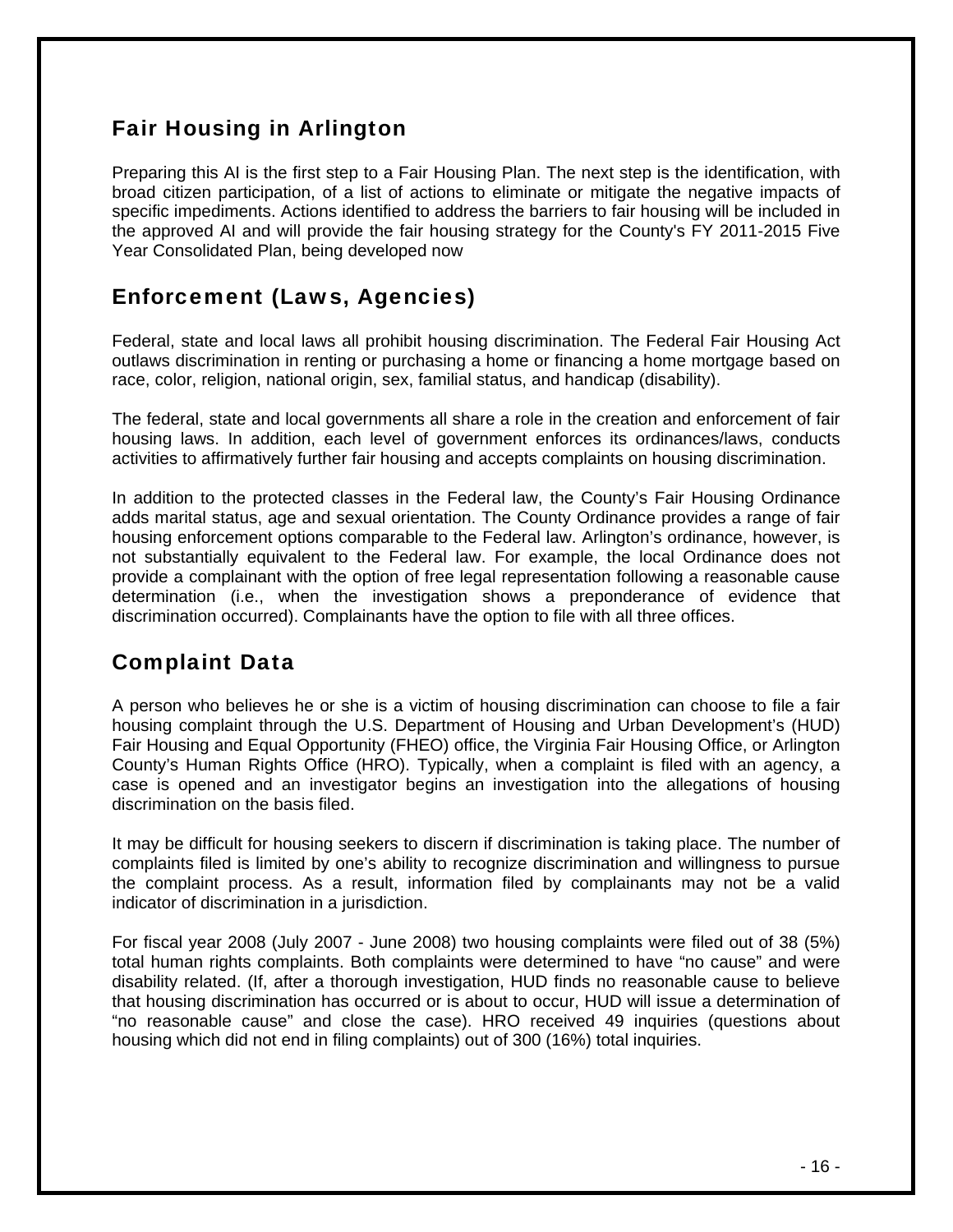From July 2008 - April 2009, HRO received 4 housing complaints out of 65 (6%) and 31 inquiries out of 320 (10%). Three of the four complaints have been determined to have "no cause" and the fourth was withdrawn.

Over the last 10 years, housing complaints typically comprise about 5% of total HRO complaints and 10% of the inquiries. Most housing complaints in the last few years are based on disability, specifically related to parking or other accessibility issues. Others are related to landlord eviction of tenants based on tenant behaviors but perceived by tenants to be based on race or ethnicity.

# Testing Data

Fair housing testing is a method to determine whether or not a home seeker is disparately treated in his or her search for housing. This is done by pairing two testers who are matched equally as possible to each other except for race, national origin, or familial status, or other categories. The characteristics that relate to obtaining housing, such as income, employment background and prior housing history, are matched as closely as possible. Personal characteristics such as marital status and number of children are also matched where appropriate.

The results of fair housing testing are a critical means of judging equal opportunity of housing choice in an area. Testing can help to determine if there is a tendency toward unequal opportunities for the protected classes. In 2000, the County's Human Rights Office began conducting 100 annual fair housing tests through a contract with Fair Housing Management Consultants (FHMC). Oversight of the testing project is conducted by the staff of the Human Rights Commission.

Goal #8 of Arlington County's Goals and Targets is to ensure, through all available means, that housing discrimination is eliminated. Target 8 intends to eliminate all incidents of possible housing discrimination by fiscal year 2010, as verified by annual fair housing testing. The County achieved its fiscal year 2010 target of "no findings of possible discrimination" in its fiscal years 2007 and 2008 fair housing testing.



(Source: Arlington County Housing Division, 2008 Targets Report)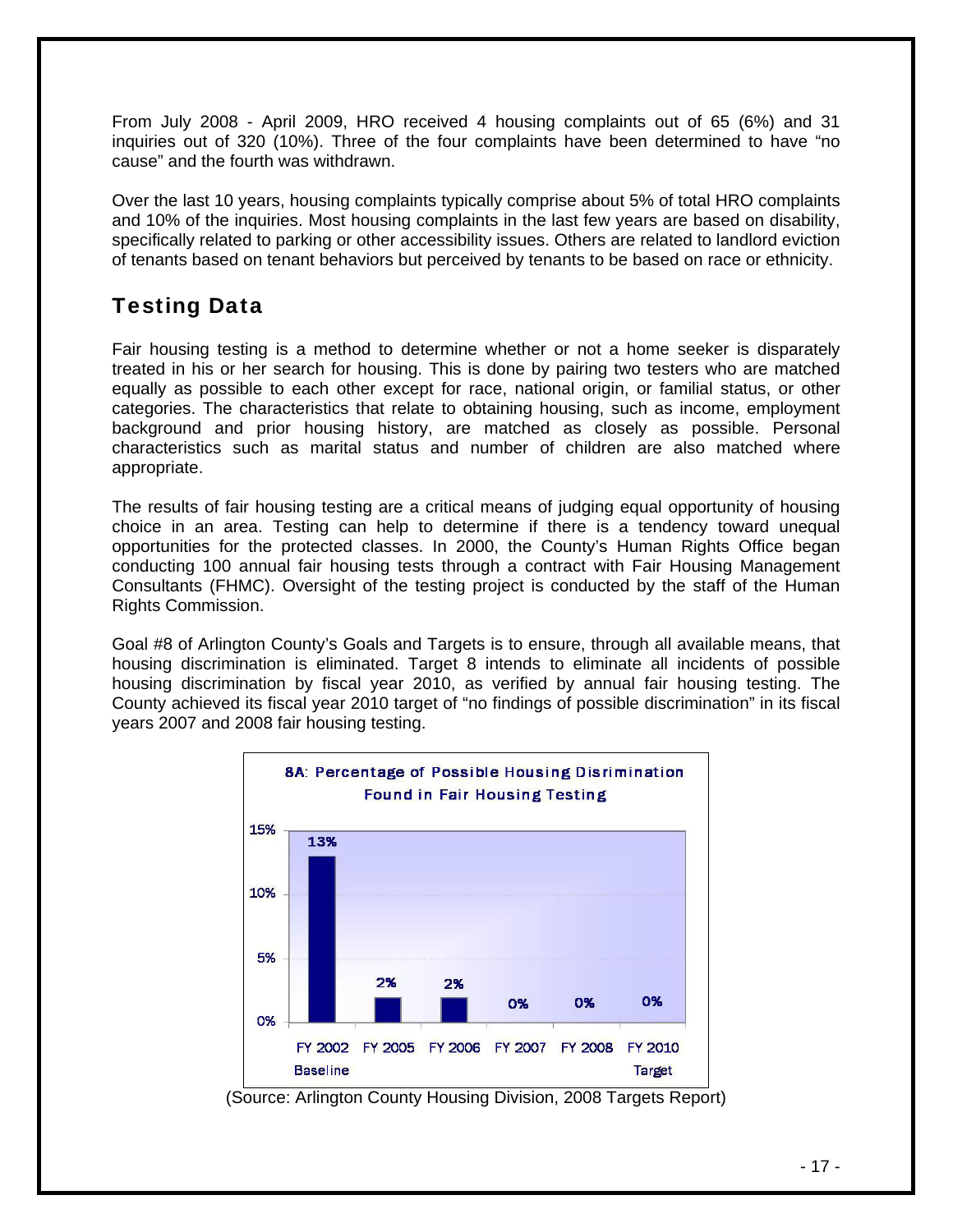<span id="page-18-0"></span>Due to budget constraints imposed by County revenue reductions and the fact that fair housing testing has resulted in 0 findings of discrimination for the last two years, fair housing testing will now only occur every three years as opposed to annually. The next fair housing testing will occur in FY2011. If discrimination is found to have increased in 2011, the County may return to testing on an annual basis.

# Westchester County, NY Case

Westchester County, NY entered into a desegregation agreement that would settle a lawsuit by an antidiscrimination group pertaining to its efforts to affirmatively further fair housing. This case is relevant to Arlington County as it highlights the increased awareness about fair housing, particularly as it relates to the geographic distribution of affordable housing units and desegregation. The New York Times reported on August 11, 2009 that a Federal District Court

"concluded that Westchester made little or no effort to find out where low-income housing was being placed, or to finance homes and apartments in communities that opposed affordable housing…the county admitted that it has the authority to challenge zoning rules in villages and towns that in many cases implicitly discourage affordable housing by setting minimum lot sizes, discouraging higher-density developments or appropriating vacant property for other purposes. Westchester agreed to "take legal action to compel compliance if municipalities hinder or impede the county" in complying with the agreement."

Arlington has and is making strides to geographically distribute committed affordable housing (CAFs) and reduce segregation. Arlington has multifamily zoning in both the northern (Lee Highway, Clarendon-Wilson Boulevards) and southern (Columbia Pike, Shirlington, Route 1) sections of the County. Opportunities for more CAFs have been and are being pursued in all of these areas<sup>[7](#page-18-0)</sup>. Further, Goal #6 of the Affordable Housing Goals and Targets aims to distribute CAFs throughout the County. Specifically, it strives to add more CAFs in the north where there traditionally have been fewer MARKS and reduce the percent of CAFs in the south where traditionally there have been more MARKS. Achieving this goal will further desegregate Arlington County. Also, The County aims to also disperse CAFs within projects. Target 6B calls for  $2/3$  of new large non-elderly projects to have less than  $\frac{1}{2}$  of their units serving households with incomes below 60% of the median income.

The decision highlights that affirmatively furthering fair housing (AFFH) certification is not a formality, rather a substantive requirement that demands an AI be conducted, appropriate actions taken to further fair housing, and the analysis be documented. The Court also found that income cannot be used as a proxy for race. Providing housing for low‐income minorities may improve the housing stock, but may not do much to change patterns of discrimination or segregation. Analysis of where the housing was placed would need to be completed as well.

HUD has also begun to reexamine the meaning and requirements of affirmatively further fair housing. The concepts and requirements of AFFH have not always been clear. Some

 $7$  See Appendix E County-wide CAFs map.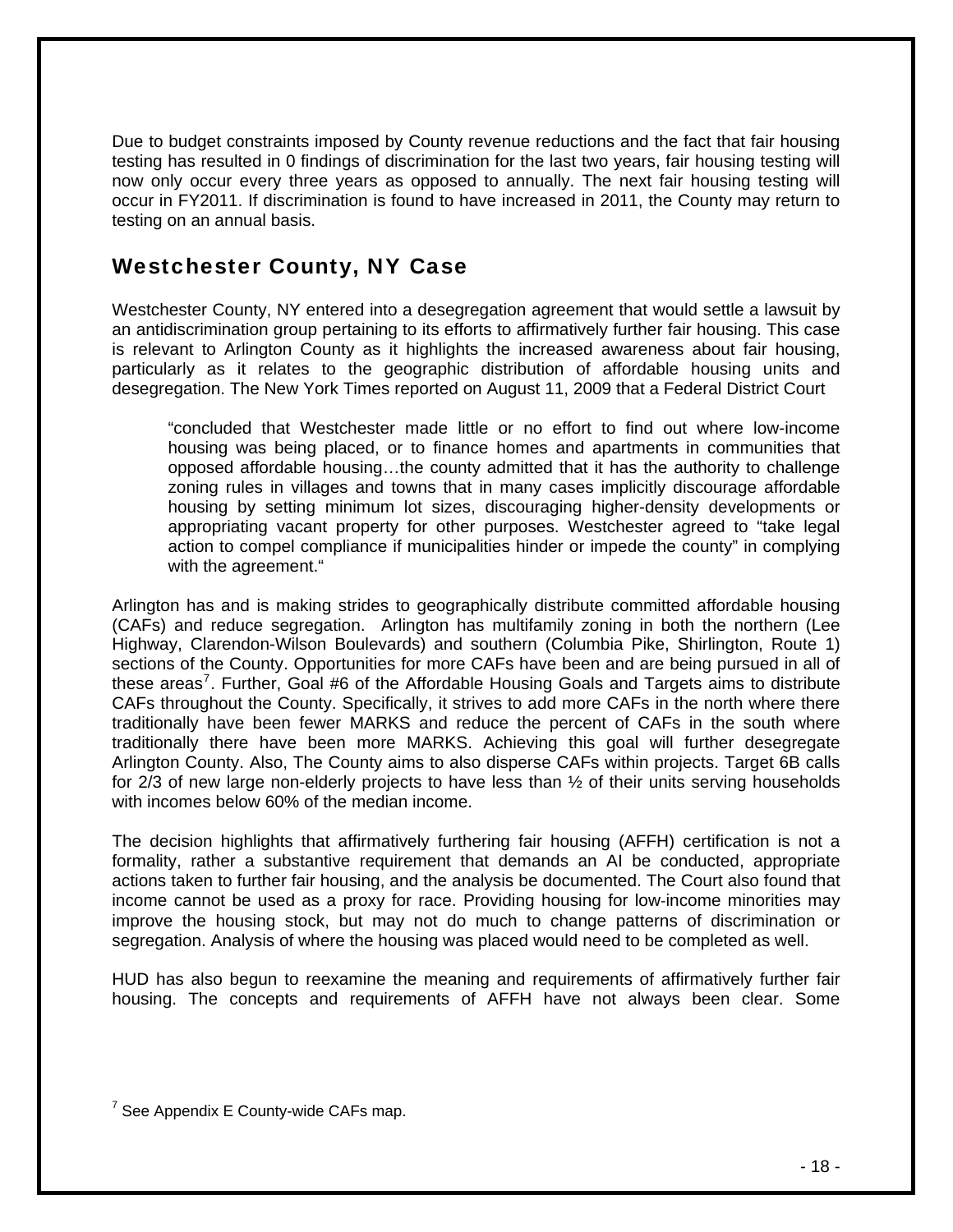jurisdictions have not taken the requirements of AFFH seriously because of the lack of clarity and because HUD has rarely enforced the requirement. Rarely, if ever have jurisdictions had CDBG funding withheld because of violating AFFH standards. HUD has begun to take public comments about AFFH, and it appears that HUD is moving towards more clearly defining what affirmatively furthering fair housing means, what it requires, and how compliance will be enforced.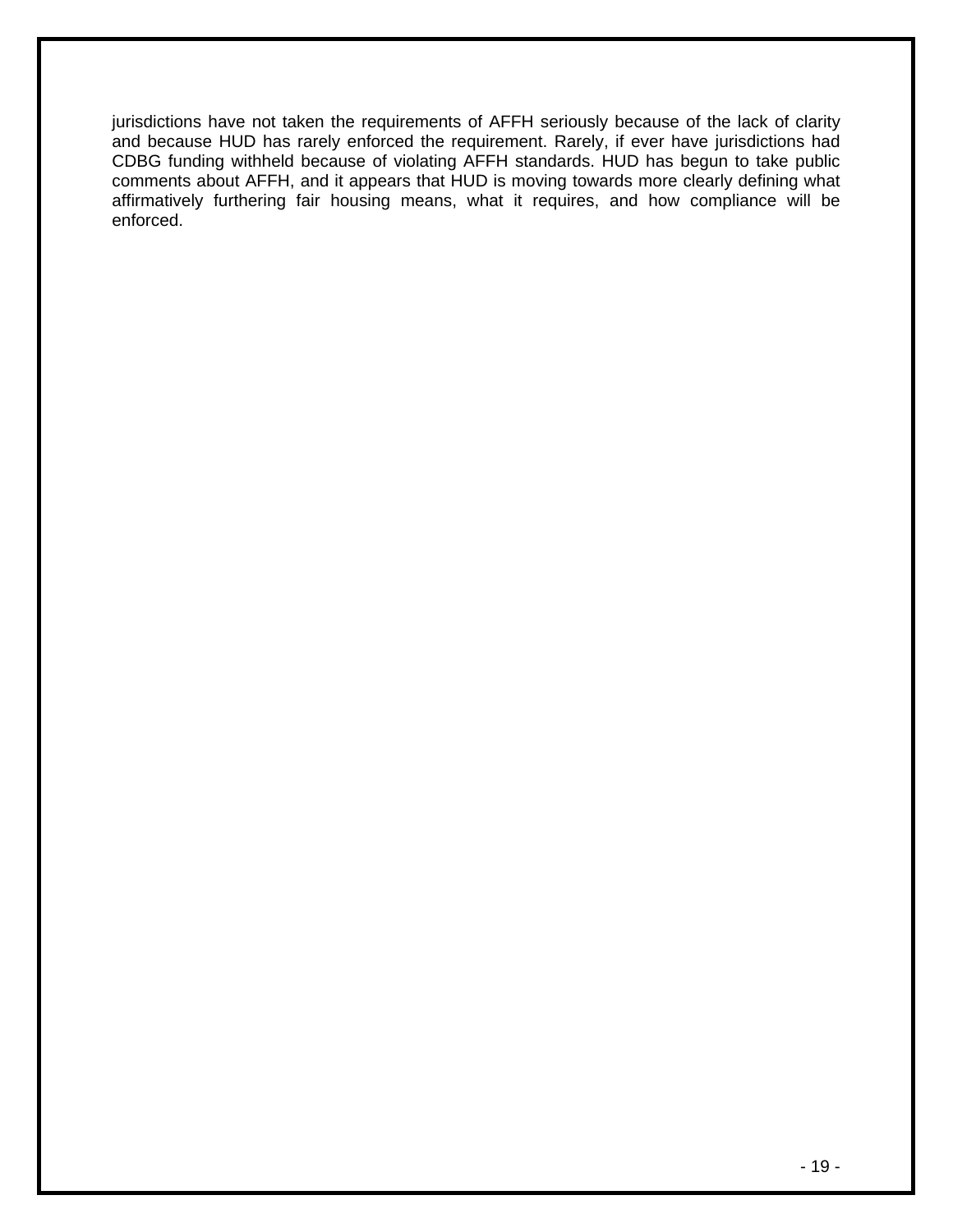Barriers to Housing Choice: Awareness by Tenants and Owners about Rights and Responsibilities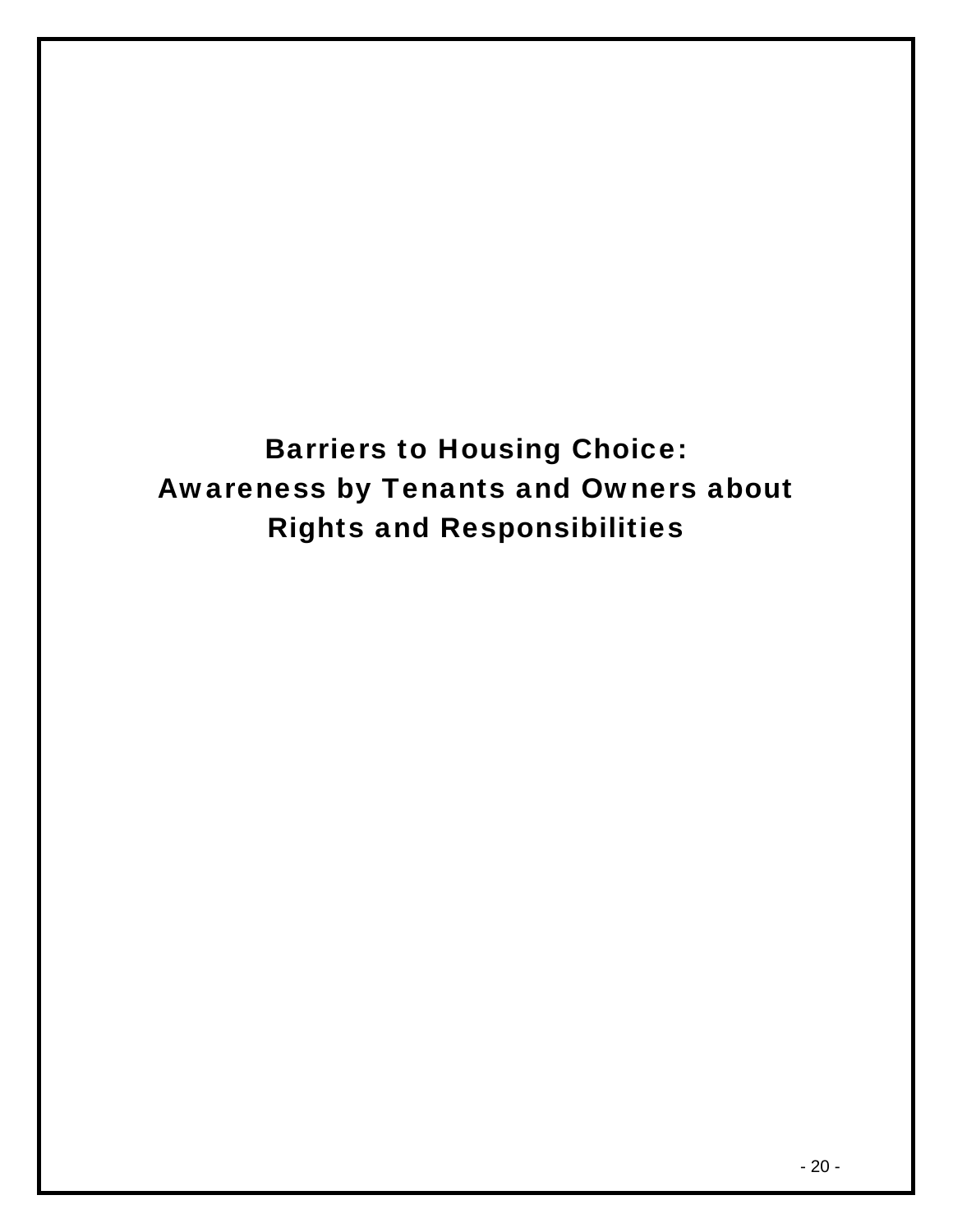# <span id="page-21-0"></span>Subprime Lending by Income and Race

Access to mortgage credit enables residents to own their homes. Access to refinancing and home improvement loans allows them to keep older houses in good condition. This access provides home ownership opportunities, helps prevent blight, keeps residents vested in their communities and builds wealth through housing assets. Full service local lenders, that do not have predatory lending characteristics, have traditionally served residents and businesses and are one of the main elements that keep neighborhoods stable.

Predatory lending is unfair, deceptive, or fraudulent practices of some lenders during the loan origination process. It can result in various long-term and far-ranging community problems. The immediate consequences of predatory lending are high mortgage costs, unfavorable terms, and elevated foreclosure/delinquency rates. Long term consequences include credit damage, deteriorating/blighted neighborhoods, family instability, and ultimate homelessness.

A subprime lender provides products to borrowers whose credit status does not meet the underwriting requirements of traditional government-backed or conventional lenders. Predatory lending occurs primarily in the subprime mortgage market, which grew rapidly during the housing boom. According to a 2007 report by the Center for Responsible Lending, a national nonprofit that works to eliminate abusive financial practices, the subprime share of all mortgage originations between 2003 and 2006 increased from [8](#page-21-0)% to 28%.<sup>8</sup>

The charts below show the income and race of borrowers of high cost mortgages (first-lien loans<sup>[9](#page-21-0)</sup>) in Arlington. In Arlington, most high cost mortgages loans went to Hispanic borrowers who had an income between \$51,000-\$150,000/year.

<sup>8</sup> <http://www.responsiblelending.org/mortgage-lending/tools-resources/a-snapshot-of-the-subprime.html> <sup>9</sup> "A first lien loan is the mortgage placed on the home before any other loans are taken out. It is usually the loan you use to buy the home and may be the largest loan on the home. The lender of a first lien loan has first claim on the home in the case of default.." [http://www.smartrefinance.net/loan\\_sources.html](http://www.smartrefinance.net/loan_sources.html)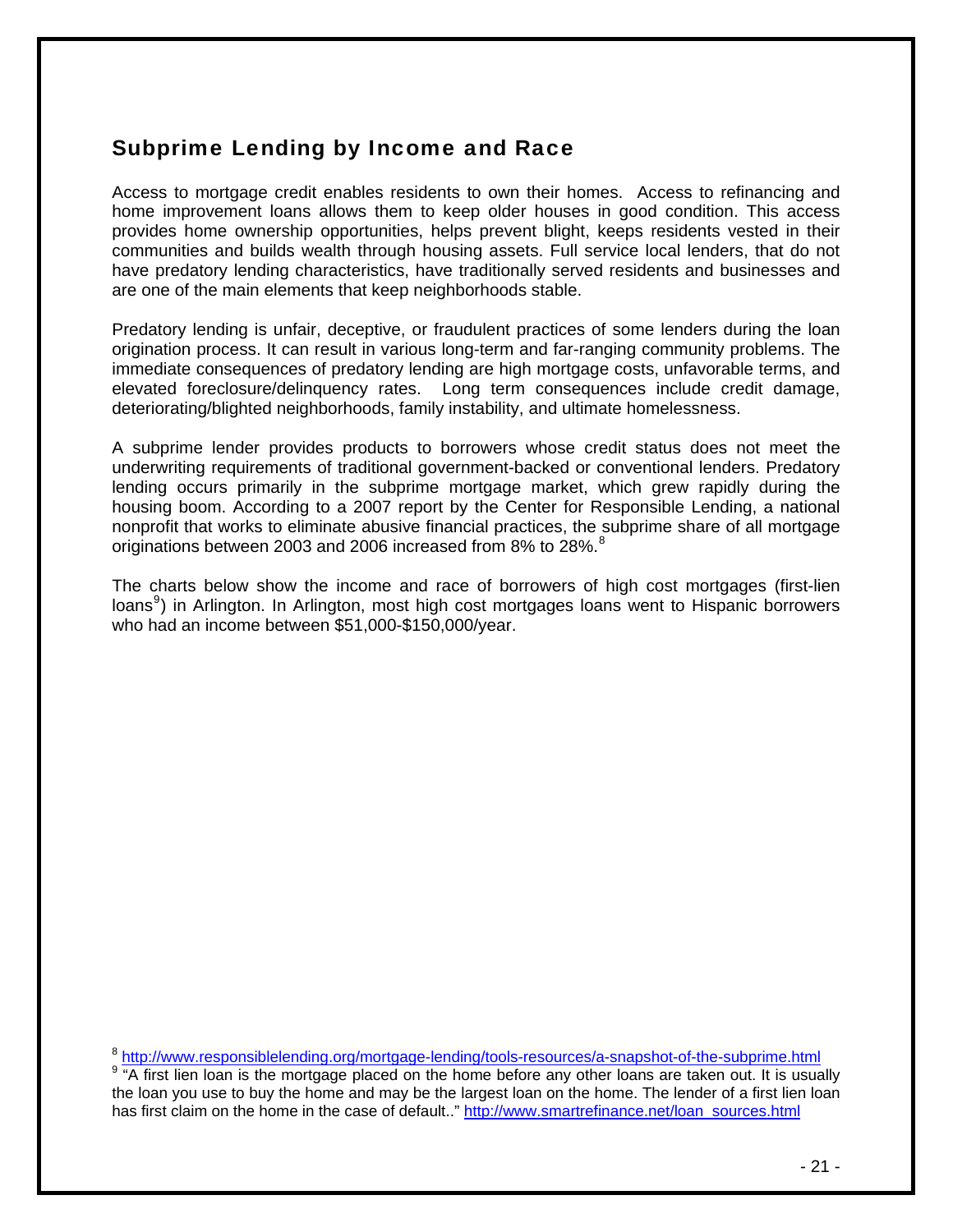





# Foreclosures

The foreclosure crisis has serious fair housing implications. Predominantly minority neighborhoods have historically experienced high levels of housing discrimination. After years of both overt and covert discrimination, some portions of the mortgage industry began to target minorities for subprime loans as the demand exploded for securitized mortgages on secondary markets. Minority borrowers received a much higher percentage of subprime loans than did whites. As it turned out, a large percentage of these subprime loans, often with adjustable interest rates, proved toxic for many borrowers causing a high default rate. Therefore, minority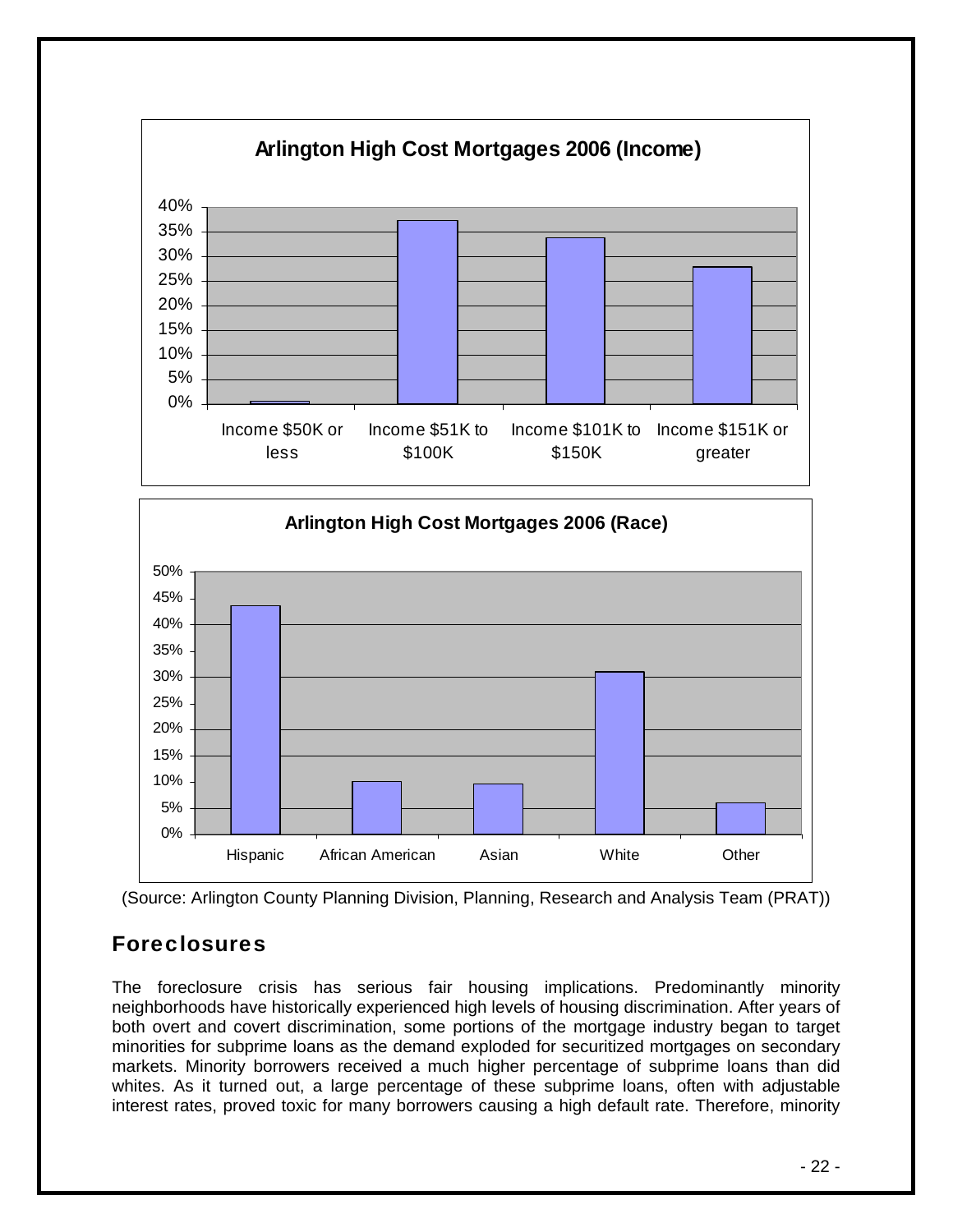neighborhoods have been hard hit by the foreclosure crisis because of the high number of subprime loans they received. Foreclosures can reinforce traditional patterns of housing segregation.

Arlington County has the lowest foreclosure rate in the Washington, DC region. The total number of foreclosures for Arlington County, according to Arlington County Real Estate Assessments, was 28 in 2006, 140 in 2007, 305 in 2008, and 195 through August, 2009. The foreclosures are concentrated in the western and southern parts on the County.

| Foreclosure Rates for Arlington and the Region: |  |  |  |
|-------------------------------------------------|--|--|--|
|                                                 |  |  |  |

| <b>Jurisdiction</b> | <b>Foreclosures</b> | <b>Jurisdiction</b>   | <b>Foreclosures</b> |
|---------------------|---------------------|-----------------------|---------------------|
| Arlington           | 1/1185 homes        | <b>Fairfax City</b>   | $1/141$ homes       |
| Alexandria          | $1/862$ homes       | Loudoun               | $1/118$ homes       |
| Fairfax             | $1/309$ homes       | <b>Prince William</b> | 1/95 homes          |

(Source: RealtyTrac, December 2008. *Foreclosure listings include Pre-Foreclosure, Auction and Bank Owned Properties*)

Most recent foreclosures are in areas of Arlington County where subprime lending occurred two or three years ago. On the map below, the dots represent foreclosures and the darker colors indicate higher rates of subprime lending. The foreclosures constitute settlements from 2007 and the subprime loans were issued in 2005.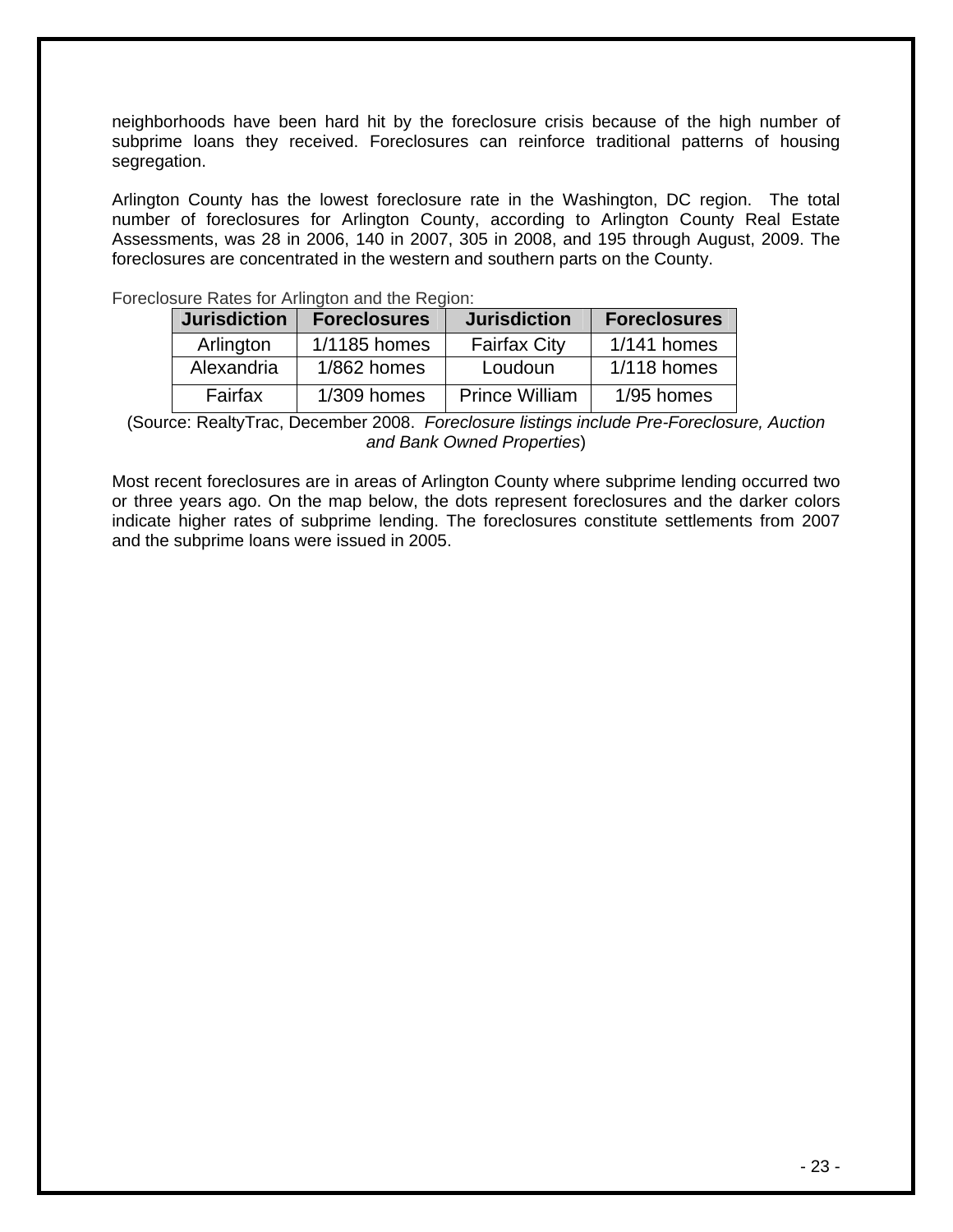

(Source: Arlington County Planning Division, Planning, Research and Analysis Team (PRAT))

The Arlington real estate market remains strong as these foreclosures are not remaining vacant. Seventy percent of these foreclosures have been rapidly resold into the private market at slightly reduced prices. The chart below shows the foreclosures and subsequent bank sales from 2007 and 2008. Each bank sale represents a previously foreclosed property that has been repurchased in the private market. Bank sales have recently increased because the data often lags two to three months after the actual foreclosure date. Foreclosures peaked in April 2008 with a monthly total of 40.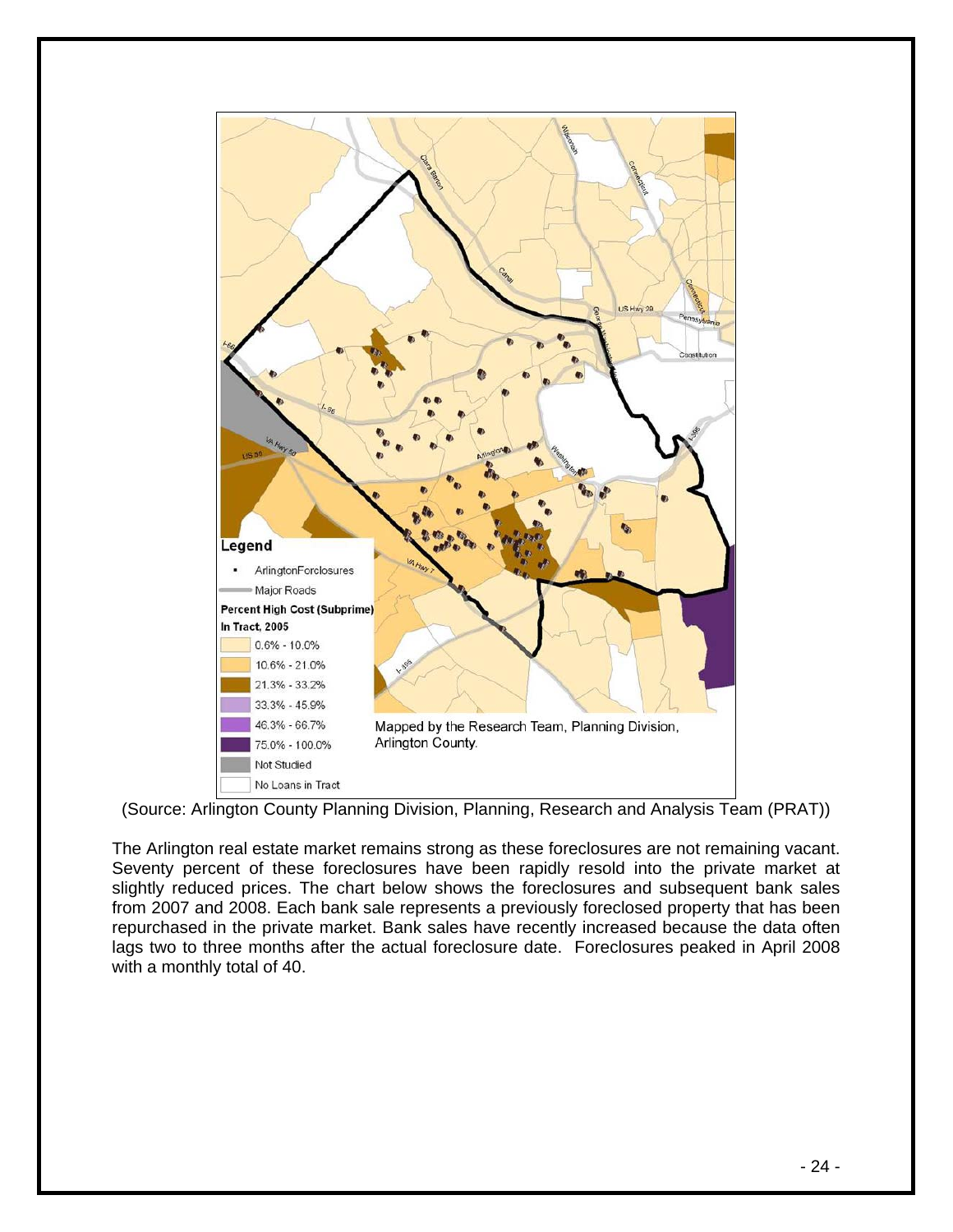

(Source: Arlington County Real Estate Assessments Division)

# Recommendations

The barrier to housing choice is that some tenants and owners are not fully aware of their rights and responsibilities.

## It is recommended that the County increase outreach to and education of tenants and owners about rights and responsibilities

- Expand tenant-landlord program, housing fair, housing coordination, and foreclosure prevention in Housing Services.
- Conduct an education campaign on predatory lending, focusing efforts on County neighborhoods that are vulnerable to predatory lending. Actively distribute HUD's [citizen](http://www.hud.gov/offices/adm/hudclips/forms/files/1686.pdf) [guides](http://www.hud.gov/offices/adm/hudclips/forms/files/903-1.pdf) on how to identify and avoid unfair lending practices, and file a complaint.
- Provide housing and credit repair education to households on Section 8 HCV and Housing Grants waiting lists.
- The Human Rights Office (HRO) and the Department of Community Planning, Housing, and Development (CPDH) develop annual fair housing and AI workshops to educate the community and receive feedback. Hold a Latino specific forum related to fair housing, discrimination, and service access.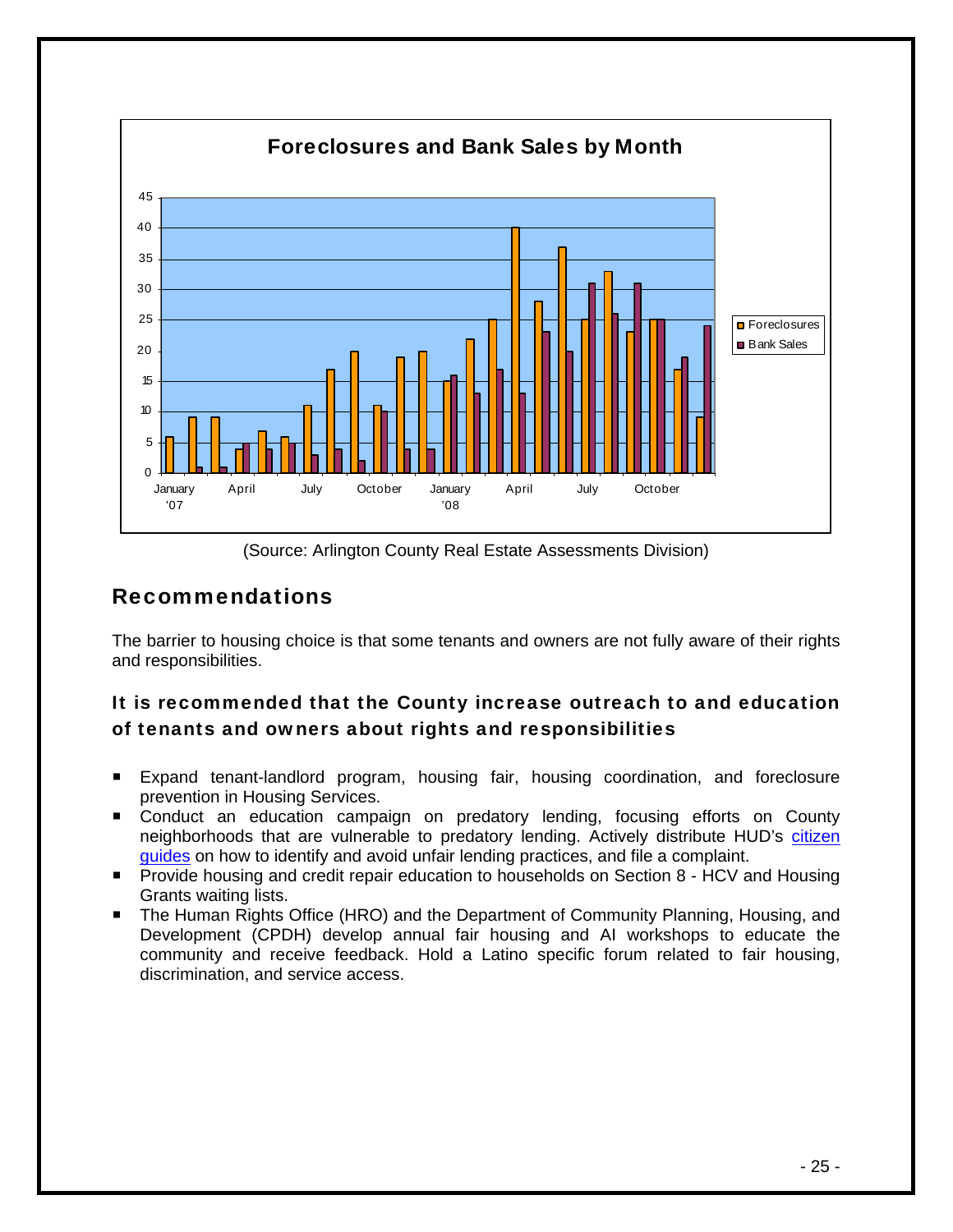# Barriers to Housing Choice: Physical and Language Accessibility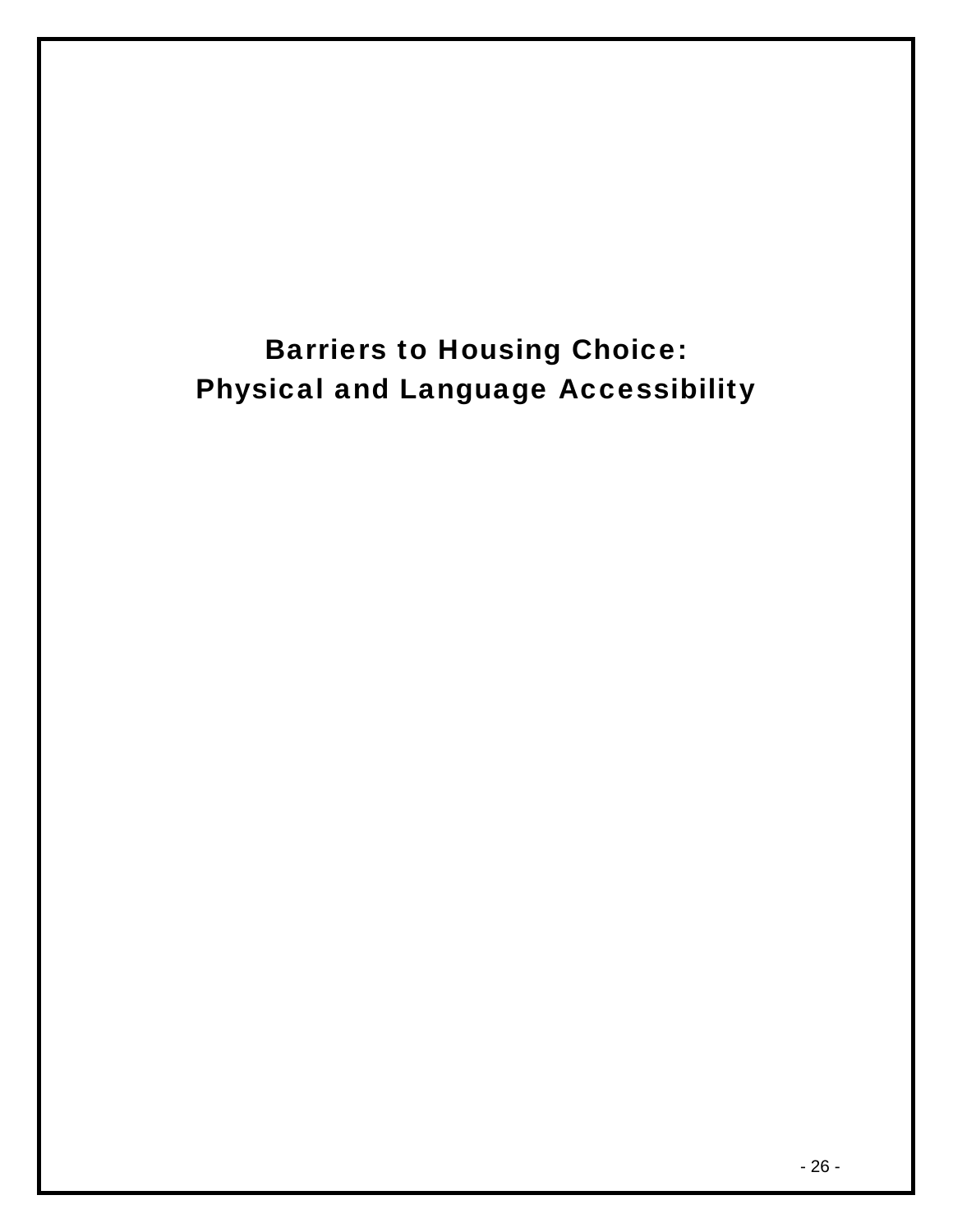# <span id="page-27-0"></span>Accessible Housing

Two other aspects of fair housing for people with disabilities are whether there are sufficient physically accessible housing units available and their respective levels of accessibility.

The percentage of units in a multifamily building which must be accessible varies according to the type of funding involved. In Arlington, newly constructed apartment complexes of 20 or more units are required by Building Code to have 2% (and a minimum of one unit) "Type A" accessible units. The Arlington County Board often requires more than 2% for site plan projects and many new developments are producing 5%-10%. This increase is partially due to competition for Federal Low Income Housing Tax Credit financing.

The 2006 International Building Code defines three types of units of varying levels of accessibility: "Accessible" (with the most demanding accessibility requirements), "Type A" (units with a high level of accessibility - especially in kitchens and bathrooms), and "Type B," which is accessible to many persons and easy to adapt (i.e. they are already reinforced for grab bars, kitchens are wide enough for wheelchairs, etc.). All new units in elevator buildings must be at least "Type B" accessible, which is accessible for many persons and easily adaptable (i.e. they are already reinforced for grab bars, kitchens are wide enough for wheelchairs, etc.). If federal funding is used via the Community Development Block Grant (CBDG) or HOME programs, a different standard requires that 5% of the units be accessible and 2% be accessible for persons with hearing or visual disabilities. If Federal Low Income Housing Tax Credits are used via the Virginia Housing Development Authority (VHDA), 4%-10% of the units are required to be accessible if the developer is getting accessibility bonus points.

There are also various standards for the type of accessibility. Local funding uses the International Code Council/American National Standards Institute (ICC/ANSI) standards for accessibility, creating the different "Type A" and "Type B" units. Federal funding requires compliance with Section 504 of the 1973 Rehabilitation Act, which is a slightly different standard for accessibility. The VHDA tax credit point scoring criteria for accessible units has two parts: standard Federal 504 requirements and Universal Design<sup>[10](#page-27-0)</sup> concepts including roll-in showers, roll-under sinks, and front control ranges. However, Universal Design does not necessarily incorporate all of the requirements of 504 and it has no required standards of measurement for design and construction. Similarly, the American Association of Retired People's (AARP) Universal Design concept helps people age in place but does not make the unit accessible. Visitability<sup>[11](#page-27-0)</sup> is yet another accessibility concept involving no step entrances, at least half bathrooms on the first floor, and accessible knobs and switches. Refer to Appendix F for more information comparing the accessibility standards for multifamily rental housing. The number of accessible units created and their level of accessibility should be consistent and match the need for those units.

Lack of information is another barrier. Tenants with disabilities are not always connected with the available accessible housing. Despite the availability of such resources as [www.accessva.org](http://www.accessva.org/) and the Endependence Center, it is difficult for some tenants to find

<sup>&</sup>lt;sup>10</sup> [http://en.wikipedia.org/wiki/Universal\\_Design](http://en.wikipedia.org/wiki/Universal_Design)

<sup>11</sup> <http://en.wikipedia.org/wiki/Visitability>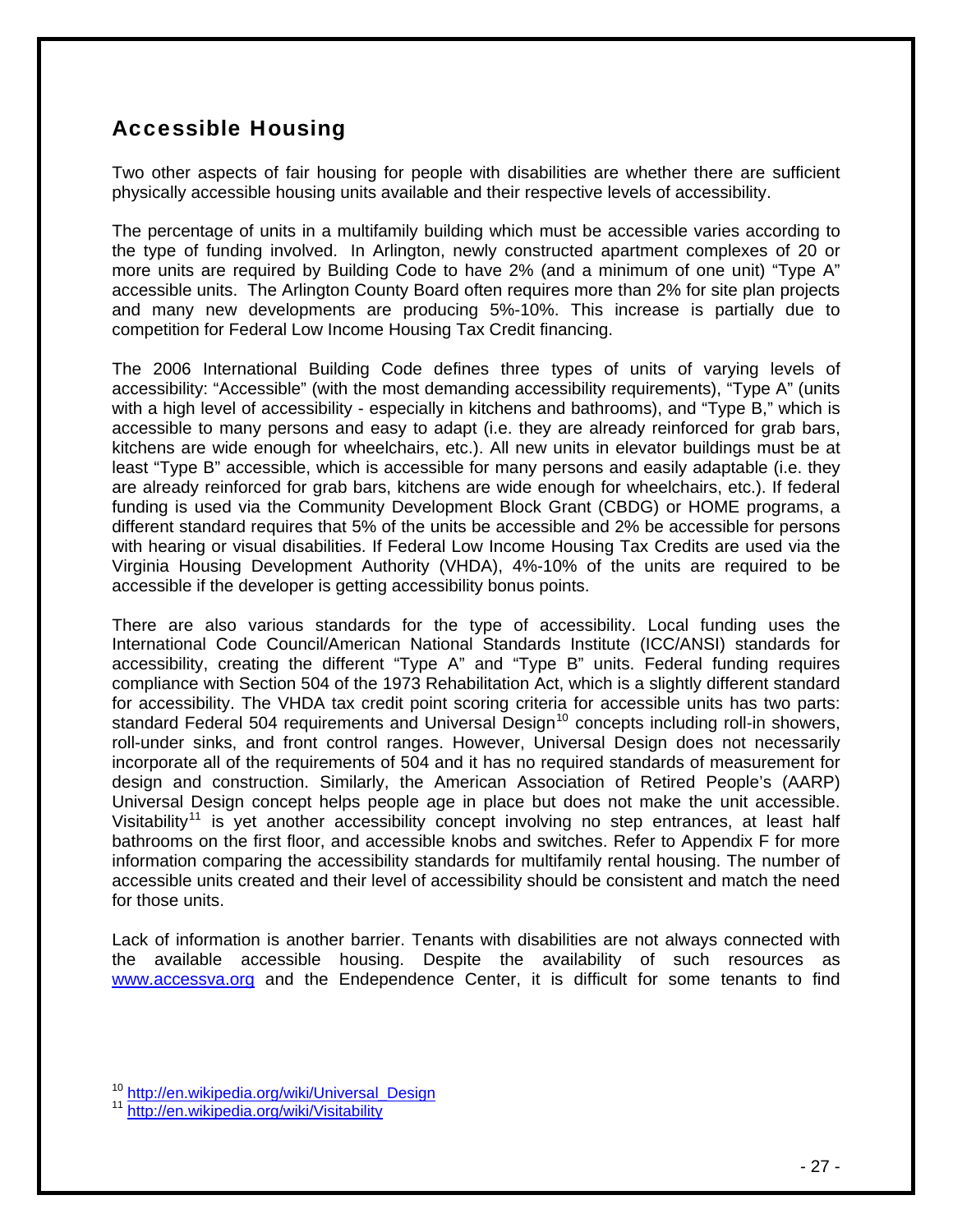accessible housing and to determine its level of accessibility. Also, public education related to accessibility is lacking. Homeowners making additions would benefit by being informed on how to make their homes accessible, visitable, and adaptable.

# Limited English Proficiency (LEP)

LEP persons, as a result of national origin, do not speak English as their primary language and have a limited ability to speak, read, write, or understand English. In certain situations, failure to ensure that persons who are LEP can effectively participate in, or benefit from, federally assisted programs may violate Title VI of the Civil Rights Act of 1964's prohibition against national origin discrimination.

According to Arlington County's Limited English Proficiency Policy and Guidelines for Implementation, County departments are required to take reasonable steps to ensure that persons with limited English proficiency have access to programs, benefits, services and activities, regardless of federal funds. Some of the policy components are to translate critical documents necessary to access services and/or provide interpreter services, and to hire bilingual staff for positions where the ability to provide the direct service in other languages is essential.

The County has bilingual housing publications for both the Homeless Prevention and Rapid Rehousing Program (HPRP) and the local Housing Grants programs. As of April 1, 2010, staff is currently translating all Section 8, Real Estate Tax Relief, and Homeowner Grants (low-income homeownership stability) programmatic and outreach documentation to have it finalized for public dissemination at the May 8, 2010 housing fair.

According to the 2005-2007 American Community Survey, of all Arlington County residents five years and older, 11.5% (21,810) speak English less than "very well", 69.2% (130,698) speak English only at home, and 16.7% (31,510) speak Spanish at home. Based on demographic data obtained by subrecipients and the County, there is a large percentage of non-native speakers who access federally assisted programs in the County. Some of the services, like affordable housing, and foreclosure and subprime lending prevention, are centered in the southern and western parts of the County where there is a concentration of LEP persons. These services are critical to LEP persons in that they provide economic opportunities and stabilize communities. The cost to federally assisted subrecipients for providing language services can be high. This would include translation services, hiring multi-lingual staff members, and printing program information in multiple languages. Language access is a barrier in Arlington for some of the protected classes.

# Recommendations

The barrier to housing choice is that residents face physical and language barriers when seeking housing services.

### It is recommended that the County improve physical and language accessibility.

**Enhance the process to identify available accessible units and marketing them.**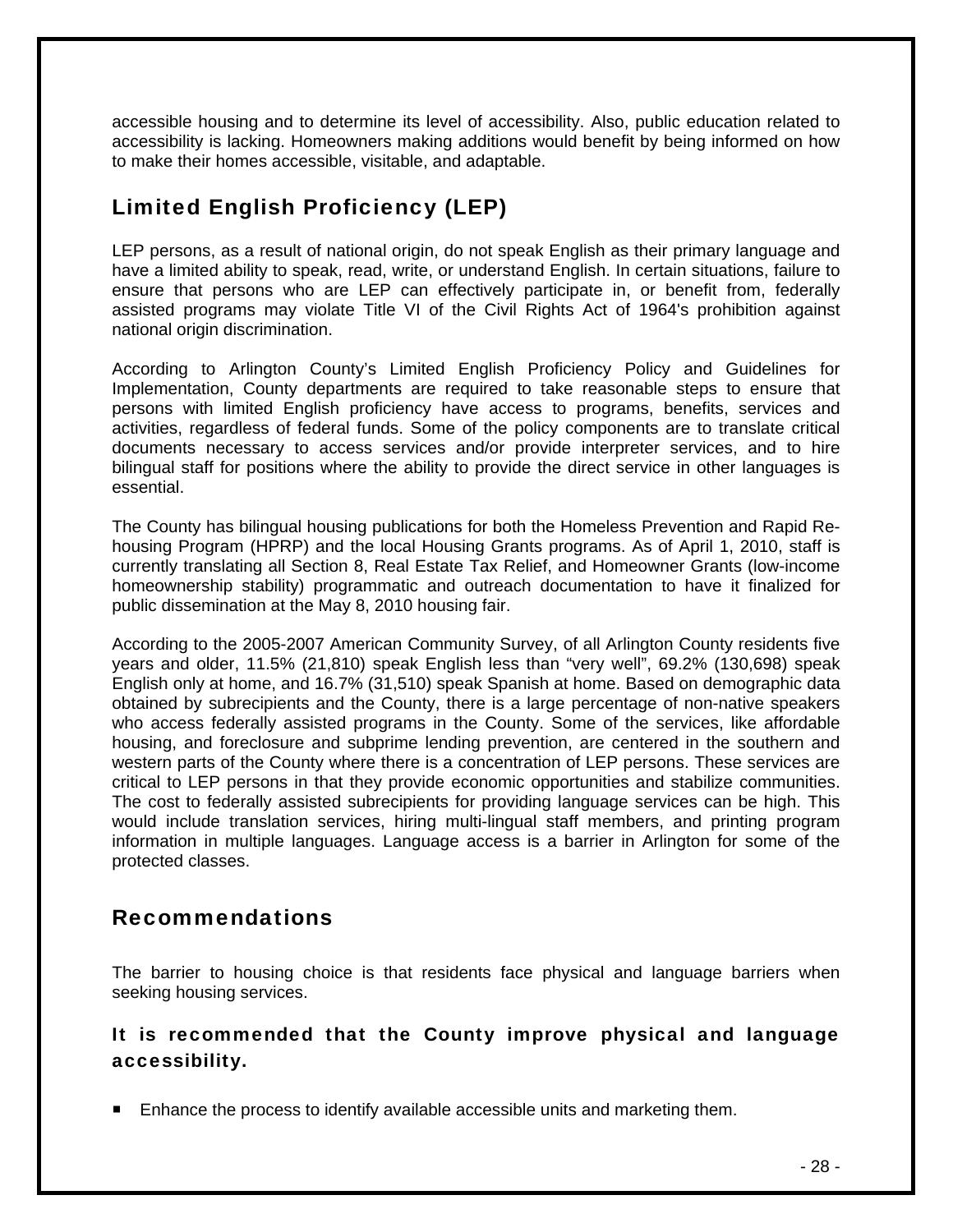- Explore having an Affordable Housing Goal and Target for accessibility. One Target should relate to accessible bathrooms (roll in showers; units on ground floor), and the other should address accessibility compliance.
- Quantify the need for accessible units in the County and strive for commensurate baseline accessibility standards for County supported units.
- **Include principles of visitability and universal design in all new construction and** rehabilitations. Create a local visitabilty certificate program possibly modeled after Montgomery County, MD.'s [Design for Life](http://www.montgomerycountymd.gov/hhstmpl.asp?url=/content/hhs/ads/DesignForLife/DesignForLifeMontgomery.asp) program.
- Develop accessibility public education campaign and expand County staff accessibility training.
- The LEP tool ("check off sheet") should be used for all programmatic outreach efforts by County staff and partners who administer housing programs. Ensure nonprofit partners provide multilingual versions of the Housing Choice Voucher application form and application forms for CAF rentals.
- Create a public service announcement (PSA) on Arlington TV in Spanish, Vietnamese and the other most prevalent non-English languages on affordable housing programs, the fair housing complaint process, and public services.
- Help create "Arlington Language Access Coalition," a community group to oversee implementation of the Arlington Language Access Plan.
- **E** Regularly update the County's [LEP Plan](http://www.vdh.state.va.us/epr/pdf/MaySeminar/Health_Director_Sessions/Serving_Persons_with_Limited_English_Proficiency.pdf). Prominently post each department's LEP plan on the County website and provide progress reports on efforts to meet LEP goals. Create an LEP brochure to educate the community. Work with the regional language access coordinators group and the multicultural outreach network.
- **Ensure that County outreach and program marketing publications pertaining to affordable** housing and HUD-funded programs are available to County residents in multiple languages where appropriate to the needs of the consumers.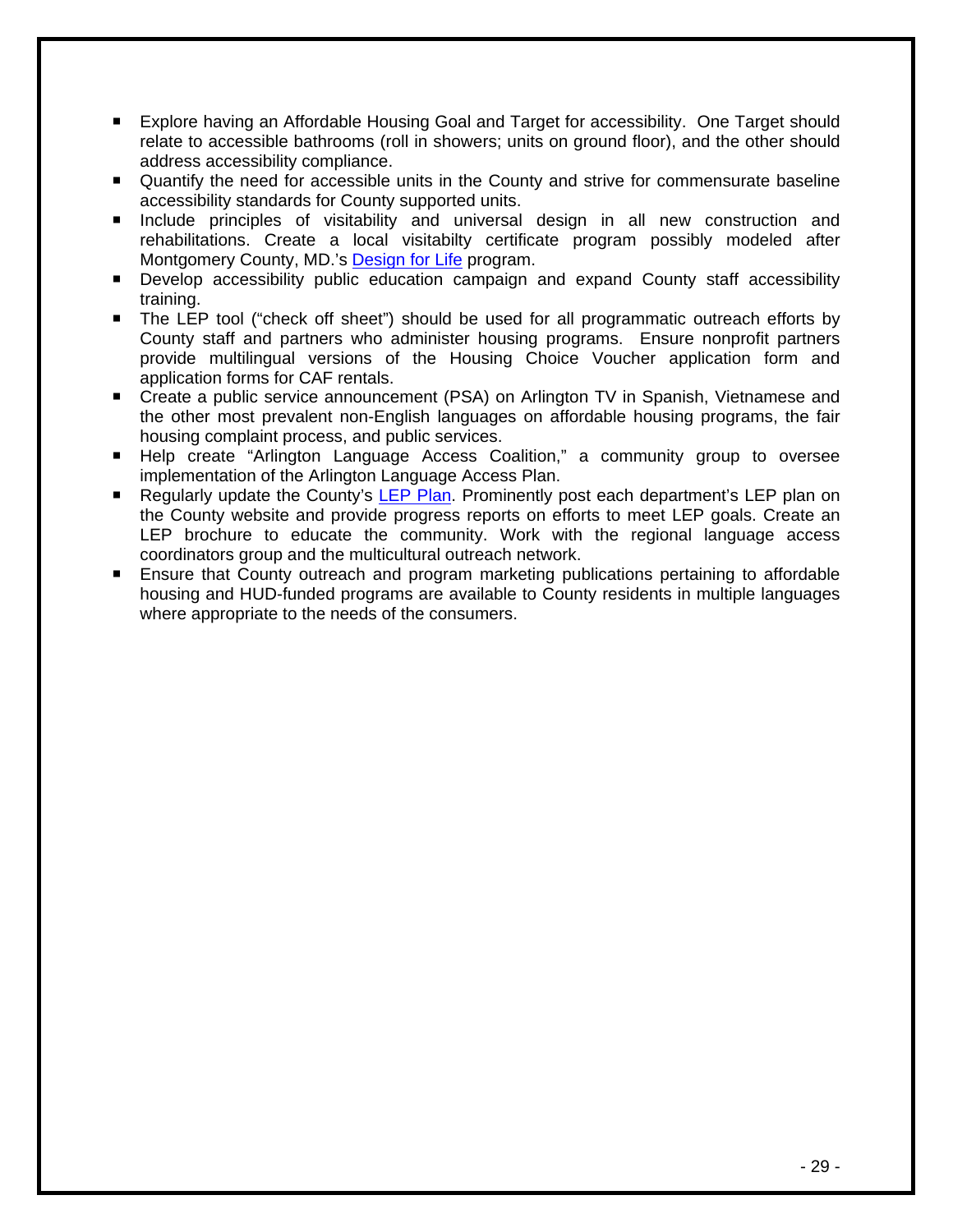# Barriers to Housing Choice: Insufficient Housing Subsidies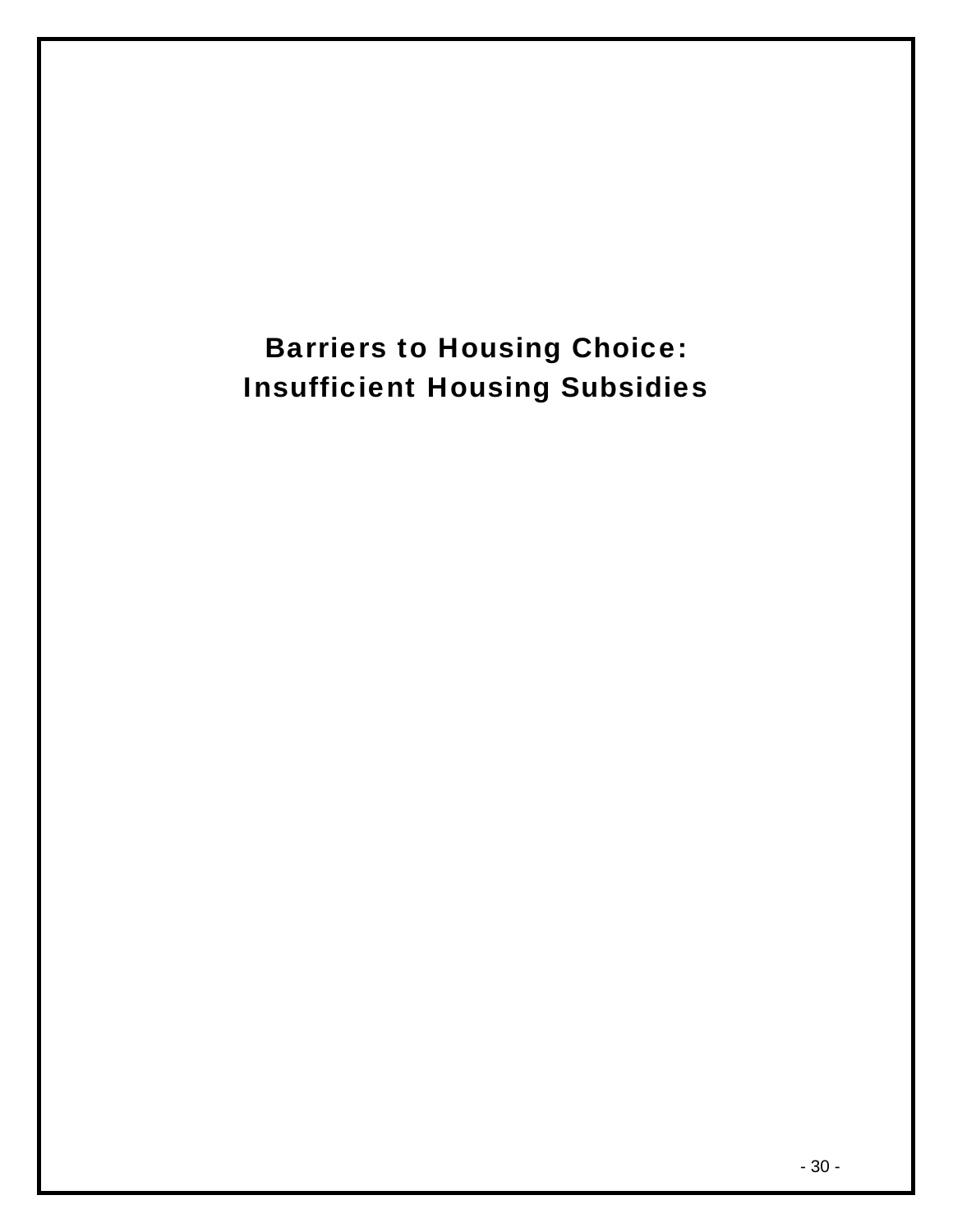# Supportive Housing and Vouchers

Supportive housing combines housing with services (e.g. case management, residential support, independent living support) primarily for persons with a mental handicap and/or intellectual disability. Arlington County's Supportive Housing Plan, completed in January 2005, includes a comprehensive assessment of the need for affordable housing linked with support services, a summary of best practices appropriate for and financially feasible in Arlington, and a comprehensive five-year plan for developing a continuum of permanent supportive housing which identifies new financial resources. The five-year initiative aims to produce 425 new supportive housing units by the end of FY 2010. The County already has about 240 of these units committed. As housing development slows in the County with the current economic downturn, this goal may become more difficult to achieve.

Supplemental Security Income (SSI) is the federal income maintenance program that provides a base of support for people with significant and long-term disabilities who have virtually no assets or other sources of income. The pairing of supportive housing units with this income stream is essential to providing housing to people with disabilities.

Nationally, the monthly SSI benefit in relation to median income has decreased over the last ten years while the cost of housing has conversely increased relative to median income. This is illustrated below.



<sup>(</sup>Source: [Priced Out in 2008,](http://www.tacinc.org/Docs/HH/Priced%20Out%202008.pdf) by Cooper, Korman, O'Hara, and Zovistoski)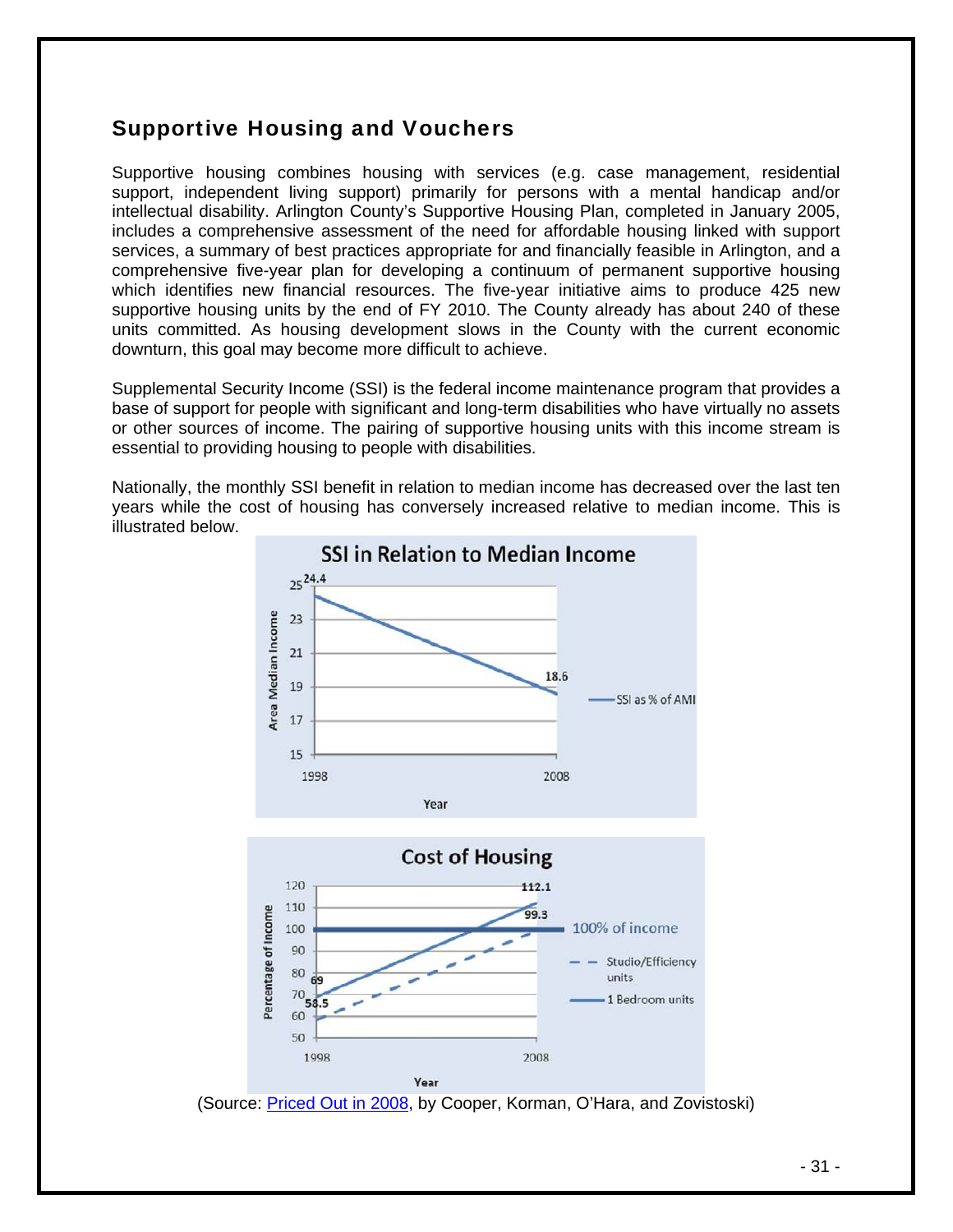Locally, according to "Priced Out in 2008", in Washington, Arlington, and Alexandria, SSI payments only equaled 11.1% of median income and it would take 177.6% times the SSI payment standard to afford a 1-bedroom apartment at HUD's Fair Market Rent.

## Recommendations

It is a barrier to housing choice that Arlington's lowest income residents lack sufficient resources for housing.

## It is recommended that the County increase the number and value of the local Housing Grants.

- Work with the 10-Year Plan to End Homelessness Implementation Task Force to find new funding streams to increase Housing Grants.
- Expand Housing Grants' eligible categories to include homeless singles.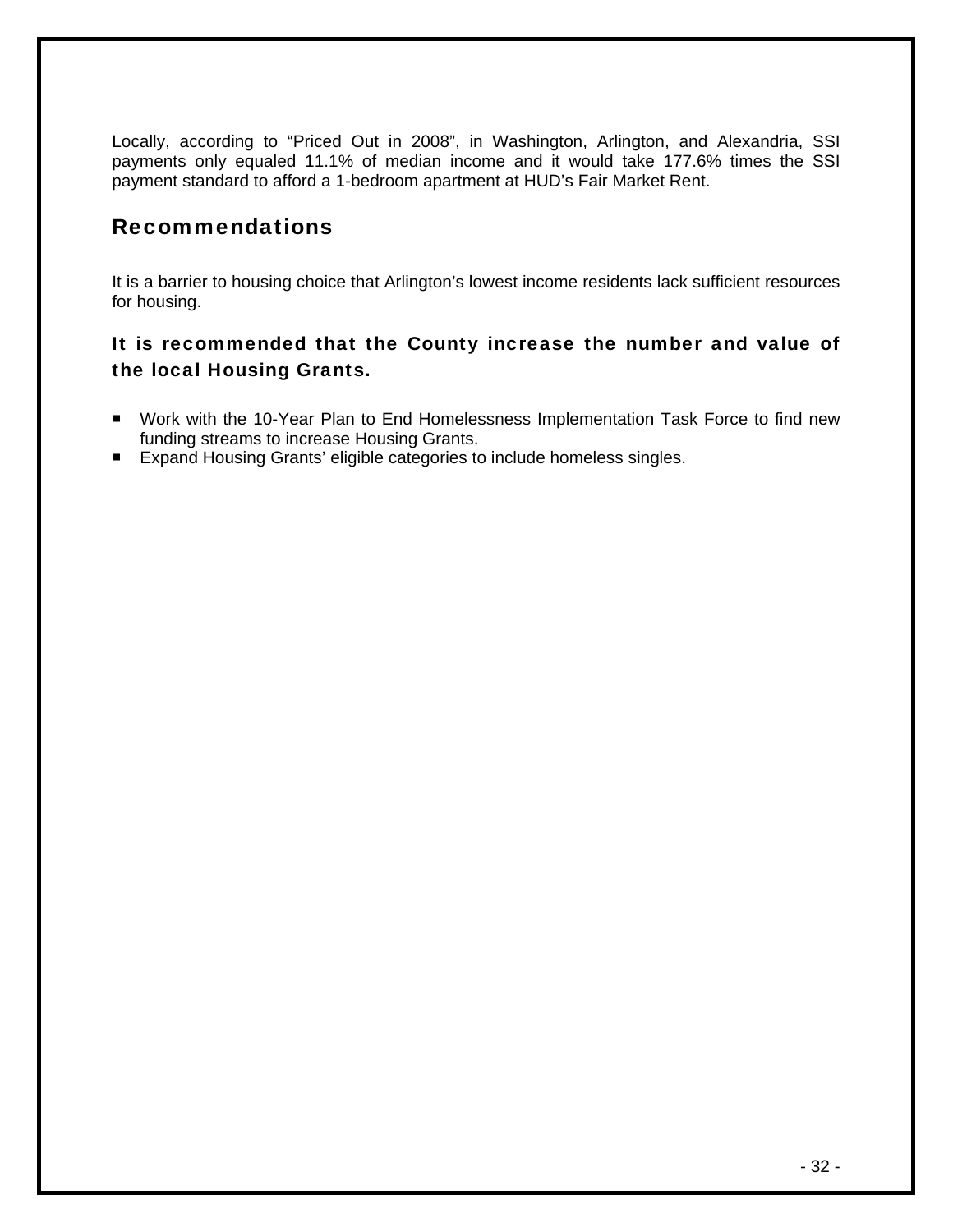Barriers to Housing Choice: Poor Credit Histories, Criminal Backgrounds, and/or Various Sources of Income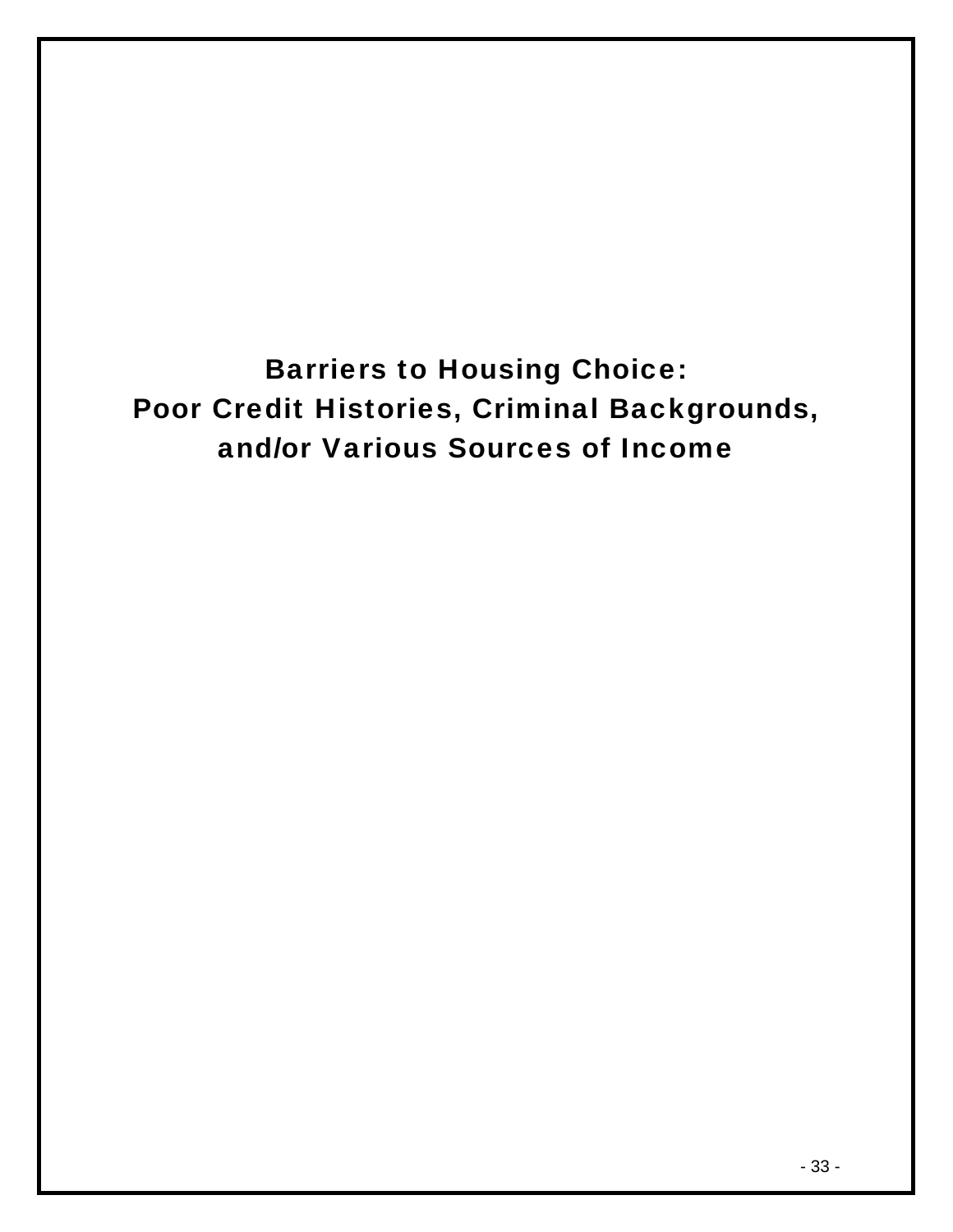# <span id="page-34-0"></span>Supportive Group Living (Group Homes)

A group home is a single family detached unit in which persons with a physical handicap, mental handicap, intellectual disability or developmental disability, not related by blood or marriage, reside on a long-term basis, with one or more resident counselors or staff persons. The purpose of such facility is to provide its occupants the benefits of normal residential surroundings to achieve optimal assimilation into the community. As treatment models evolve to serve different clients' needs (e.g. respite homes, crisis care, domestic violence households, post incarceration and re-entry homes, homes serving the elderly and/or physically disabled, et al.), Arlington needs to explore ways to create housing opportunities to serve these individuals.

Consistent with The Code of Virginia, the Arlington County Zoning Ordinance (ACZO) definition of family only permits groups of up to 8 unrelated persons (plus one or more resident counselors) with mental illness, intellectual disabilities, or developmental disabilities, which are licensed by the Virginia Department of Mental Health, Mental Retardation, and Substance Abuse. Such homes are commonly called "Group Homes", although are not defined as such within the ACZO. Group homes for persons with substance abuse are not included in the definition of family.

The ACZO would treat homes where more than eight people reside as an "institutional home" or a "dormitory. Both these uses require legislative approval through the Use Permit process. Common perception of the Use Permit process is that it is difficult and expensive to obtain. This perception makes it hard for programs such as safe havens<sup>[12](#page-34-0)</sup> (low-barrier housing for chronically homeless), and homes for persons released from prison with non-violent offenses to operate in Arlington. Since the Commonwealth requires all land use related legislative processes to be subject to public hearings, an unfortunate by product of these public hearings is that a population of people are subject to a loss of confidentiality and privacy by disclosing their disability, thus creating an unintended barrier.

Consequently, the requirement to obtain a Use Permit could be a barrier to housing choice by limiting groups of 8 persons to those homes licensed by the Commonwealth. Some jurisdictions in Northern Virginia such as Fairfax County, Virginia, allow up to eight handicapped persons (as defined by Federal statute) without a Use Permit. (Refer to Appendix G for Fairfax's Group Residential Facility Zoning Ordinance).

The Federal Fair Housing Law interprets disability more broadly than Arlington County for group homes. A broader interpretation of disability would include people in substance abuse recovery programs (i.e. Oxford Houses, a federally chartered program where people in recovery live in groups to continue peer to peer support). Also, relaxing the "licensed program" language would allow more housing models such as safe havens to efficiently operate as a group home, better serving their clients and reducing expenditures.

<sup>12</sup> Susan's Place Safe Haven**,** operated by **New Hope Housing, Inc.** ([www.newhopehousing.org\)](http://www.newhopehousing.org/), is a form of supportive housing that serves hard-to-reach homeless persons with severe mental illness and other debilitating behavioral conditions who are on the street and have been unable or unwilling to participate in housing or supportive services.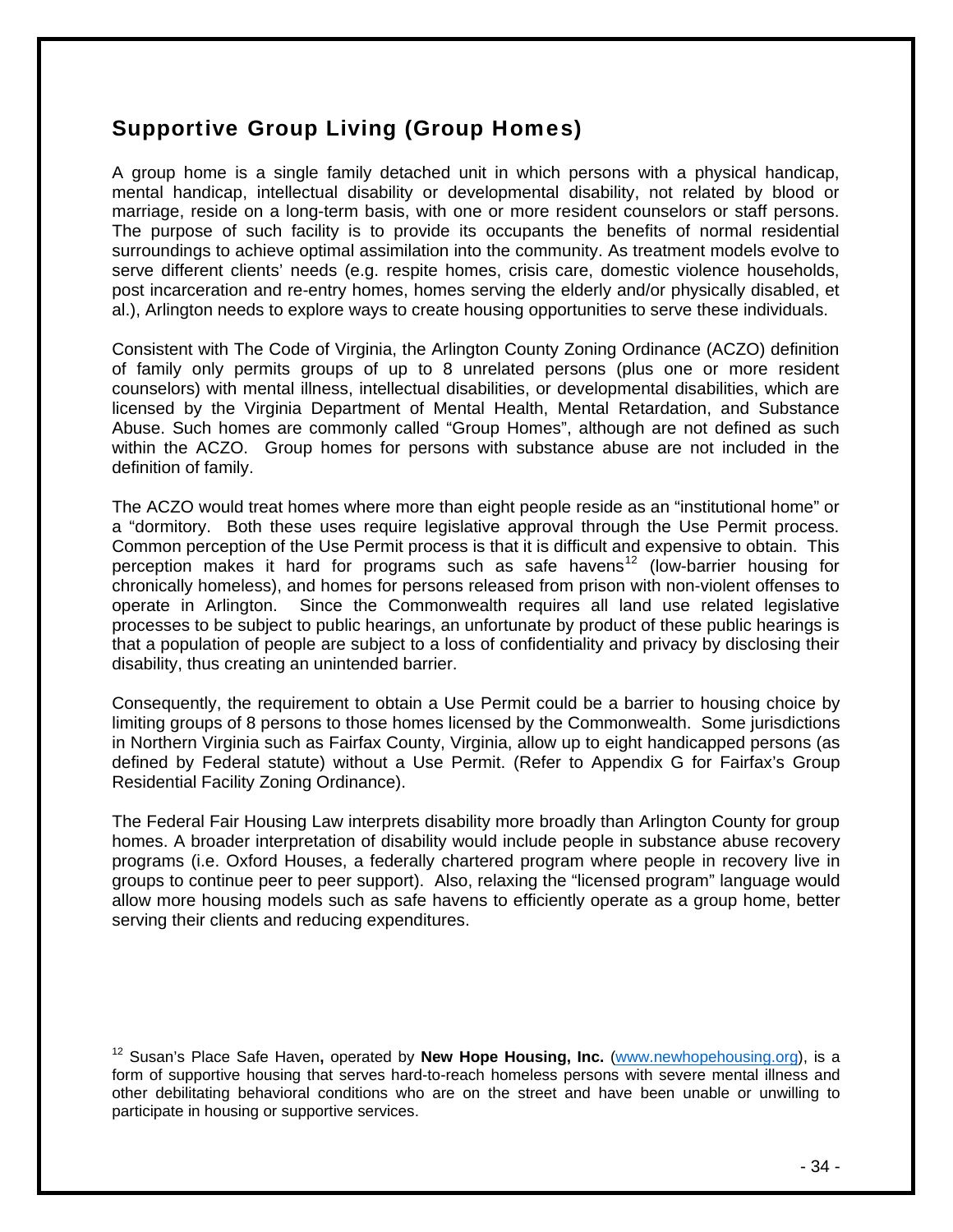# <span id="page-35-0"></span>Source of Income

Residents who are seeking housing are sometimes refused because of selection criteria based on credit histories, criminal background checks, and/or sources of income. This section will examine these barriers.

According to Arlington's 2002 Housing Need Survey, persons with disabilities are particularly vulnerable and likely to pay over 40% of their gross income on housing. This situation is often due to underemployment and/or sole reliance on SSI, if they have any source of income. Housing subsidy and rental assistance may be available to them as part of a program such as the Section 8-Housing Choice Voucher (HCV) program, assistance from a service provider, or rental assistance from an Arlington Housing Grant. If a landlord does not accept these subsidies when determining applicant income eligibility, it can be an impediment to their housing choice and options.

Housing Opportunities Made Equal of Virginia (HOME) is a state wide nonprofit housing counseling and advocacy organization. According to its Source of Income Policy Brief<sup>[13](#page-35-0)</sup>,

"Persons with fixed incomes such as social security, disability, and pensions can face additional challenges in their housing search due to income sources. A Virginia multi-regional HOME study found that when landlords were asked whether they would accept a Housing Choice Voucher (formerly "Section 8 Vouchers"), 82% of the landlords refused or discouraged acceptance of the voucher. A voucher holder may have good credit, a steady job, and references; however, as the law is currently written, landlords may reject Housing Choice Voucher holders even though they meet a landlord's selection criteria…

There is a disparate impact on families with children, the elderly, persons with disabilities, and single female headed households when source of income discrimination occurs. The elderly and persons with disabilities are presumed to live on fixed incomes…If a housing provider refuses to acknowledge government assistance such as Temporary Assistance to Needy Families (TANF) as a source of income, families with children are likely to be disproportionately affected. In the case of discrimination against Housing Choice Voucher holders, the same population is affected. According to data from HUD for Virginia, of the more than 50,000 vouchers administered between September 1, 2006 and December 31, 2007, 14% of all recipients were elderly, 57% were families with children, 54% were female headed households, and 28% were people with disabilities."

The challenge is compounded in Arlington because the rental vacancy rate is low (2.8%). There is competition for vacant apartments and since landlords may have an unfavorable opinion of the program, voucher holders can be turned away.

<sup>13</sup> <http://www.phonehome.org/Portals/0/PDFs/source%20of%20income%20policy%20brief.pdf>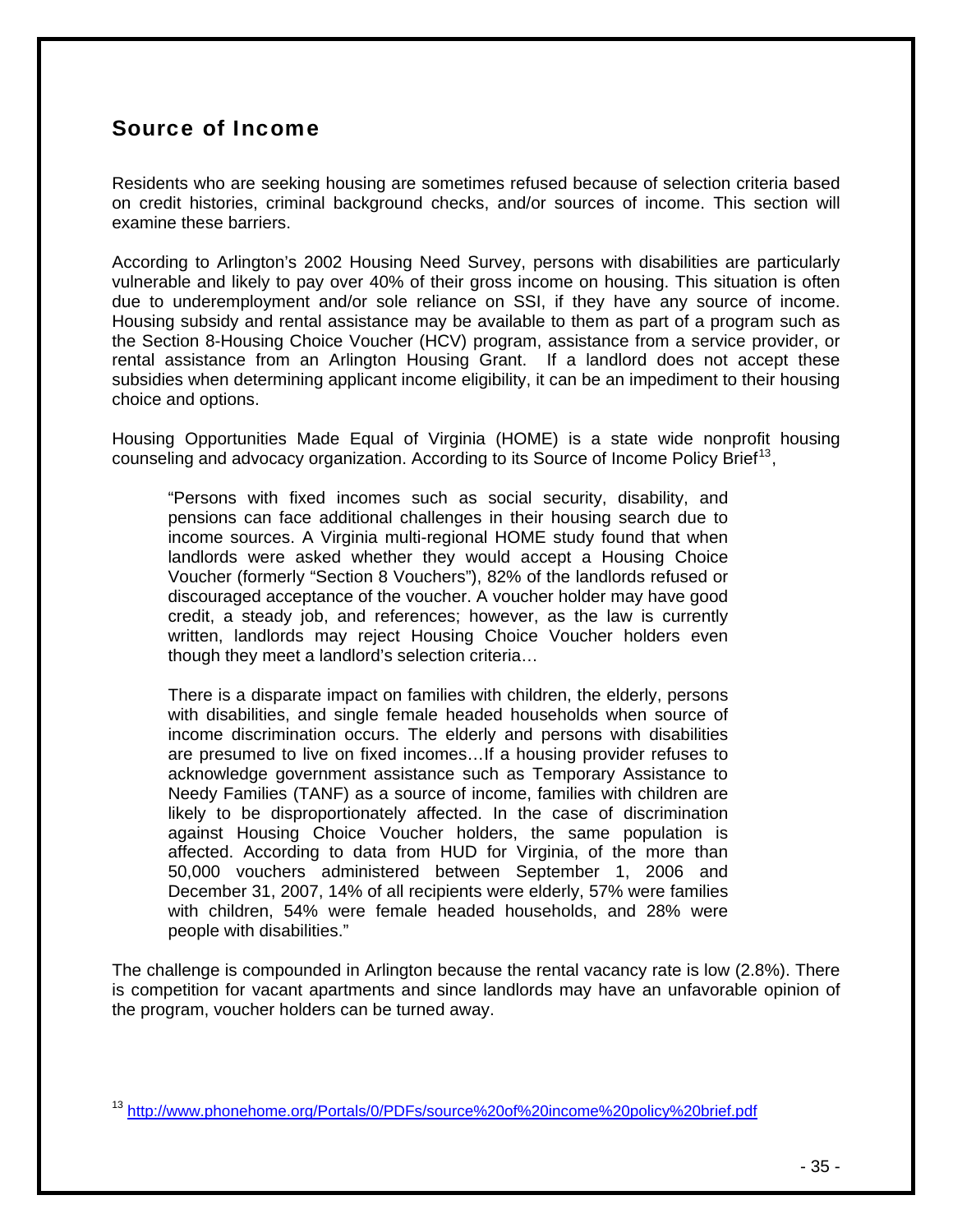The Commonwealth of Virginia is currently working to create a new program called the Communities of Opportunity Tax Credit Program under the Neighborhood Assistance Act to incentivize landlords in "communities of opportunity" (defined as a census tract with less than 10% poverty) with a state income tax credit to accept HCV holders. This proposal has the potential to reduce the geographic concentration of voucher holders as landlords in low-poverty neighborhoods are offered incentives to accept HCV holders. The Communities of Opportunity bill passed the Virginia Senate Finance Committee and the full Senate during the 2009 session. However, neither version of the bill (House or Senate) was heard in the House Finance Committee. The proposed source of funding, the Neighborhood Assistance Program Act, was instead allocated to different programs. Moving forward, the 2010 version of the bill is structured to annually draw the residual funds from the Neighborhood Assistance Program (NAP) as opposed to funding the program through a 'carve out' of the NAP.

There are other barriers that can arise during the rental application process. A youth transitioning out of foster care and leasing for the first time may have no credit history and even the smallest debt can render them ineligible for housing. Offenders with criminal backgrounds ranging from minor offenses to felonies are often denied housing and are often ineligible for federally-supported housing and subsidies. Not being able to secure a lease further restricts them from accessing other local programs, such as Permanent Supportive Housing (PSH) and Housing Grants. Also, since offenders are often single men, whom are not disabled nor have minors in the family composition, they usually do not qualify for subsidies despite their incomes. People with disabilities also experience disparate treatment as their rental applications are sometimes ignored or delayed.

Landlords will utilize third party verification to conduct credit and background checks. When a background check is conducted, the third party verifies an applicant's credit and criminal history and issues a recommendation. The landlord does not receive the information that led to the recommendation. This may result in the inability of the applicant to explain directly to the landlord reasons for poor credit, background issues, or a criminal history.

# Recommendations

It is a barrier to housing choice that individuals with poor credit histories, criminal records, and/or who use housing vouchers have limited housing choices.

## It is recommended that the County work to limit housing barriers based on credit histories, criminal background checks, and source of income.

- **If Identify housing models that are currently excluded from the Arlington County Zoning** Ordinance (ACZO) and explore amending ACZO to include these models.
- Develop a "Ready to Rent" program to help applicants avoid leasing barriers, possibly modeled after this [Portland, OR program](http://www.readytorent.org/index.html).
- Require all landlords who receive AHIF to waive the minimum income requirement or base the minimum income requirement on the tenant's portion of the rent, to the extent permissible under fair housing law.
- Work to expand the state fair housing ordinance to include source of income.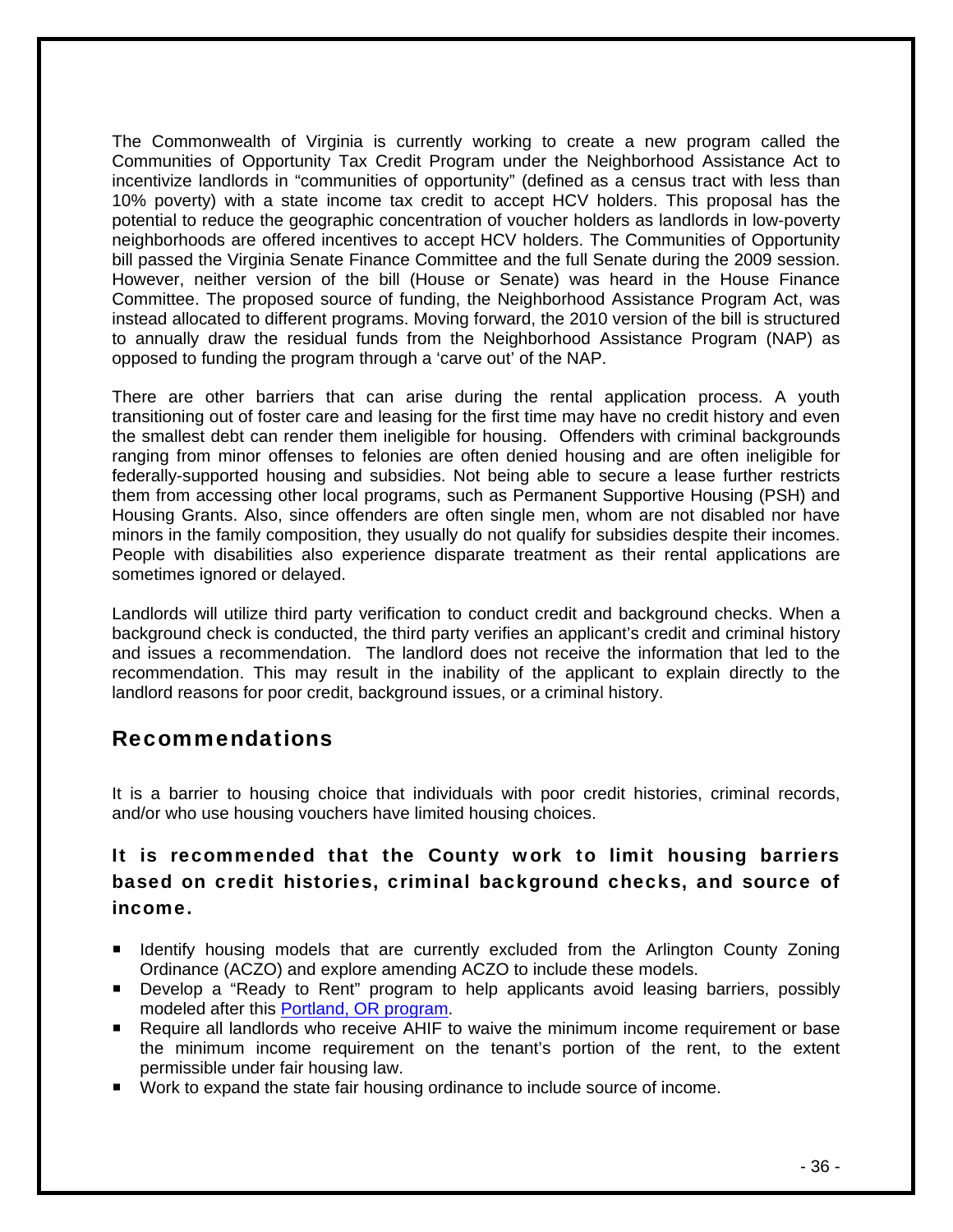- **More widely disseminate fair housing rental testing report and increase resident participation** in the Arlington County Human Rights Commission fair housing process.
- **Develop a master lease program/policy to reduce barriers in the rental application process.**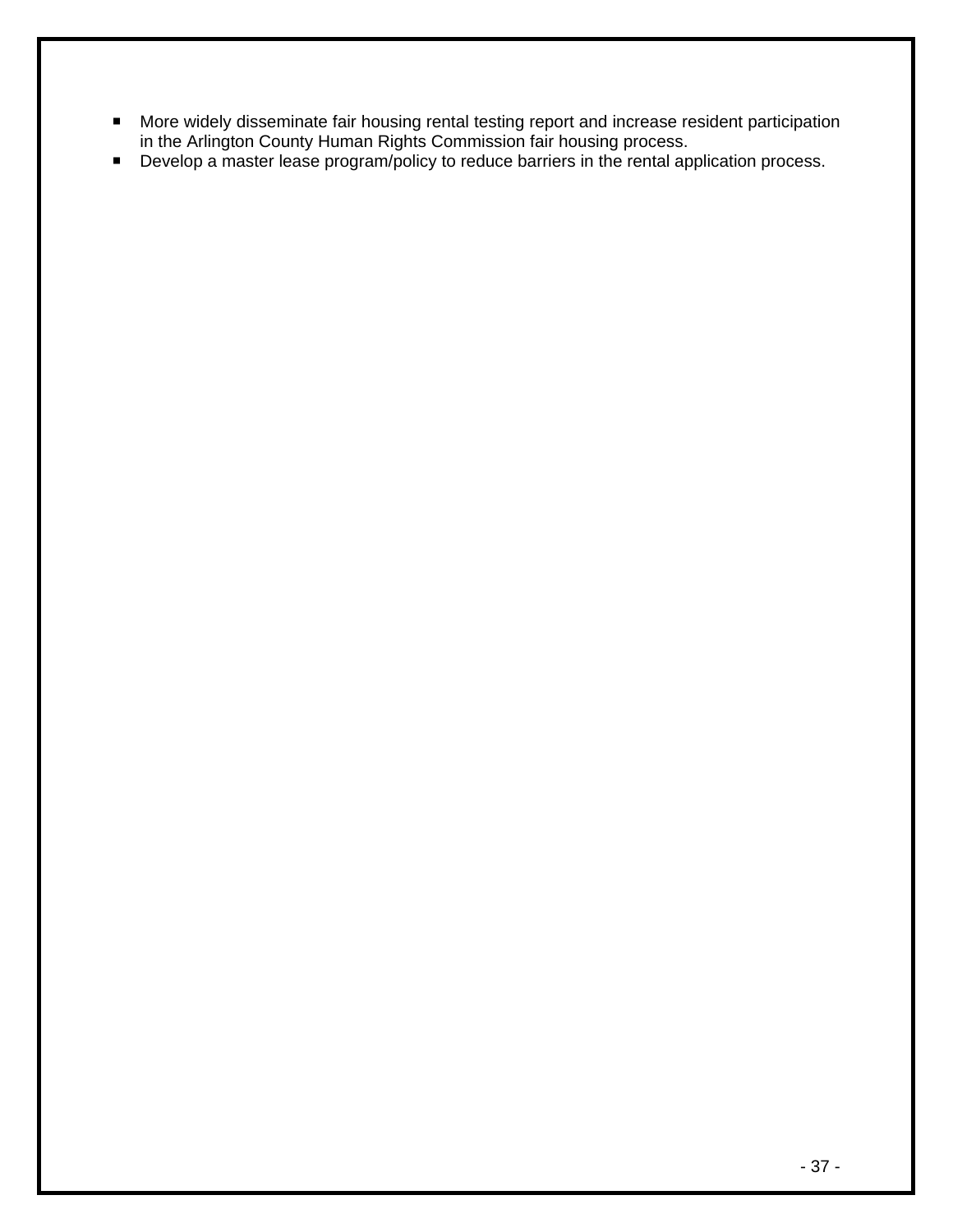Conclusion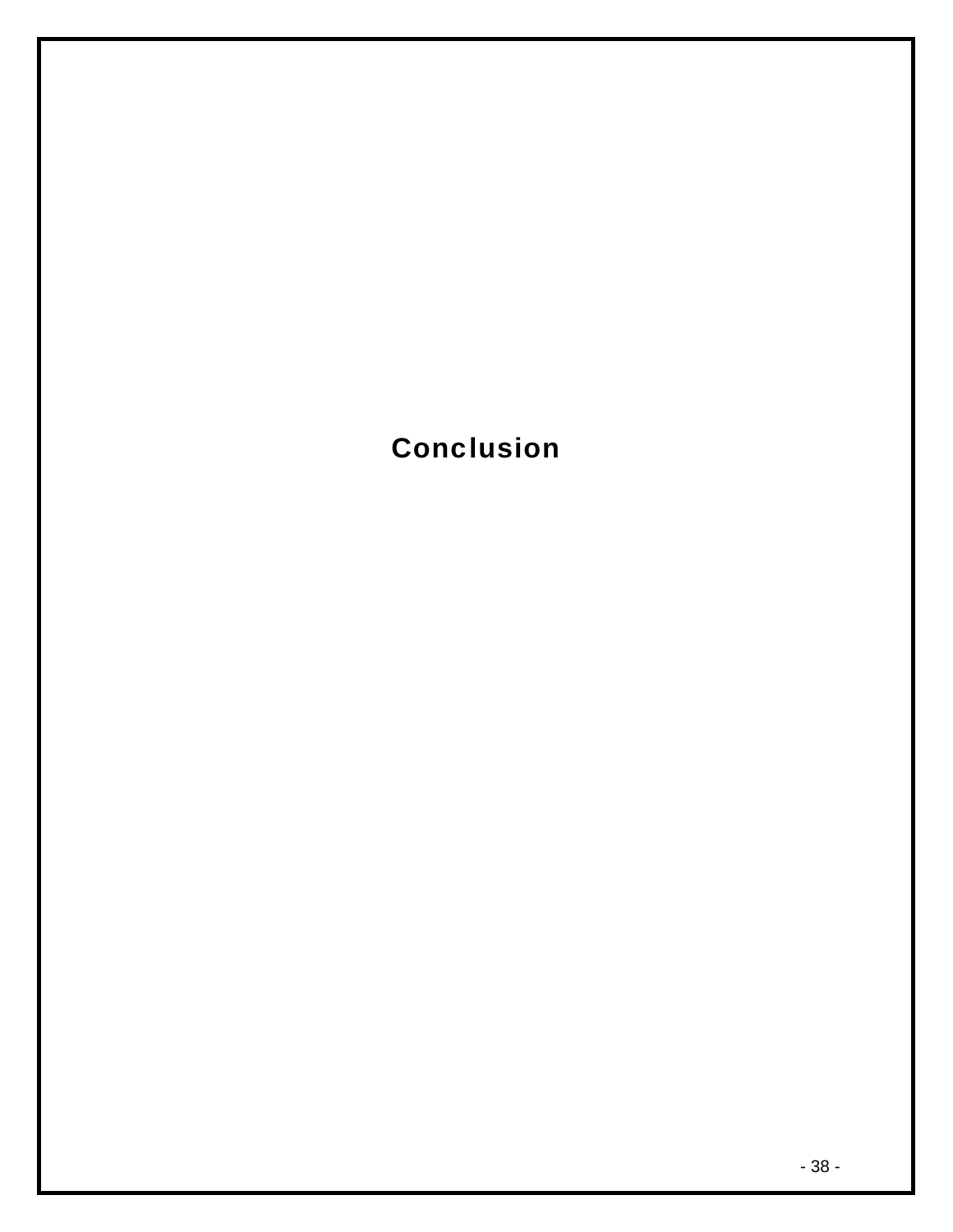Many of the impediments and barriers to fair housing choice in Arlington County that are identified in this analysis were present in 2005 when the last AI was drafted. The strategies identified in the 2005 AI appear to have been effective in reducing the incidence of some types of discrimination. Because of this effectiveness, the 2009 Fair Housing Plan is a continuation of the many successful fair housing activities conducted since 2005. However, the analysis notes that since the 2005 AI, Arlington County has experienced demographic changes, adjustments in the housing market, and an economic downturn. These changes impacted fair housing by altering the nature of some impediments and creating new ones, as well as putting additional pressure on fair housing enforcement and education and outreach efforts. Fair housing program staff has had to reassess activities and make adjustments to keep pace with the changing times.

The impediments and barriers identified in the AI are classified in four general categories.

- Some tenants and owners are not fully aware of their rights and responsibilities.
- Residents face physical and language barriers when seeking housing services.
- Arlington's lowest income residents lack sufficient resources for housing.
- Individuals with derogatory credit histories or criminal records, or who use housing vouchers have limited housing choices.

The Fair Housing Plan, made up of the recommendations from this report, identifies specific strategies and actions to address these impediments and barriers. See Appendix B for the complete Fair Housing Plan.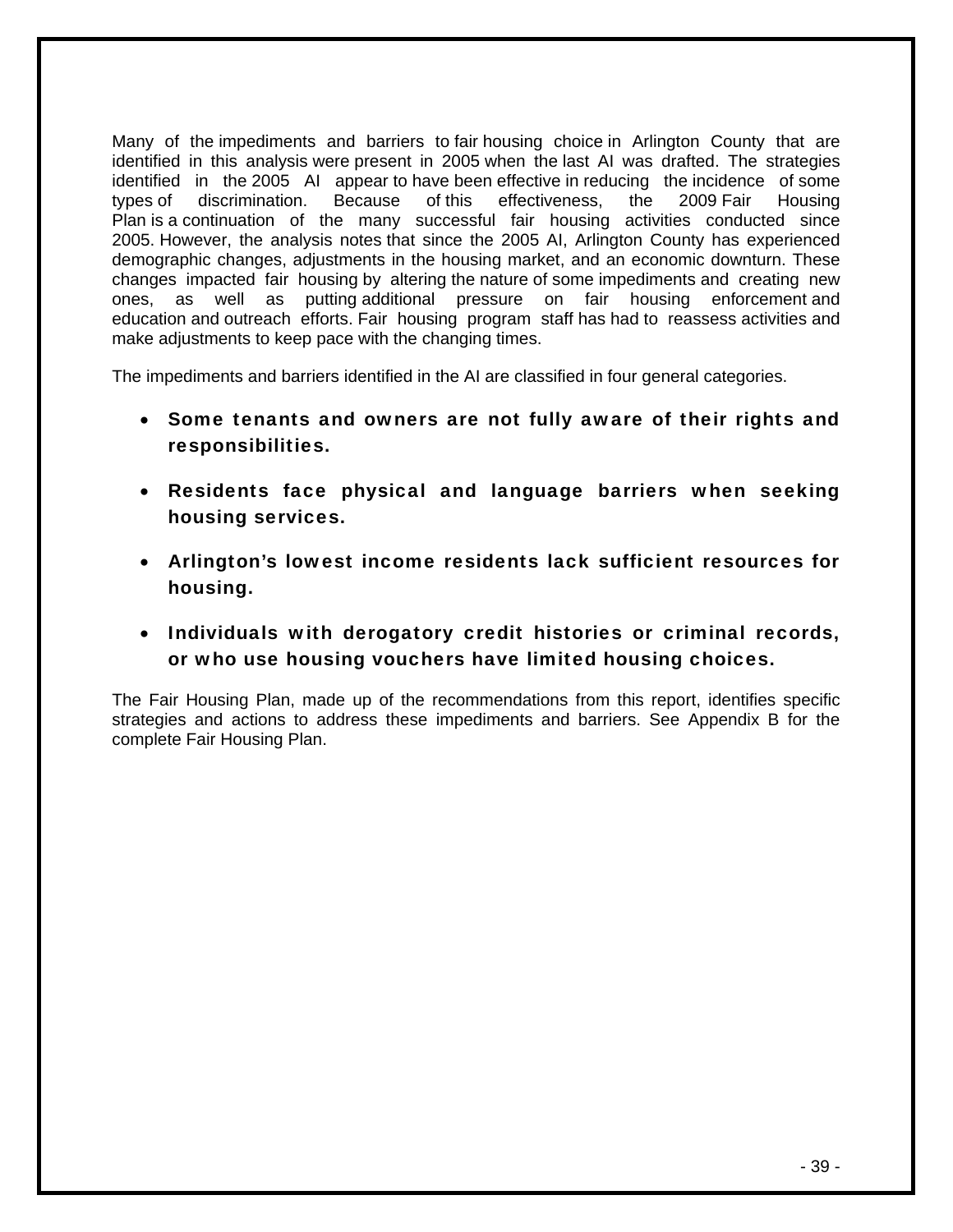Appendices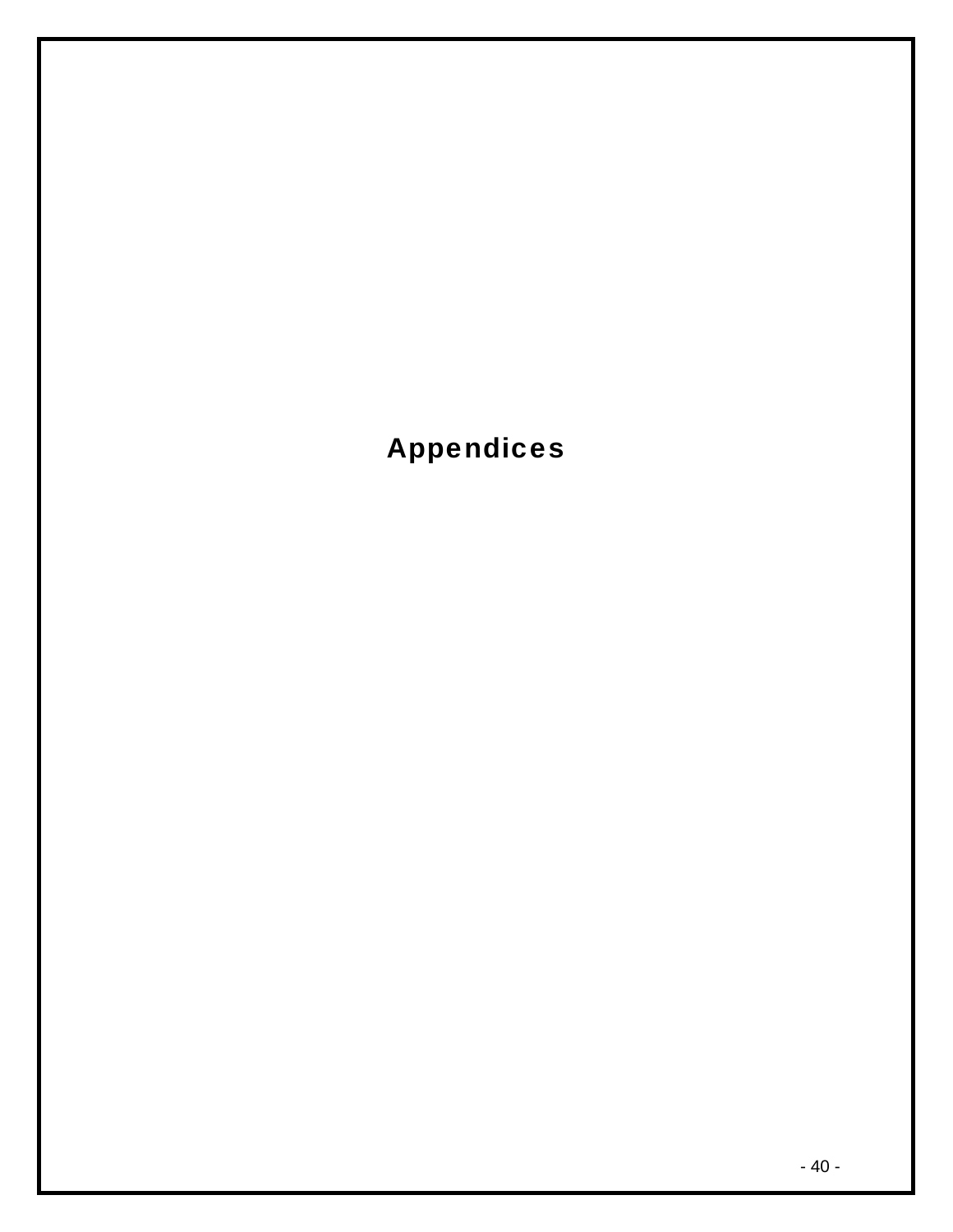# Appendix A

# Consolidated Plan Community Forum questions, comments

### **Discussion Groups and specific questions**

- 1. Affordable housing, foreclosures, subprime lending, and language access
	- a. What can be done to produce more affordable housing?
		- b. What can be done to improve the geographic distribution of affordable housing in Arlington?
		- c. What can be done to spread the use of prime financing practices, especially among Hispanics?
		- d. What else can be done to decrease the number of foreclosures?
		- e. What more can the County do to improve language access?
		- f. What are specific activities related to service provision that would be improved with increased language access?
- 2. Vouchers, barriers based on source of income, criminal background checks, credit histories, housing for people with disabilities (accessible housing)
	- a. How can the value and number of vouchers (local and federal) be increased?
	- b. What more can be done to aid potential tenants who use housing vouchers, have a criminal record, or have bad credit?
	- c. What is the demand for accessible units? Are more accessible units needed? At what level of accessibility?
	- d. How can tenants that need accessible units be more quickly/easily connected to those units when they become available?

#### **General questions**

- 1. Which barriers are the most significant?
- 2. Were all barriers identified?

### **Fair Housing Plan (FHP) – Current Efforts, questions**

- 1. How can the County's "Current Efforts" be improved?
- 2. What other strategies are needed for the FHP?
- 3. Of the current and proposed strategies, which are the highest priorities for the next fiveyear period?

### **Summary of comments Consolidated Plan Forum**

### Group 1

*Topics: Affordable housing, foreclosures, subprime lending, language access* 

- The implementation of the accessory dwelling (AD) ordinance should be improved. There are still too many barriers, e.g. cost, that limit widespread adoption.
- Free land, e.g. churches, schools, community centers, should be used more efficiently to create affordable housing.
- Show more support for the National Housing Trust Fund (NHTF).
- In negotiations with developers, units should be asked for more than money in lieu.
- Real estate tax relief should be increased for owners and developers of affordable housing.
- A higher proportion of state tax credits should go to Northern Virginia.
- Developer fees should be unrestricted for developers of affordable housing.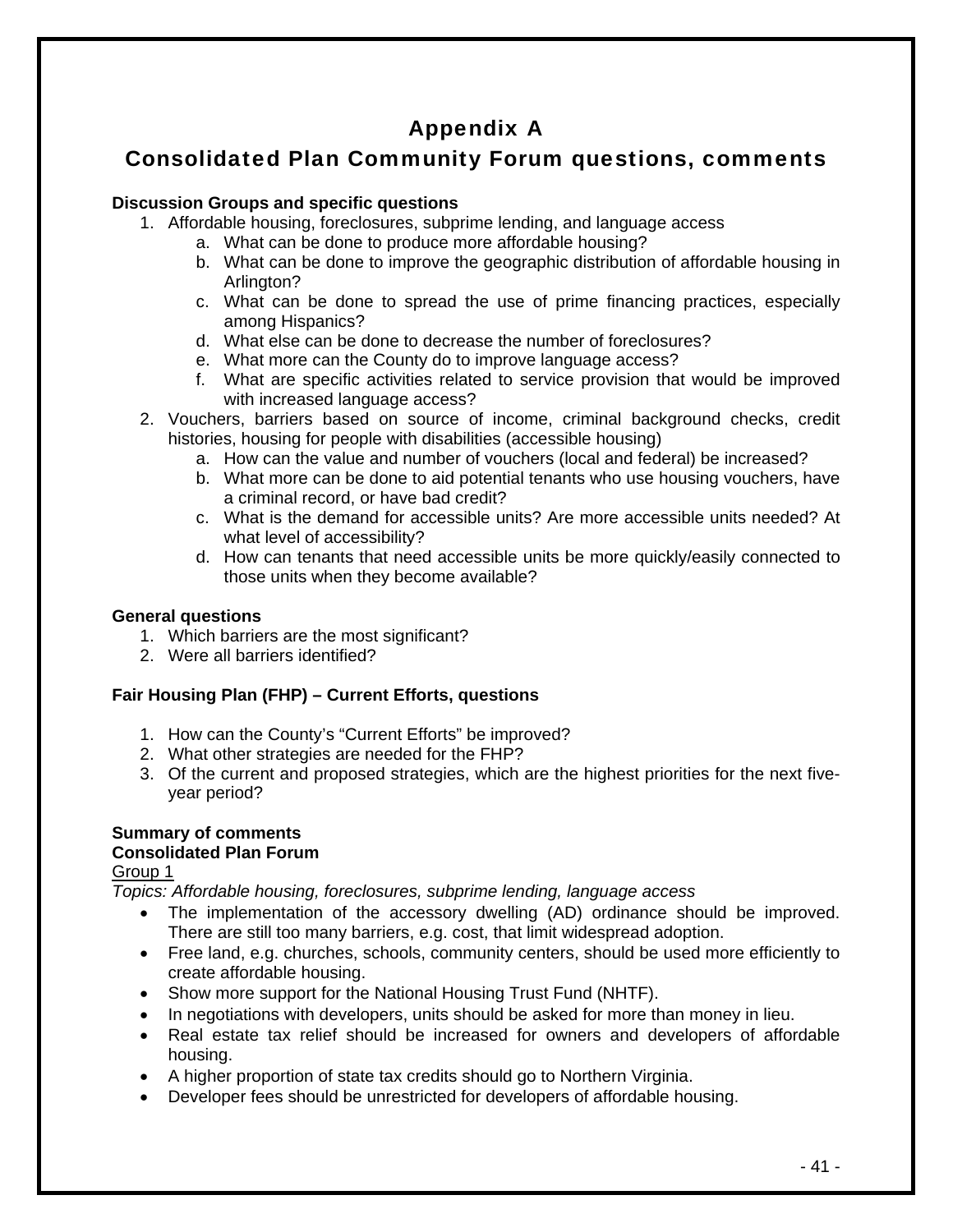- New ideas are needed, possibly the creation of a public housing authority. Relocation plans should be stronger.
- There is a need for better inspections and code enforcement.
- To improve foreclosure prevention, flyers should be distributed with the names of nonlegitimate and legitimate financing and counseling organizations. They could be put in Laundromats. Partner with civic associations.
- Offer more English as a Second Language (ESL) classes.
- The language access policy is good, but implementation needs to be improved, e.g. the Spanish language flyer came out a few weeks after the English version.

*Topics: Vouchers, barriers based on source of income, criminal background checks, credit histories, housing for people with disabilities (accessible housing)* 

- Increase availability of housing vouchers.
- Sometimes more accessible features are requested and landlords resist and delay repairs.
- The value of vouchers in relation to rents has declined.
- The U.S. Department of Housing and Urban Development (HUD) has a lengthy inspection process to issue vouchers.
- Persons with disabilities need value of vouchers increased to 120% Fair Market Rent.
- If person with disabilities has personal assistant or equipment, they need to be accommodated with a 2-bedroom unit.
- Promote more accessible housing for residents in nursing homes. To move people out of nursing homes, more accessible homes and apartments are needed. This is dictated by the Olmstead case. Maybe there should be a voucher preference for moving people out of nursing homes.
- Rental offices must be compliant with the Americans with Disabilities Act (ADA).
- Information for renters should be provided in accessible formats, including for those with low vision.
- Arlington should "test" for accessibility and Fair Housing accessibility requirements.

### Group 2

*Topics: All* 

- There should be more sharing of the housing supply. Use churches, caretakers.
- To improve the geographic distribution of affordable housing, public land and facilities should be used. The Cherrydale and Alexandria firehouses both incorporated affordable housing. Potential also exists during the development of Westover library, Kenmore, Lubber Run. "School campus" concept should be explored for the schools as a way to build teacher housing on school sites.
- Arlington's foreclosure prevention resources should be distributed more widely. Use Housing Online and Laundromats.
- Developers and owners of affordable housing should have access to more incentives, e.g. density, tax breaks, a fast approval process, reduced real estate taxes, payment in lieu of taxes (PILOT) agreements. These could be used to preserve market rate affordable housing (MARKS), especially along Columbia Pike and in conjunction with code enforcement activities.
- Use tax breaks on a small scale to preserve affordable housing. One community member said they own a second property in Arlington and they keep the rents affordable. This behavior should be incentivized.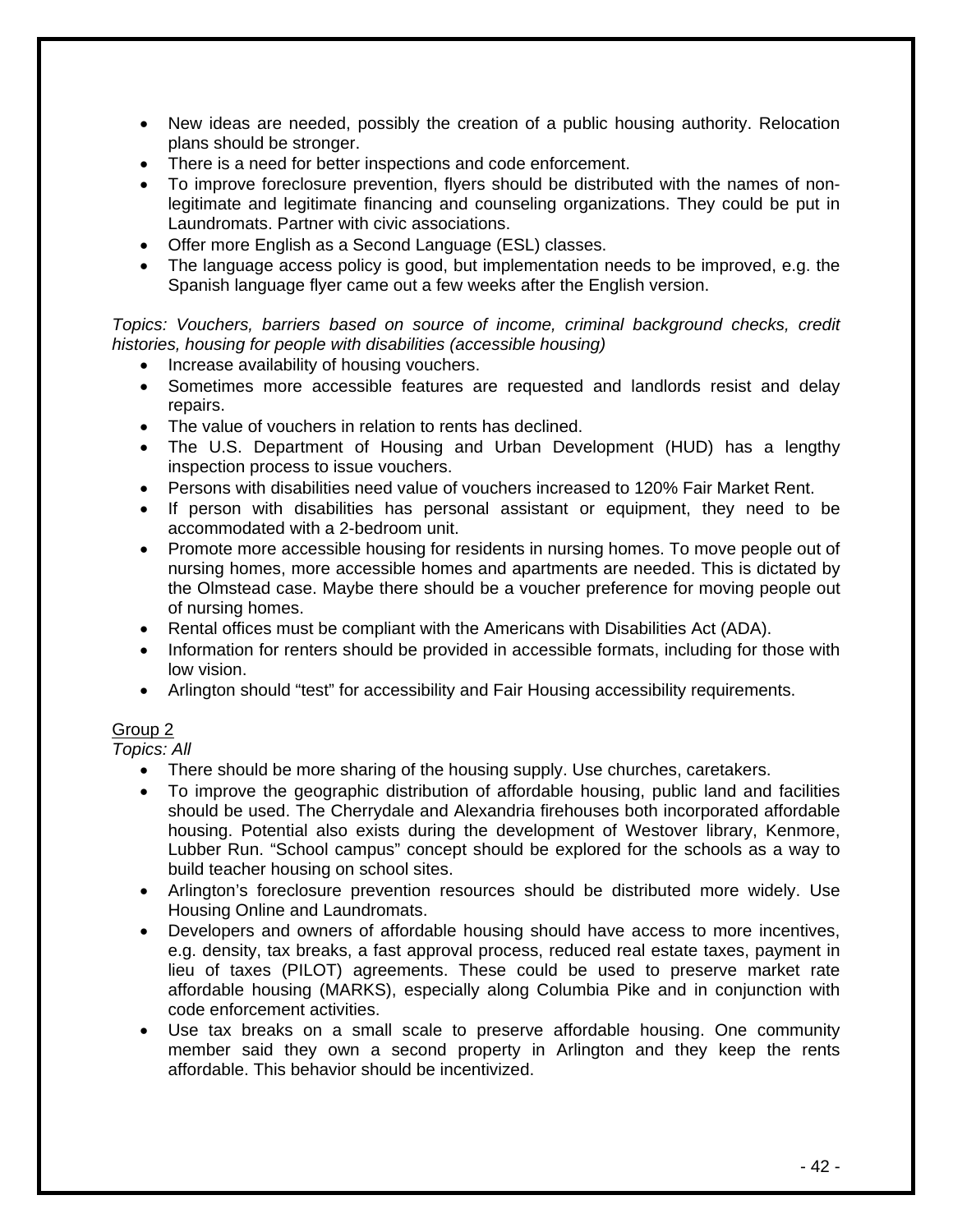- Regional efforts at creating accessible housing should be increased, e.g. the Giant in Wilston. Accessible units should be in this redevelopment.
- Affordable housing developers are often forced to pair supportive housing units with the ADA units. This is not always necessary from the consumers and developers point of view.

#### *Topics: Affordable Housing*

- Housing discrimination against those with vouchers occurs. People are disqualified or put on waiting lists when an apartment is available. Source of income is the basis. Laws from the state of Virginia are needed to protect against this practice.
- There is a gap between the County's commitment to affordable housing and what occurs in rental offices, where discrimination occurs.
- There needs to be a list of available properties where vouchers are accepted and this list needs more transparency. There should be categories with available properties and who is on the waiting lists. This should also be done for Committed Affordable Units (CAF).
- When renters are under a month to month lease, they have difficulty demonstrating proof of good tenancy to the next landlord.
- Tenants should be better educated on their obligations.

#### *Topics: Housing for people with disabilities (accessible housing)*

Need requirement for roll-in showers to promote accessible housing, similar to the "barrier-free" program. Bath tubs should be removed from new units. This practice promotes aging in place and complies with the Olmstead case if nursing home residents can return to the community to live. This is a less expensive option.

#### General comments

- Supportive housing for the mentally ill is needed. Such housing should include some type of psychiatric rehabilitation services.
- Community Land Trusts (CLT) were suggested as a vehicle for creating and maintaining affordable housing. Arlington should investigate cities that have used this tool.
- Some apartment complexes should be remodeled for persons with disabilities.
- Improve Section 8 administration, especially when transferring from another state.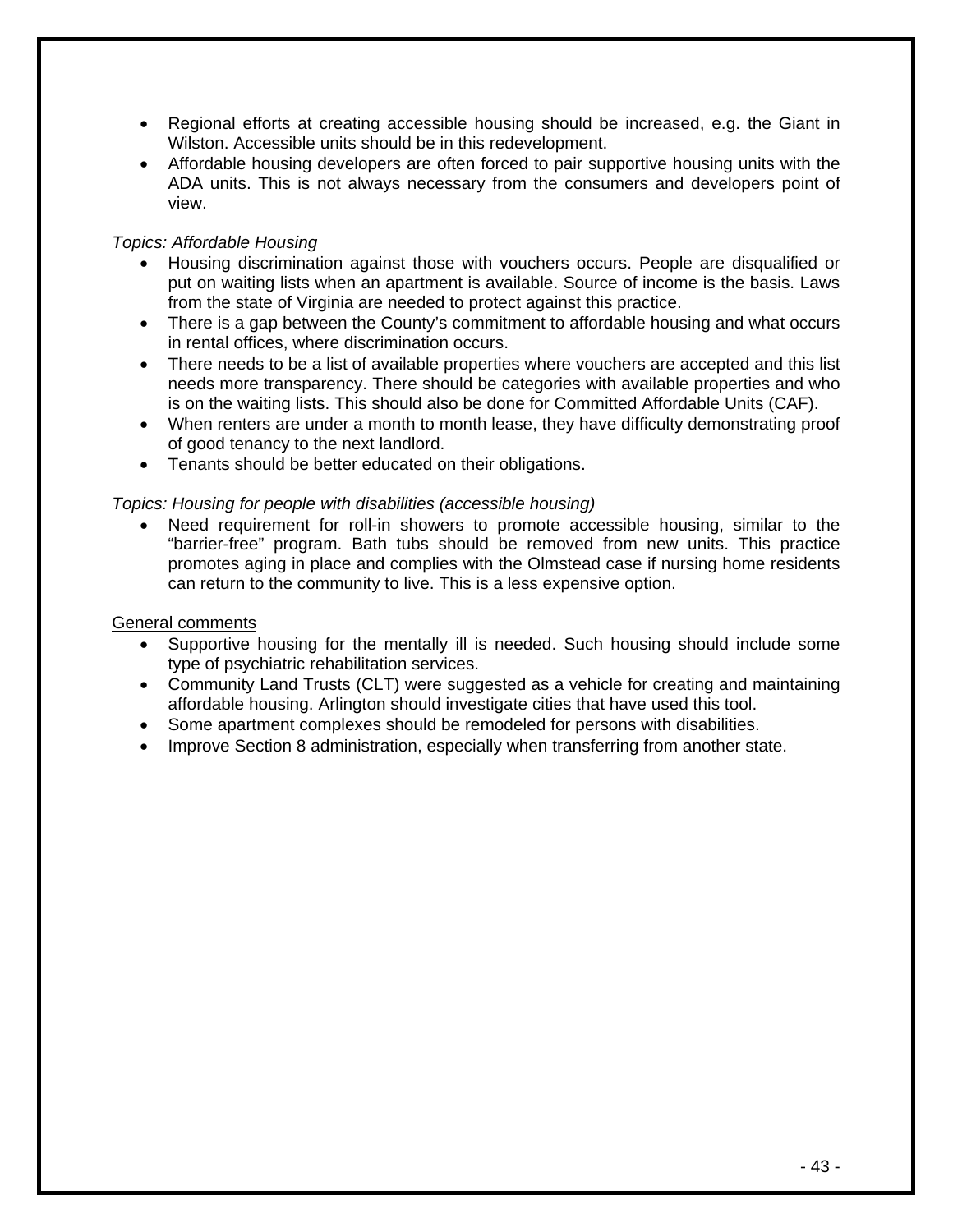# Appendix B Fair Housing Plan: Current Efforts

<span id="page-44-0"></span>The first section of the Fair Housing Plan outlines approved plans, policies, and strategies the County implements to address the barriers identified in the Analysis of Impediments to Fair Housing. The current efforts are grouped into seven categories. The second section will identify new strategies for the next five years.

### Affordable Housing

- [Goals and Targets](http://www.arlingtonva.us/departments/CPHD/housing/targets/CPHDHousingTargetsMain.aspx) Arlington has nine Affordable Housing Goals, each with up to four numerical Targets. The Goals and Targets establish a long term vision for the County and provide a quantitative measure of the progress.
- [Supportive Housing Plan](http://www.arlingtonva.us/Departments/CPHD/Documents/1609supportiveHousingPlan.pdf) The Supportive Housing Plan<sup>[14](#page-44-0)</sup> is a detailed plan that provides for expansion of affordable, accessible, community-based supportive housing opportunities.
- **[Elder Readiness Plan](http://www.arlingtonva.us/Departments/HumanServices/services/aging/aaa/HumanServicesAgingElderReadiness.aspx)  The Elder Readiness Plan is a blueprint for an inclusive, livable** community that will be ready to meet the increased needs of the elder population expected over the next 25 years.
- The [Housing Grants](http://www.arlingtonva.us/departments/humanservices/services/eid/HumanServicesServicesEIDHousingGrants.aspx) Program Arlington County offers a local tax supported program which provides a housing subsidy to eligible needy persons.
- [10-Year Plan to End Homelessness](http://www.arlingtonva.us/departments/HumanServices/Xtend/XtendPassageHome.aspx)  Arlington's 10 Year Plan to End Homelessness is based on the "best practice" strategy of "housing first," which focuses on preventing homelessness, moving people who do become homeless into housing rapidly, and providing the wrap-around services necessary for them to maintain their housing. It will also establish an early warning system with landlords and social service providers that will have a coordinated assessment process for identifying those at risk of homelessness and single point of entry for access to services which can prevent and respond to homelessness. The 10 Year Plan also supports the Housing Locator position which assists residents in obtaining and keeping housing, and acts as a liaison to property managers and owners.
- Affirmative Marketing Plans The County ensures that an affirmative marketing plan, such as required by HUD for the Federal HOME program is included in all contracts with developers. It ensures that outreach is made to households who may otherwise not be informed of the availability of new or preserved affordable housing units. The County also

<sup>&</sup>lt;sup>14</sup> Arlington has made considerable progress in developing permanent supportive housing (PSH) units. As of December 2009, over 100 persons with disabilities and homeless persons were living in their own apartments, receiving rental assistance and needed/desired support services. The PSH program has good outcomes: 96% of all residents retain housing for at least 1 year; 86% retain housing for at least two years.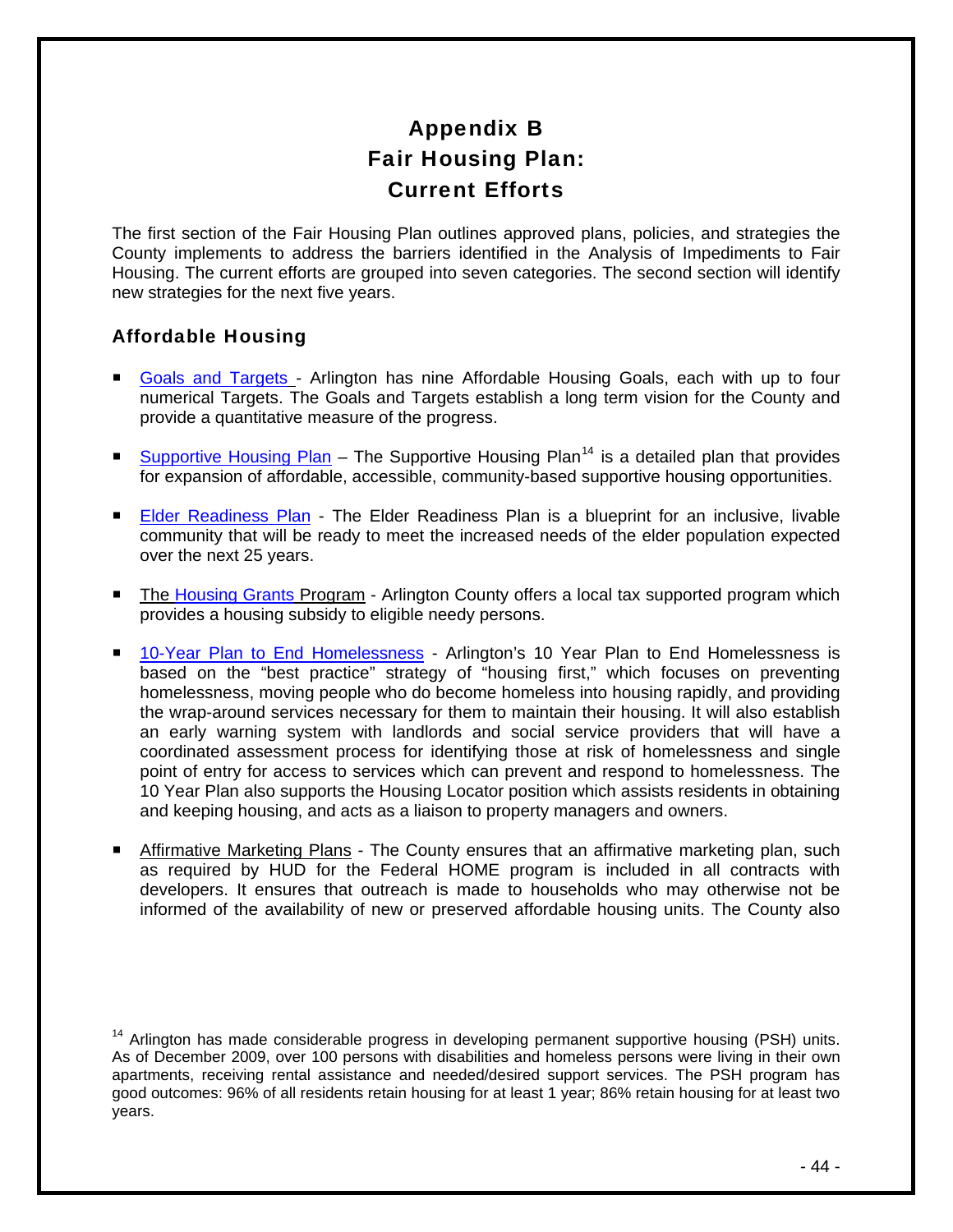monitors the affirmative marketing activities by developers of Committed Affordable Units. Refer to Appendix H.

- **[Accessory Dwelling \(AD\)](http://www.arlingtonva.us/Departments/CPHD/housing/hpp/page61595.aspx) Ordinance** An accessory dwelling is a second dwelling with kitchen, bathroom, and separate entrance on a single family lot. In Arlington, ADs are only permitted inside single-family detached houses, e.g. in a basement, on the second floor, or in an addition to the home. This addresses the geographic distribution of affordable housing in that this policy may create smaller housing units that are inherently more affordable.
- Fair Housing Testing The County will continue analyzing Fair Housing Testing and Complaint data. However, due to budget constraints and the fact that fair housing testing has resulted in 0 findings of discrimination for the last two years, fair housing testing will now only occur every three years. The next fair housing testing will occur in 2011. If discrimination is found to have increased in 2011, the County may return to testing on an annual basis.

### Foreclosure Prevention Programs

**[Foreclosure Prevention and Counseling](http://www.arlingtonva.us/departments/CPHD/housing/initiative/page66578.aspx) - The County Homeownership Program and** housing nonprofit partners are addressing the foreclosure issue by offering homeownership and financial literacy classes; conducting outreach at community events; providing direct loss mitigation counseling; and screening individuals facing foreclosure and referring them to foreclosure prevention counselors. Outreach is targeted to neighborhoods that had higher incidences of sub-prime lending and foreclosures.

### Home Ownership Education Program

■ Affordable Housing Target 7B - The County's Affordable Housing Target 7B aims to provide home ownership education to 700 households with incomes below 80% of median and annually assist 50 households with incomes below 80% of median to become homeowners.

### Environmental Assessment Procedures

 Site and Neighborhood Standards Checklist - Arlington County uses a "Site and Neighborhood Standards Checklist" to further review whether potential projects are in compliance with fair housing regulations.

### Language Accessibility Policy

 [Limited English Proficiency \(LEP\) policy](http://www.arlingtonva.us/departments/CountyManager/HumanRights/page59847.aspx) - Arlington County's Limited English Proficiency (LEP) policy and guidelines direct departments to ensure that all programs are accessible to limited English proficiency persons.

### ESL Programs

**[ESL classes and programs](http://www.arlington.k12.va.us/15401081182015517/site/default.asp) - The County sponsors a variety of ESL classes and programs in** many locations.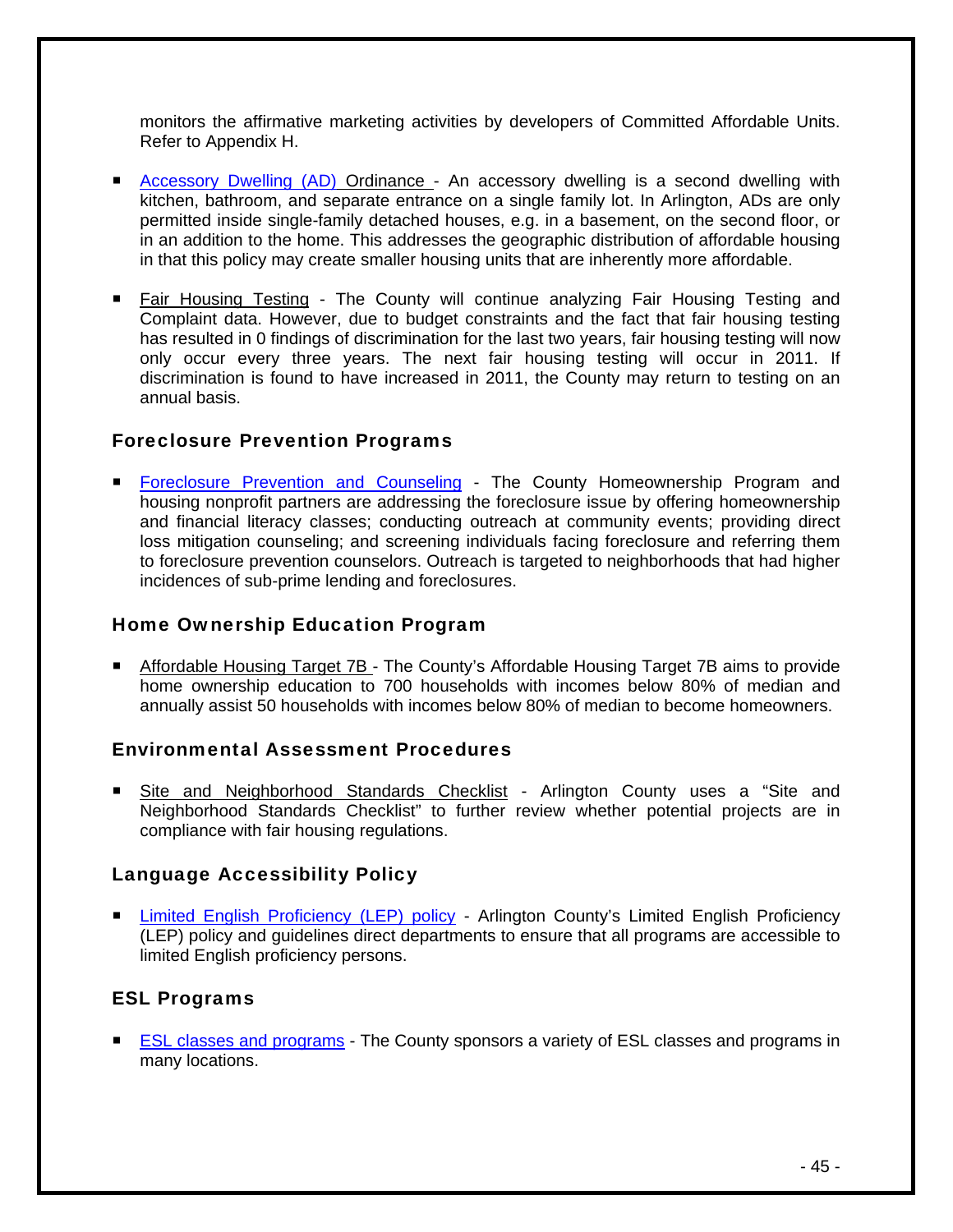■ Bi-lingual services - Arlington County has bi-lingual employees and an employee language bank that consists of over 250 employees who receive premium pay to assist in translation. The County also has a contract with call-in translation services (AT &T language line) and a contract with interpreters in 99 languages to assist when required.

### Physical Accessibility

- [Barrier Free program](http://www.ahcinc.org/HomeImprovementPrograms.html) The AHC Barrier Free grant program helps low- and moderateincome individuals with special needs to continue living safely and independently in their own homes. This program improves accessibility for physically challenged homeowners or renters, by installing handrails, stair lifts and ramps.
- **Project Civic Access Project Civic Access is a federal initiative designed to ensure that** localities around the nation provide access to persons with disabilities consistent with the ADA, in all their facilities, services, and programs. Jurisdictions across the country participate in this program. Arlington completed its three year agreement in 2009. Refer to Appendix I for details about Arlington's participation.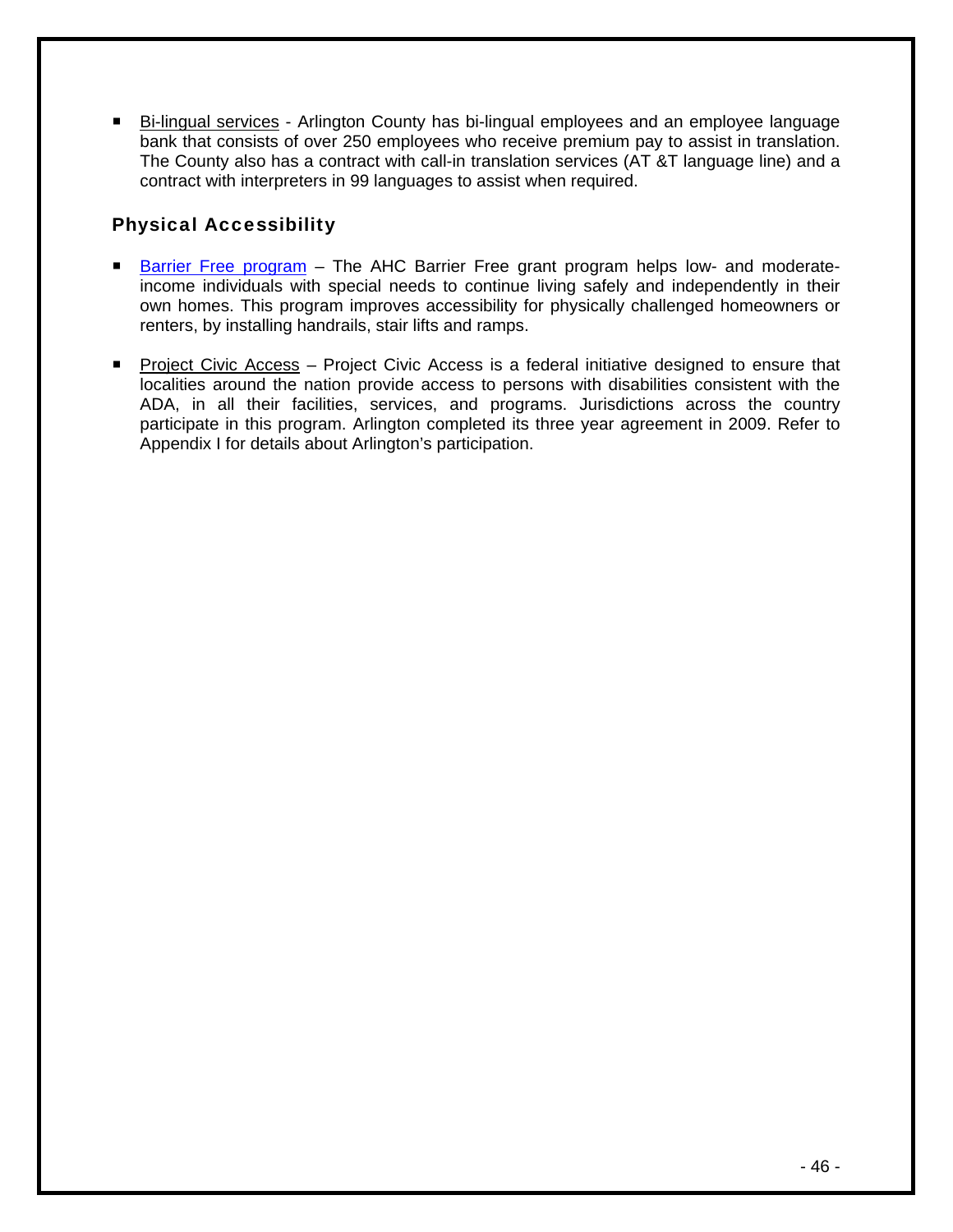# Fair Housing Plan:

# New Strategies

This section describes strategies that the County could undertake to address the barriers identified in the Analysis of Impediments to Fair Housing.

Based on the major barriers and impediments identified in the AI, four general fair housing strategies are highlighted. Below each fair housing strategy are potential actions that could be taken. This is a realistic framework on which the County can focus.

## Increase outreach to and education of tenants and owners about rights and responsibilities

- **Expand tenant-landlord program, housing fair, housing coordination, and foreclosure** prevention in Housing Services.
- Conduct an education campaign on predatory lending, focusing efforts on County neighborhoods that are vulnerable to predatory lending. Actively distribute HUD's [citizen](http://www.hud.gov/offices/adm/hudclips/forms/files/1686.pdf) [guides](http://www.hud.gov/offices/adm/hudclips/forms/files/903-1.pdf) on how to identify and avoid unfair lending practices, and file a complaint.
- **Provide housing and credit repair education to households on Section 8-Housing Choice** Vouchers (HCV) and Housing Grants waiting lists.
- The Human Rights Office (HRO) and the Department of Community Planning, Housing, and Development (CPDH) develop annual fair housing and AI workshops to educate the community and receive feedback. Hold a Latino specific forum related to fair housing, discrimination, and service access.

### Improve physical and language accessibility

- **Enhance the process to identify available accessible units and marketing them.**
- Explore having an Affordable Housing Goal and Target for accessibility. One Target should relate to accessible bathrooms (roll in showers; units on ground floor), and the other should address accessibility compliance.
- **Quantify the need for accessible units in the County and strive for commensurate baseline** accessibility standards for County supported units.
- **Include principles of visitability and universal design in all new construction and** rehabilitations. Create a local visitabilty certificate program possibly modeled after Montgomery County, MD.'s [Design for Life](http://www.montgomerycountymd.gov/hhstmpl.asp?url=/content/hhs/ads/DesignForLife/DesignForLifeMontgomery.asp) program.
- Develop accessibility public education campaign and expand County staff accessibility training.
- The LEP tool ("check off sheet") should be used for all programmatic outreach efforts by County staff and partners who administer housing programs. Ensure nonprofit partners provide multilingual versions of the Housing Choice Voucher application form and application forms for CAF rentals.
- Create a public service announcement (PSA) on Arlington TV in Spanish, Vietnamese and the other most prevalent non-English languages on affordable housing programs, the fair housing complaint process, and public services.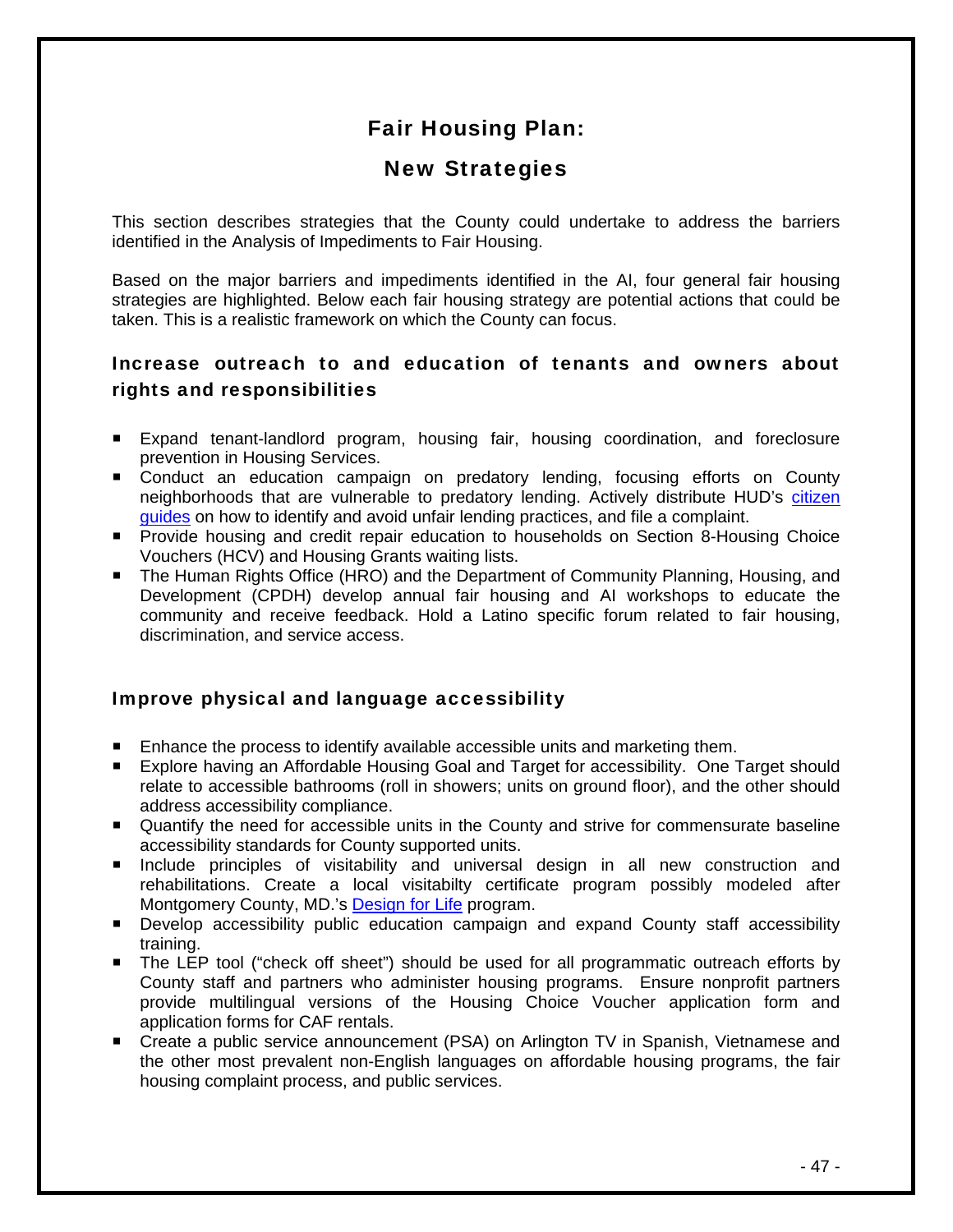- Help create "Arlington Language Access Coalition," a community group to oversee implementation of the Arlington Language Access Plan.
- Regularly update the County's [LEP Plan](http://www.vdh.state.va.us/epr/pdf/MaySeminar/Health_Director_Sessions/Serving_Persons_with_Limited_English_Proficiency.pdf). Prominently post each department's LEP plan on the County website and provide progress reports on efforts to meet LEP goals. Create an LEP brochure to educate the community. Work with the regional language access coordinators group and the multicultural outreach network.
- **Ensure that County outreach and program marketing publications pertaining to affordable** housing and HUD-funded programs are available to County residents in multiple languages where appropriate to the needs of the consumers.

### Increase the number and value of the local Housing Grants

- Work with the 10-Year Plan to End Homelessness Implementation Task Force to find new funding streams to increase Housing Grants.
- Expand Housing Grants' eligible categories to include homeless singles.

### Limit housing barriers based on credit histories, criminal background checks, and source of income.

- **If Identify housing models that are currently excluded from the Arlington County Zoning** Ordinance (ACZO) and explore amending ACZO to include these models.
- **Develop a "Ready to Rent" program to help applicants avoid leasing barriers, possibly** modeled after this [Portland, OR program](http://www.readytorent.org/index.html).
- Require all landlords who receive AHIF to waive the minimum income requirement or base the minimum income requirement on the tenant's portion of the rent, to the extent permissible under fair housing law.
- Work to expand the state fair housing ordinance to include source of income.
- **More widely disseminate fair housing rental testing report and increase resident participation** in the Arlington County Human Rights Commission fair housing process.
- Develop a master lease program/policy to reduce barriers in the rental application process.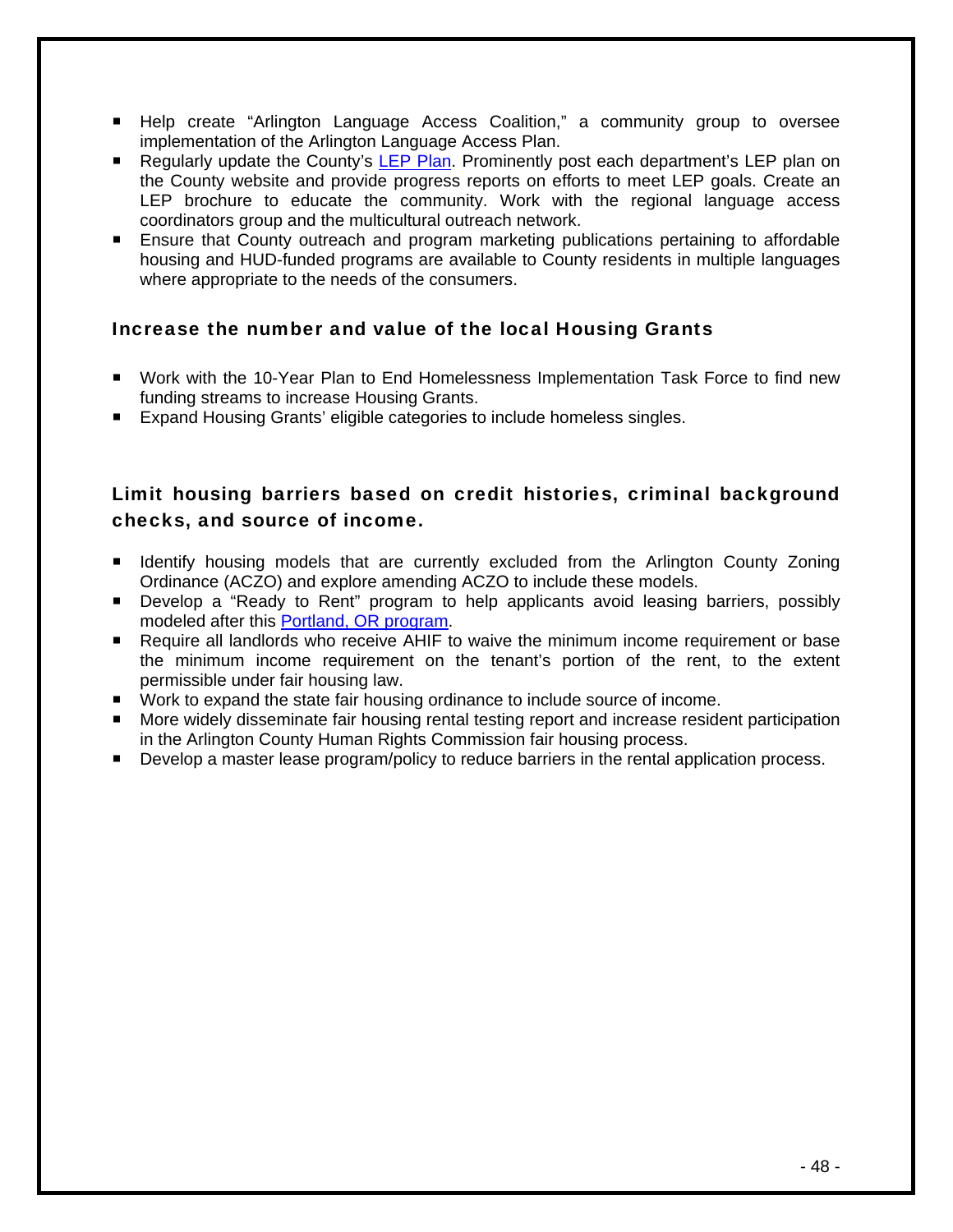# Appendix C

# Washington, D.C. Metropolitan Region Dissimilarity Indices Census 2000

The dissimilarity index is the most commonly used measure of segregation between two groups, reflecting their relative distributions across neighborhoods within a city or metropolitan area. It can range in value from 0, indicating complete integration, to 100, indicating complete segregation. In most cities and metro areas, however, the values are somewhere between those extremes.

Although it is possible to average the data and to identify some regional trends, it is important to note that there is no single way that residential segregation functions in America. One can find instances of both high and low levels of segregation for every combination of racial groups.

|                         | <b>Dissimilarity Index</b> |              | Percent of              |
|-------------------------|----------------------------|--------------|-------------------------|
|                         | With Whites*               | Population** | <b>Total Population</b> |
| White*                  | --                         | 2,762,241    | 56.11%                  |
| Black*                  | 66.2                       | 1,266,672    | 25.73%                  |
| American Indian*        | 44.0                       | 12,052       | 0.24%                   |
| Asian*                  | 43.8                       | 328,209      | 6.67%                   |
| Native Hawaiian*        | 65.8                       | 2,604        | 0.05%                   |
| Other <sup>*</sup>      | 46.2                       | 12,100       | 0.25%                   |
| Two or More Races*      | 35.6                       | 107,272      | 2.18%                   |
| White/Black*            | 41.7                       | 18,056       | 0.37%                   |
| White/American Indian*  | 39.4                       | 8,720        | 0.18%                   |
| White/Asian*            | 34.8                       | 25,488       | 0.52%                   |
| White/Other*            | 52.2                       | 16,252       | 0.33%                   |
| Other Combinations*     | --                         | 38,756       | 0.79%                   |
| Hispanic                | 52.5                       | 432,003      | 8.77%                   |
| <b>Total Population</b> |                            | 4,923,153    | 100.00%                 |

#### Dissimilarity Indices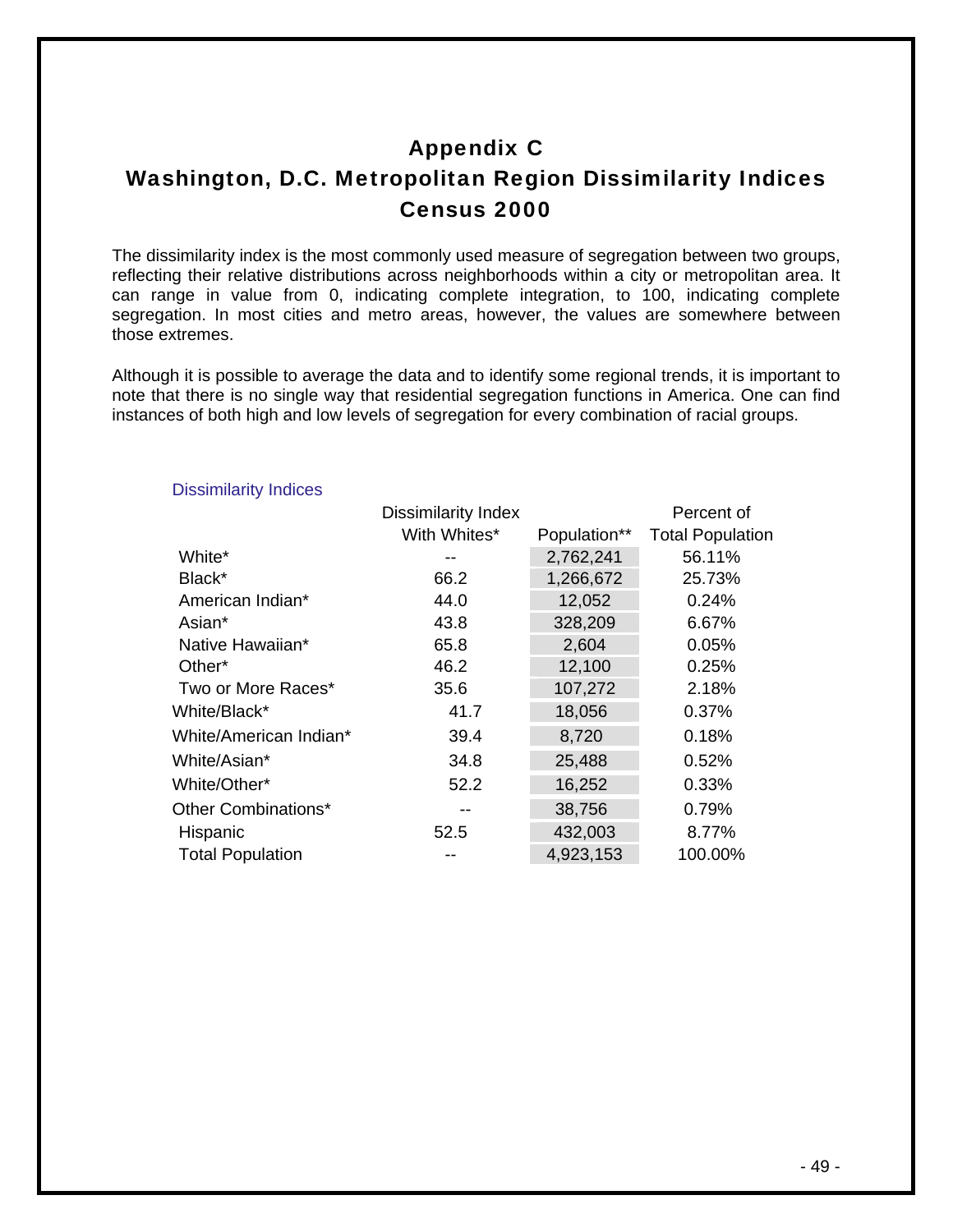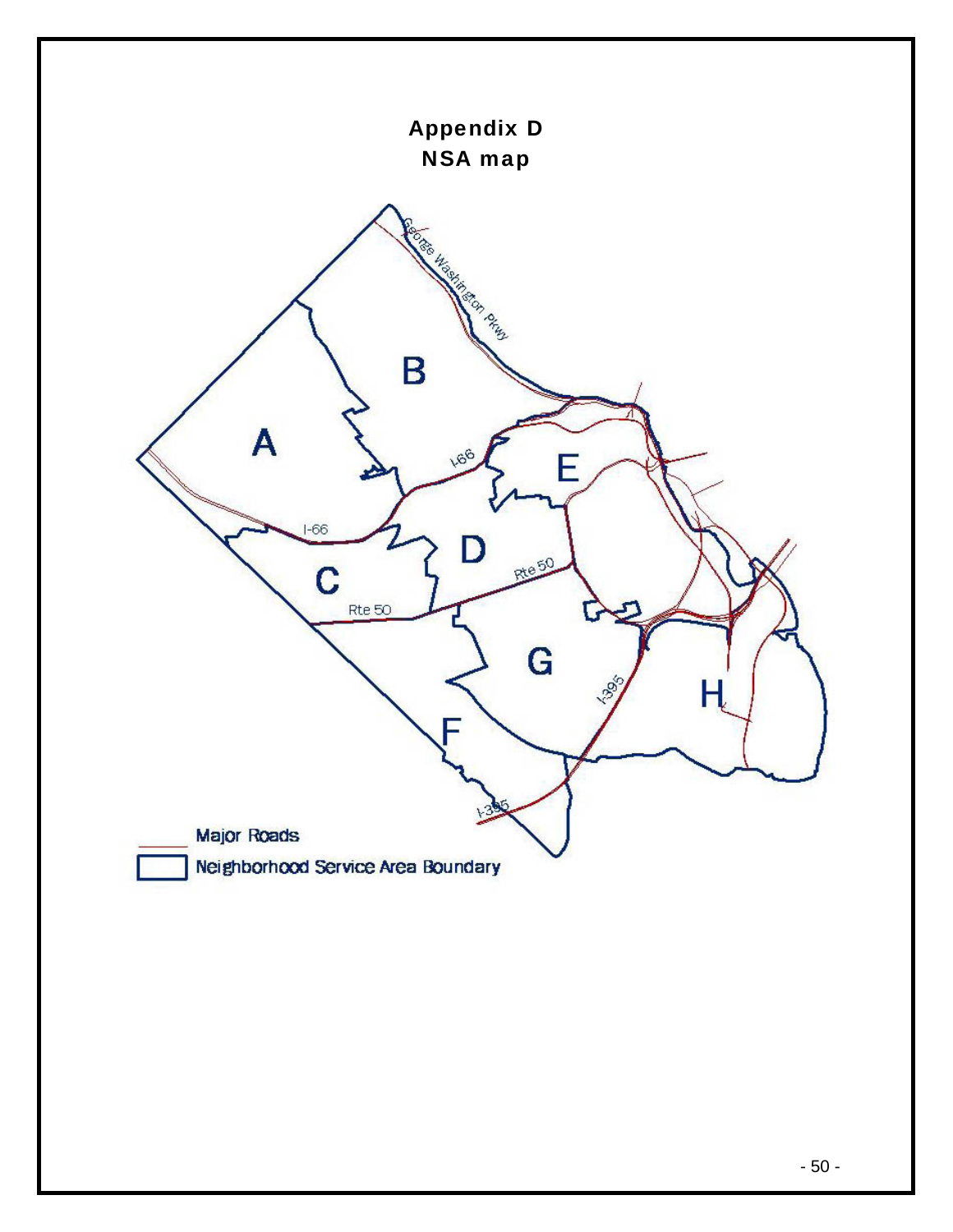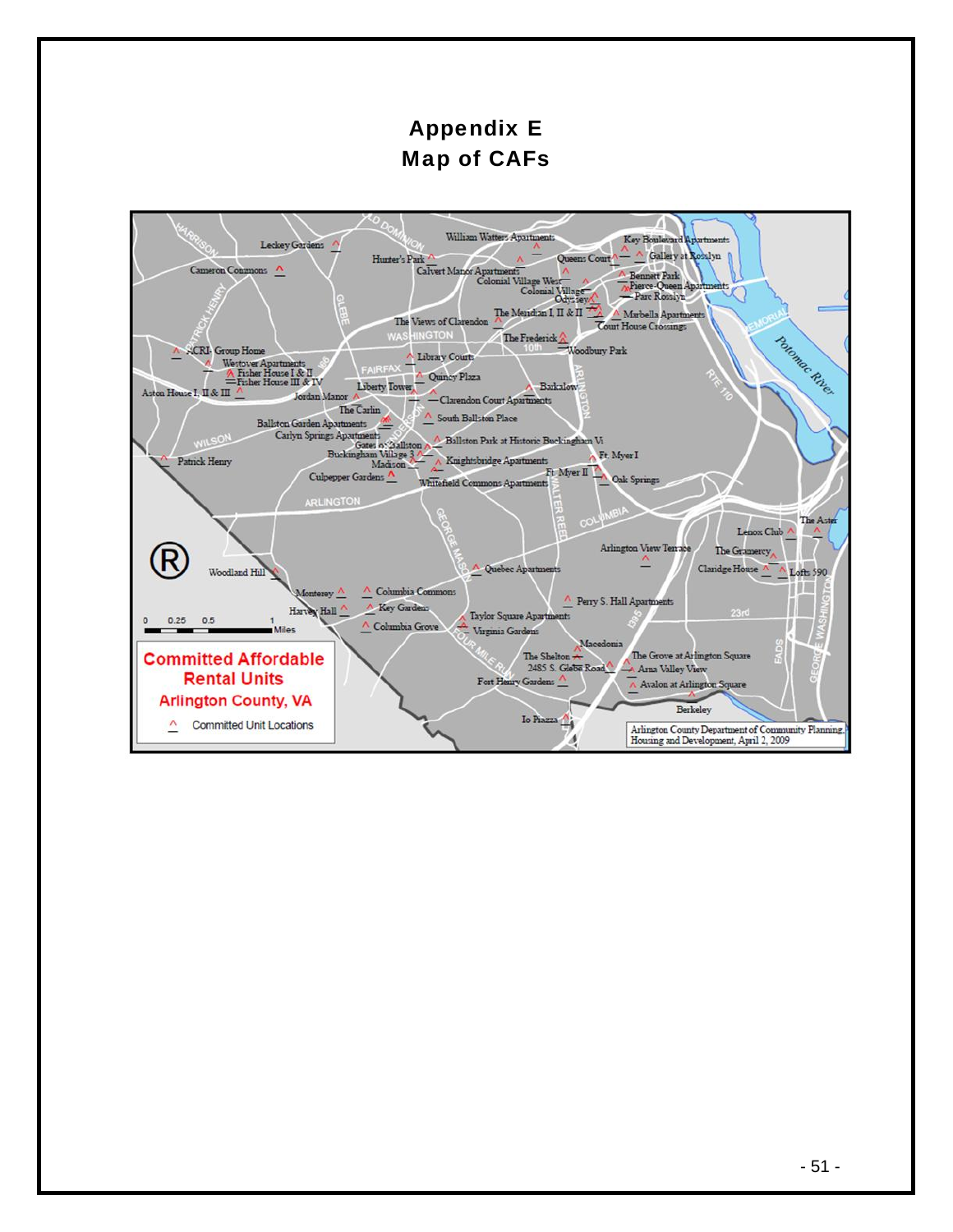# Appendix F Accessibility Standards

This appendix is a comparison of accessibility standards for multifamily rental housing. It addresses:

- The number of apartments in multifamily rental housing which must be accessible, based on the type of funding used to build or renovate the housing; and
- The specifications of various accessibility standards; especially the requirements of multifamily rental properties funded with Low-Income Housing Tax Credits vs. those funded through the Department of Housing and Urban Development (HUD)

#### Summary

The construction or alteration of multifamily rental housing in Arlington will fall into one of three categories:

**New construction which does not utilize HUD funding, or which utilizes Low-Income Housing Tax Credits without any points awarded for an accessibility bonus,** is governed by the International Code Council/American National Standards Institute A117.1 [ICC/ANSI A117.1]. New apartment complexes of 20 or more units must have 2% of units built out to be accessible (the ICC/ANSI A117.1's definitions of "accessibility" are detailed in the chart below). Alterations may also require that accessible units be added.

**New construction which utilizes HUD funds** is governed by Section 504/UFAS (definitions follow); such apartment complexes must have 5% of units accessible to persons with mobility disabilities and an additional 2% of units accessible to persons with sensory (auditory or visual) disabilities. Alteration of existing properties may also require the addition of accessible units.

**Construction which utilizes Low-Income Housing Tax Credits with points awarded for an accessibility bonus** is governed by UFAS; such apartment complexes must have either 10% or 4% of units accessible, depending on the number of bonus points awarded.

Multifamily rental properties funded with Low-Income Housing Tax Credits without points awarded for an accessibility bonus, and in some cases even with points awarded for an accessibility bonus, do not need to have as many units accessible as properties with HUD funding (that is, do not need 5% / 2% units accessible as mentioned above).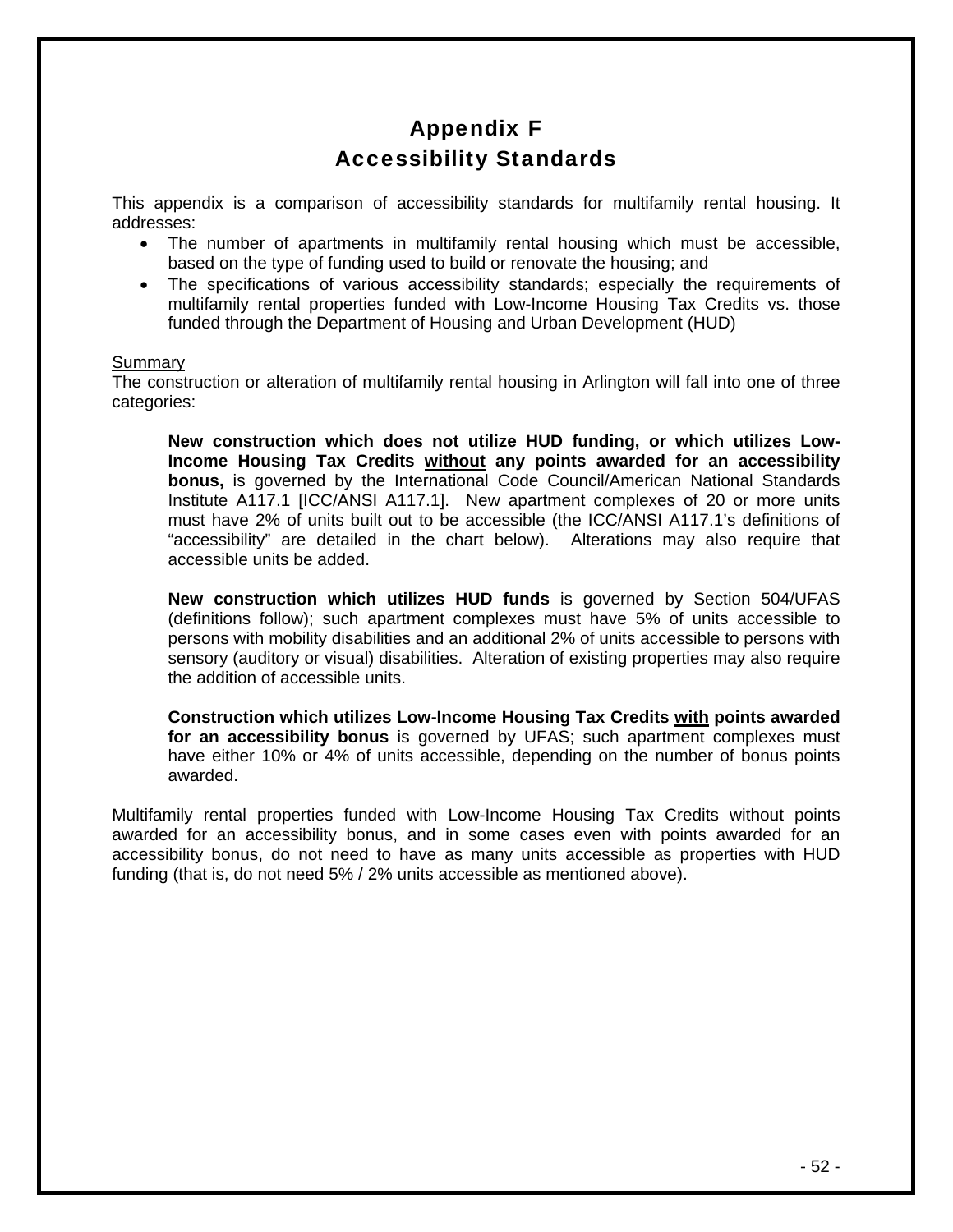| Type of<br>funding/program                                                                                                            | Percentage of units to be accessible                                                                                                                                                                                                                                                                                                                                                                                                                                                                                                                                                                                                                                                              | Applicable construction regulations                                                                                                                                                                                                                                                                          | May units house persons<br>without disabilities?      |
|---------------------------------------------------------------------------------------------------------------------------------------|---------------------------------------------------------------------------------------------------------------------------------------------------------------------------------------------------------------------------------------------------------------------------------------------------------------------------------------------------------------------------------------------------------------------------------------------------------------------------------------------------------------------------------------------------------------------------------------------------------------------------------------------------------------------------------------------------|--------------------------------------------------------------------------------------------------------------------------------------------------------------------------------------------------------------------------------------------------------------------------------------------------------------|-------------------------------------------------------|
| New construction in<br>Arlington<br>(see Note 1 regarding<br>alterations)                                                             | Generally, in apartment complexes of 20 or more<br>units, 2% (and a minimum of one unit) must be<br>"Type A" units. [Source 1]<br>ICC/ANSI A117.1 defines three types of units of<br>varying levels of accessibility: "Accessible" (with<br>the most demanding accessibility requirements),<br>"Type A" (units with a high level of accessibility,<br>especially in kitchens and bathrooms), and "Type<br>B" (units with a basic degree of accessibility).<br>[Source 2]<br>(See Note 2 for an example of distinctions<br>between Accessible, Type A, and Type B units;<br>"Accessible" units are necessary in some sorts of<br>housing such as nursing homes, assisted care,<br>etc. [Source 3]) | 2006 International Building Code, and<br>ICC/ANSI A117.1.<br>[Source 4]                                                                                                                                                                                                                                      | Yes                                                   |
| <b>VHDA</b><br><b>LIHTC</b><br>accessibility<br>without<br>bonus points                                                               | Same as any other construction, above [Source<br>5 <sup>1</sup><br>(See also Note 3)                                                                                                                                                                                                                                                                                                                                                                                                                                                                                                                                                                                                              | Same as above                                                                                                                                                                                                                                                                                                | Same as above                                         |
| VHDA - LIHTC; 50-,<br>$30-.$<br>or<br>15-point<br>accessibility bonus                                                                 | 5 units or 10% of units, whichever greater, to<br>earn 30 or 50 points; 4% of units, to earn 15<br>points [Source 6]                                                                                                                                                                                                                                                                                                                                                                                                                                                                                                                                                                              | Conforming to Section 504 of the 1973<br>Rehabilitation Act [per source 6]; see<br>space immediately below for details of<br>Section 504                                                                                                                                                                     | No [Source 6]                                         |
| <b>HUD</b><br>[Source<br>7],<br>including<br><b>HOME</b><br>Source 8] and CDBG<br>[Source 9]<br>(See Note 4 regarding<br>alterations) | 5% of the dwelling units, or at least one unit,<br>whichever is greater, to meet UFAS (see box to<br>right), or a standard that is equivalent or stricter,<br>for persons with mobility disabilities. An<br>additional 2% of the dwelling units, or at least<br>one unit, whichever is greater, must be<br>accessible for persons with hearing or visual<br>disabilities. [Source 7, "Physical Accessibility,"<br>question 2] [also source 10]                                                                                                                                                                                                                                                    | Accessible dwelling unit must be in<br>compliance<br>with<br>the<br>appropriate<br>technical criteria in the Uniform Federal<br>Accessibility Standards (UFAS) or a<br>standard that is equivalent to or stricter<br>than the UFAS. [Source 7, "Physical<br>Accessibility," question 1]<br>(Also see Note 5) | Yes [Source 7, "Program<br>Accessibility, question 3] |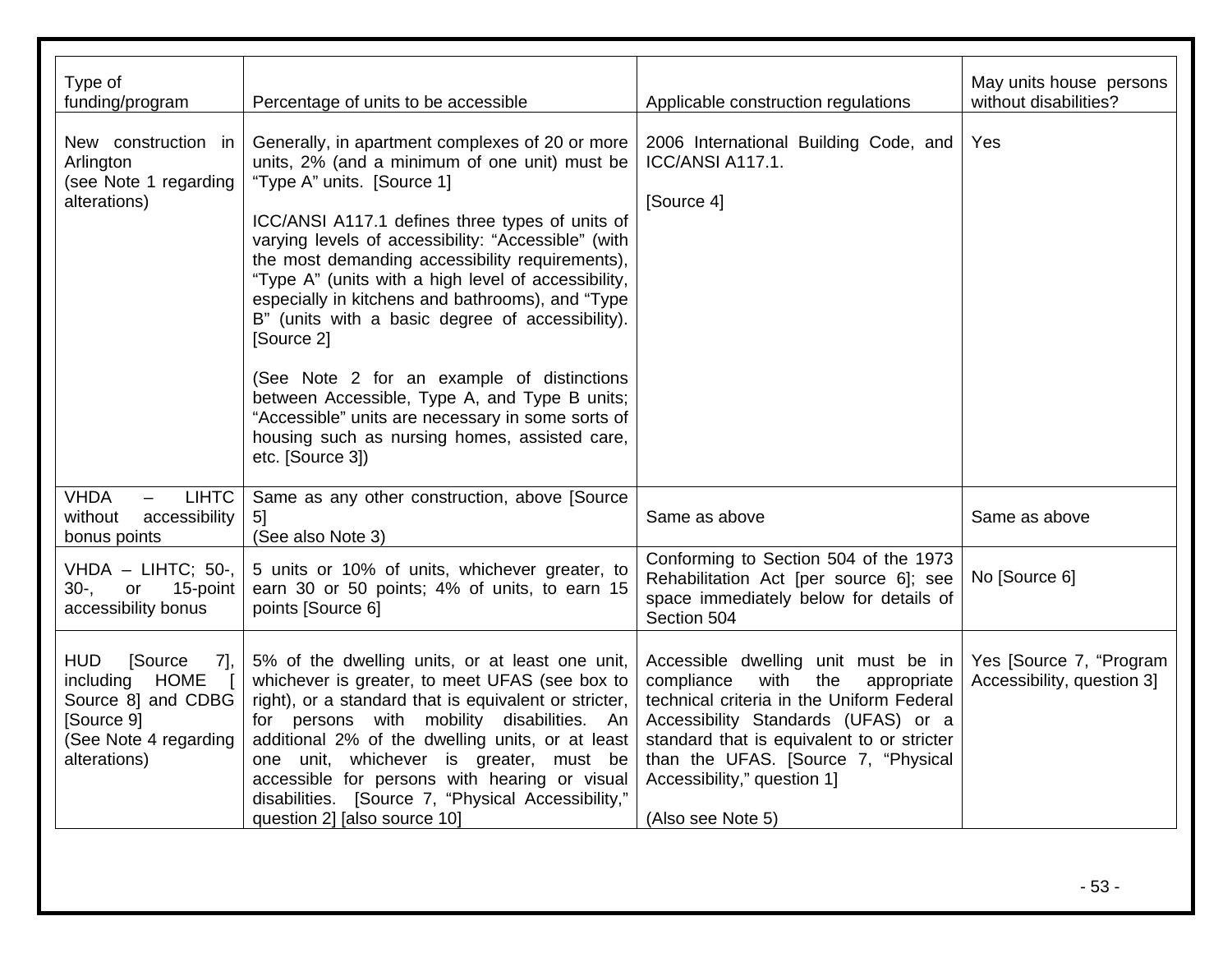#### **Notes (as cited in parentheses above)**

1. Alterations in Arlington also may require addition of Accessible/Type A/Type B units; per 2006 IBC 3409.3, 3409.6 and 3409.7. Some provisions of ICC/ANSI A117.1 may not apply if they are "technically infeasible."

2. As an example of the difference between Accessible units and Type A/Type B: Accessible units must have open space beneath bathroom sinks [ICC/ANSI A117.1, 1002.11], but Type A and Type B need only have removable cabinetry. [Type A, ICC/ANSI A117.1, 1003.11.5; Type B, ICC/ANSI 1004.11.3.2.1.1, Exception 2]

3. It is also relevant that VHDA offers a 15-point bonus for projects in which 4% of units are accessible under Section 504 guidelines (as mentioned in the VHDA 2009 Tax Credit Manual [source 6], top of page 40). If all LIHTC-based funding was subject to Section 504 rules, a minimum of 5% / 2% of units would need to be accessible, so there would be no point in offering such a bonus.

4. For alterations of housing facilities of 15 units or more which cost 75 percent or more of the replacement cost of the facility, the accessibility requirements are the same as those for new construction. If alterations are made to dwelling units in facilities which have fewer than 14 units, or in which the costs are not 75% or more of the replacement cost, the first 5 percent of dwelling units altered must be made accessible to persons with mobility impairments. [24 CFR 8.23]

5. The Uniform Federal Accessibility Standards are nearly identical to ICC/ANSI A117.1; HUD and the other Federal agencies which compiled UFAS "determined that the uniform standards adopted by them would, as much as possible . . . be consistent with the standards published by the American National Standards Institute (ANSI) for general use." [From the Introduction to UFAS;

<http://www.access-board.gov/ufas/ufas-html/ufas.htm#4.3> ]

In both UFAS and ICC/ANSI A117.1, ramps may be at an incline of 1:12, and may rise no more than 30 inches, although both allow for exceptions in existing properties due to space limitations. Both require that doors in accessible units require no more than 5 lbs. of force to open. Both require that accessible routes be 36" wide, with exceptions for short lengths of the passageways near doors [UFAS 4.3.3; ICC/ANSI A117.1 403.5]. Both set the minimum width of doorways, for accessible units (per Section 504 UFAS) and for Accessible and Type A units (per ICC/ANSI), at 32 inches. (ANSI Type B units may be only 31 ¾ " wide [1004.5.2.1].)

Also held in common is the clear space requirement of 30 x 48 inches next to appliances. 4.34.6.2 in UFAS; in ICC/ANSI A117.1:

-1002.12 for Accessible units, which refers to Section 804; 804.6.1 refers to Section 305; 305.3 has the 30 x 48 rule

-1003.12.2 for Type A units; refers to "Section 305"

-1004.12.2 for Type B units; refers to "Section 305.3"

#### **Sources [as cited in brackets above]**

[1] 2006 International Building Code (IBC), Chapter 11, 1107.6.2.1.1. The IBC is incorporated into the Virginia Uniform Statewide Building Code, which is adopted by Arlington County. While a 2009 IBC has been published, the Virginia Uniform Statewide Building Code still references the 2006 IBC.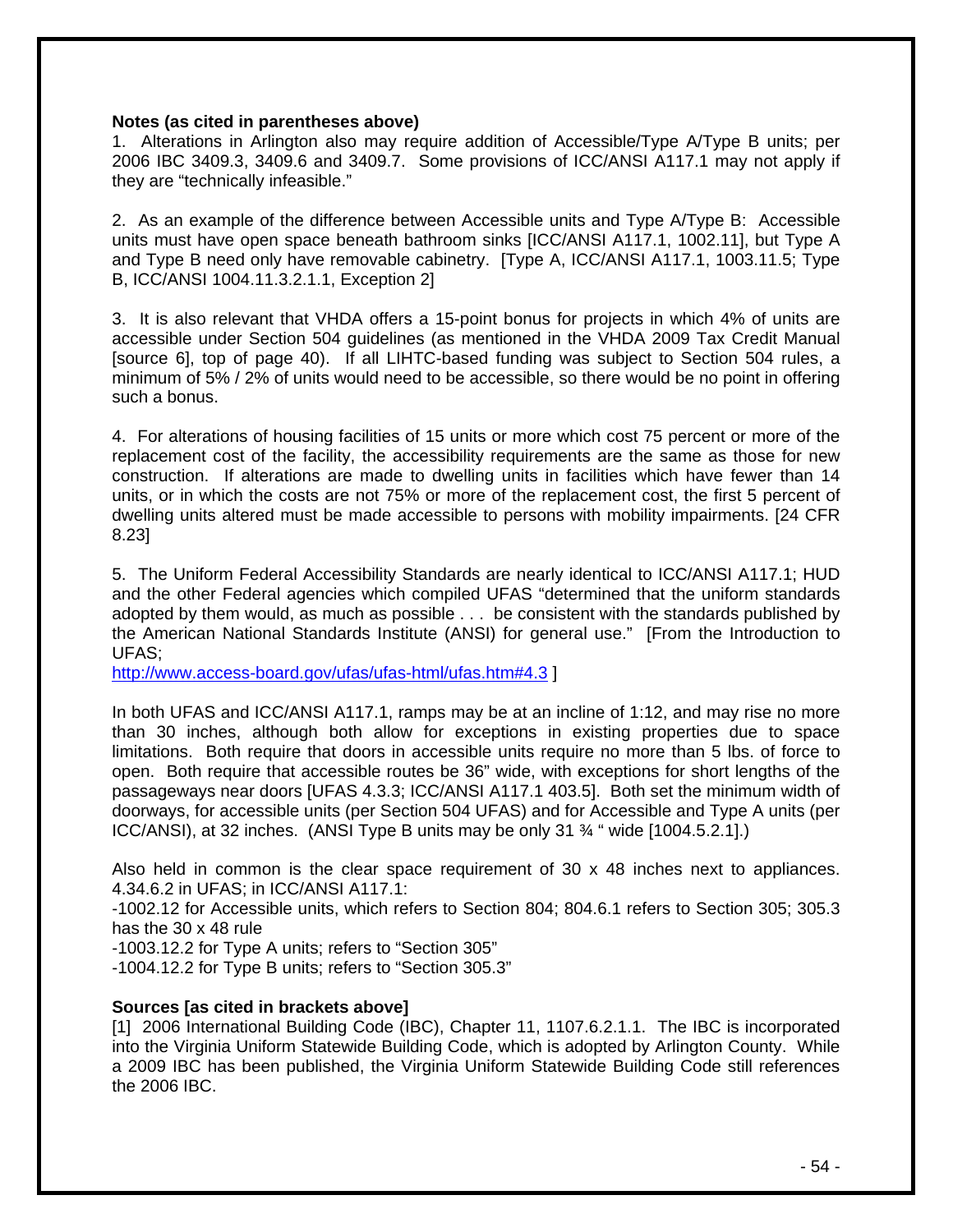### [2] ICC/ANSI A117.1, 1001.1

[3] IBC, 1107.5.1.1

[4] **IBC, 1102 ("Definitions")** 

[5] Page 1 of VHDA Minimum Design and Construction Requirements: [http://www.vhda.com/vhda\\_com/apps/DocumentLibrary/document\\_load.asp?docid=3305](http://www.vhda.com/vhda_com/apps/DocumentLibrary/document_load.asp?docid=3305)

[6] VHDA 2009 Tax Credit Manual, page 39: [http://www.vhda.com/vhda\\_com/apps/DocumentLibrary/document\\_load.asp?docid=2918](http://www.vhda.com/vhda_com/apps/DocumentLibrary/document_load.asp?docid=2918)

[7] HUD site, "People with Disabilities," Section 504 Frequently Asked Questions <http://www.hud.gov/offices/fheo/disabilities/sect504faq.cfm#anchor272118>

[8] Page 10-3 of Building HOME; <http://www.hud.gov/offices/cpd/affordablehousing/training/materials/building/ch10.pdf>

[9] 24 CFR 570.602

[10] 24 CFR 8.22

Other notes:

Funding from Low-Income Housing Tax Credits and/or HUD does not relax any of the requirements of the Virginia Statewide Uniform Building Code/IBC.

The Fair Housing Act, the Americans with Disabilities Act (ADA), and the Architectural Barriers Act (ABA) are other Federal laws which affect federally-funded projects and/or projects of public entities, but they do not change the percentages of accessible housing units mentioned above nor the specifics of accessible features. [Source 7, final section ("Other Disability Civil Rights Laws Affecting Federally Assisted Housing Providers").]

Department of Community Planning, Housing and Development – Eric Timar, Housing Division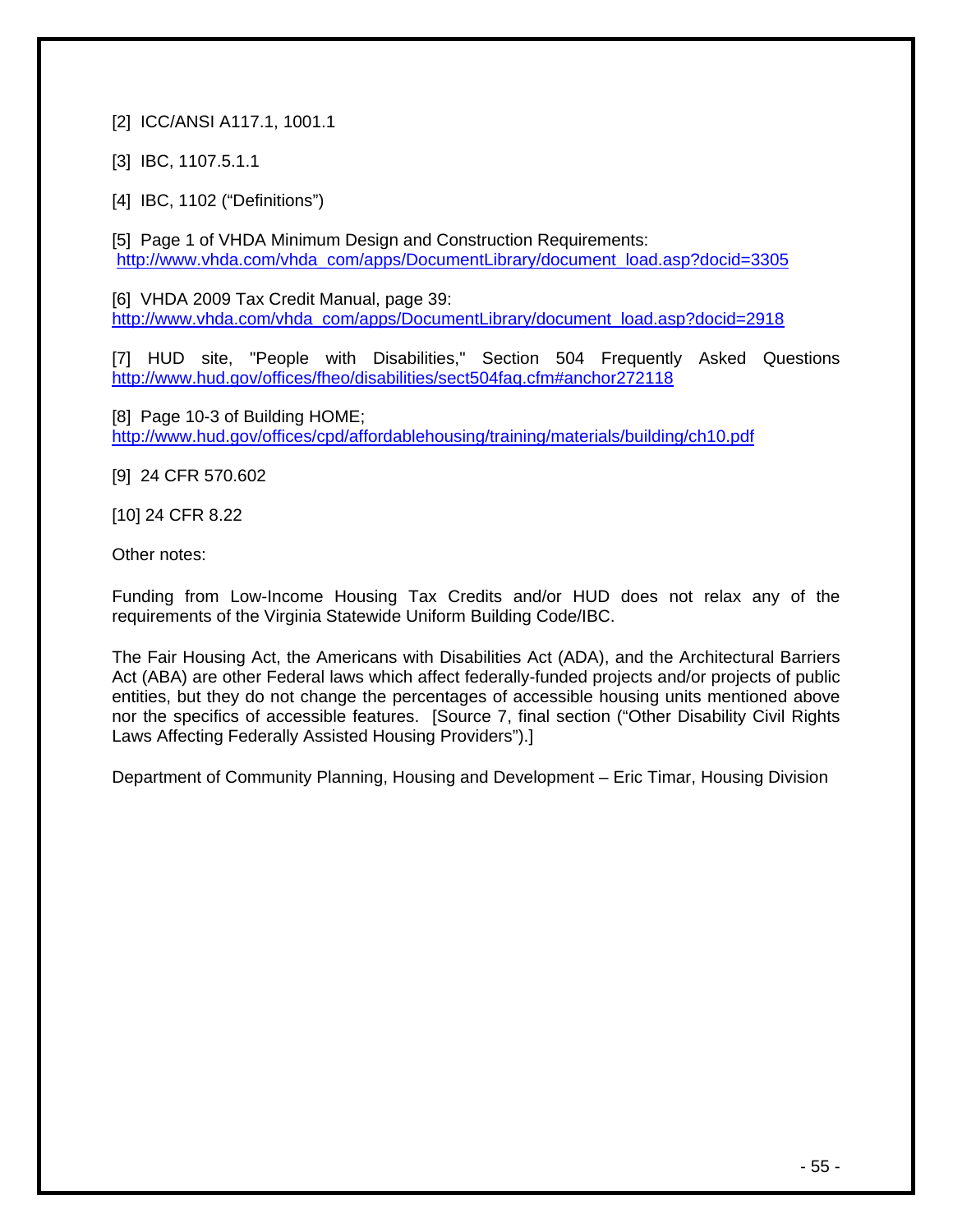# Appendix G

# Fairfax County Group Residential Facility zoning ordinance

GROUP RESIDENTIAL FACILITY: A group home or other residential facility, with one or more resident counselors or other staff persons, in which no more than: (a) eight (8) mentally ill, mentally retarded or persons with developmental disabilities reside and such home is licensed by the Virginia Department of Mental Health, Mental Retardation and Substance Abuse Services; or (b) eight (8) mentally retarded persons reside and such home is licensed by the Virginia Department of Social Services; or (c) eight (8) handicapped persons reside, with handicapped defined in accordance with the Federal Fair Housing Amendments Act of 1988. The terms handicapped, mental illness and developmental disability shall not include current illegal use or addiction to a controlled substance as defined in Sect. 54.1-3401 of the Code of Virginia or as defined in Sect. 102 of the Controlled Substance Act (21 U.S.C. 802).

For the purpose of this Ordinance, a group residential facility shall not be deemed a group housekeeping unit, or ASSISTED LIVING FACILITY and a dwelling unit or facility for more than four (4) persons who do not meet the criteria set forth above or for more than eight (8) handicapped, mentally ill, mentally retarded or persons with developmental disabilities shall be deemed a CONGREGATE LIVING FACILITY.

Source: <http://www.fairfaxcounty.gov/dpz/zoningordinance/articles/art20.pdf>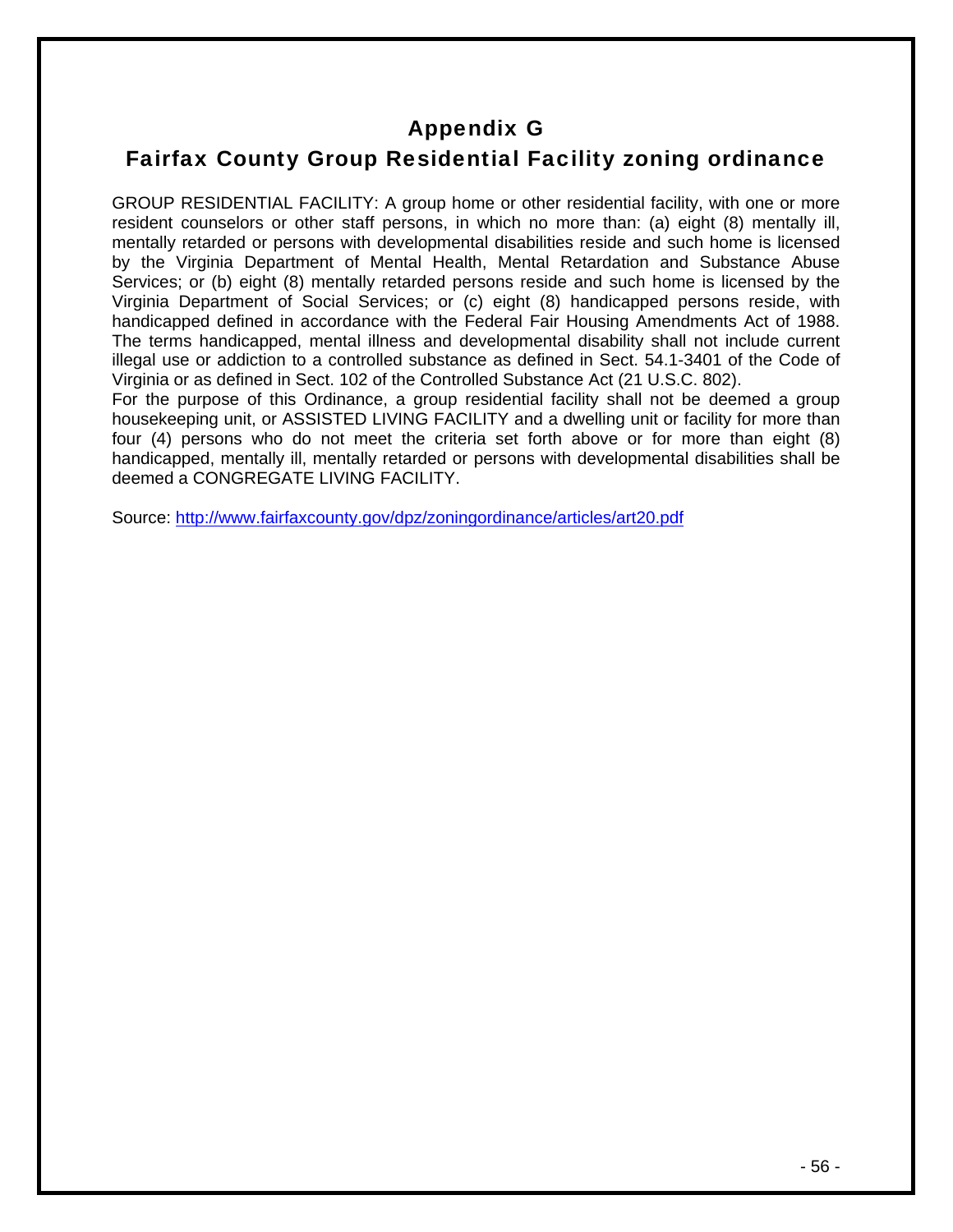# Appendix H Model Affirmative Marketing Plan

In accordance with Section XXX of the Committed Affordable Housing Program Agreement (the "CAF Agreement") dated XXX between XXX and The County Board of Arlington County, Virginia, the following is the Affirmative Marketing Plan (the "AMP"):

The current schedule for first occupancy of the first Committed Affordable (CAF) Unit is (date). As such the pre-occupancy marketing program will commence on or about XXX as required in the Agreement [typically 45 days notice]. The marketing program shall be designed to target tenants who would qualify for occupancy of the CAFs per Section XXX of the Agreement.

We expect to place appropriate advertisements in the Washington Post, El Tiempo Latino, etc. and other publications that are intended to reach the target market. Once it is determined which publications and/or other media produce the best results, the breadth of publications may be narrowed.

The advertisements shall include:

- The rental price range of the CAFs;
- The income ranges needed to qualify for the CAFs;
- A note that Section 8 Housing Choice Vouchers and Housing Grants are accepted;
- A note that there is an accessible unit for persons with physical disabilities available under the CAF program; and
- The Equal Housing Opportunity logo. (Equal Housing Opportunity logo available here: [http://www.hud.gov/library/bookshelf11/hudgraphics/fheologo.cfm\)](http://www.hud.gov/library/bookshelf11/hudgraphics/fheologo.cfm)

The property will have a [#] -bedroom CAF [or more] which is/are a Type A accessible unit in compliance with the International Construction Code (ICC) 1107.6.2 and American National Standards Institute A117.1 for persons with physical disabilities. This accessible unit must be advertised on [www.AccessVa.org.](http://www.accessva.org/) Upon initial lease-up, this/these unit[s] shall be the last [size] CAF [s] held vacant if [it / they] [is / are] not leased to a person with disabilities, and no household without a person with disabilities may lease the unit until it has been advertised for 60 days. Upon subsequent vacancy of this/these unit[s], the accessible unit[s] shall be marketed for 30 days before being released to a non-disabled household.

(Management) shall also conduct outreach to social service and disabled advocacy agencies and targeted marketing efforts to local police, fire and school employees. (Management) will look to the Arlington County Housing Division for assistance with this outreach program. The Housing Division has provided management with a "Resources for Advertising" document which lists relevant government and nonprofit offices, web sites, and media outlets. Accessible units must be advertised on [www.AccessVa.org](http://www.accessva.org/).

The marketing period shall commence as noted above, cease once all units are leased, and be re-initiated upon a notice of vacation of any of the CAFs unless a wait list has been established.

Notwithstanding the above, the AMP shall generally conform with the Agreement and with Exhibit [often Exhibit D] attached hereto.

(Equal Housing Opportunity logo available here: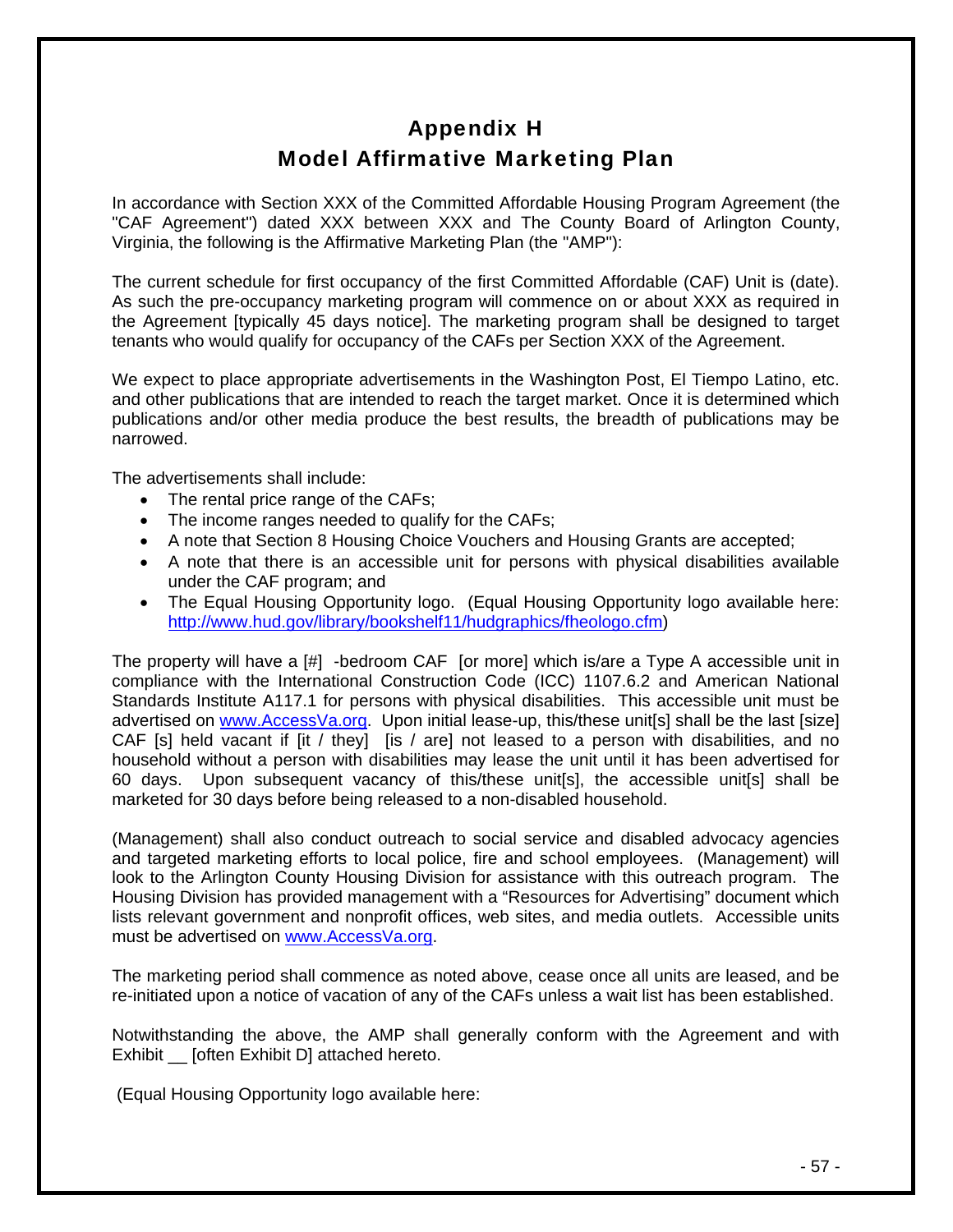[http://www.hud.gov/library/bookshelf11/hudgraphics/fheologo.cfm\)](http://www.hud.gov/library/bookshelf11/hudgraphics/fheologo.cfm)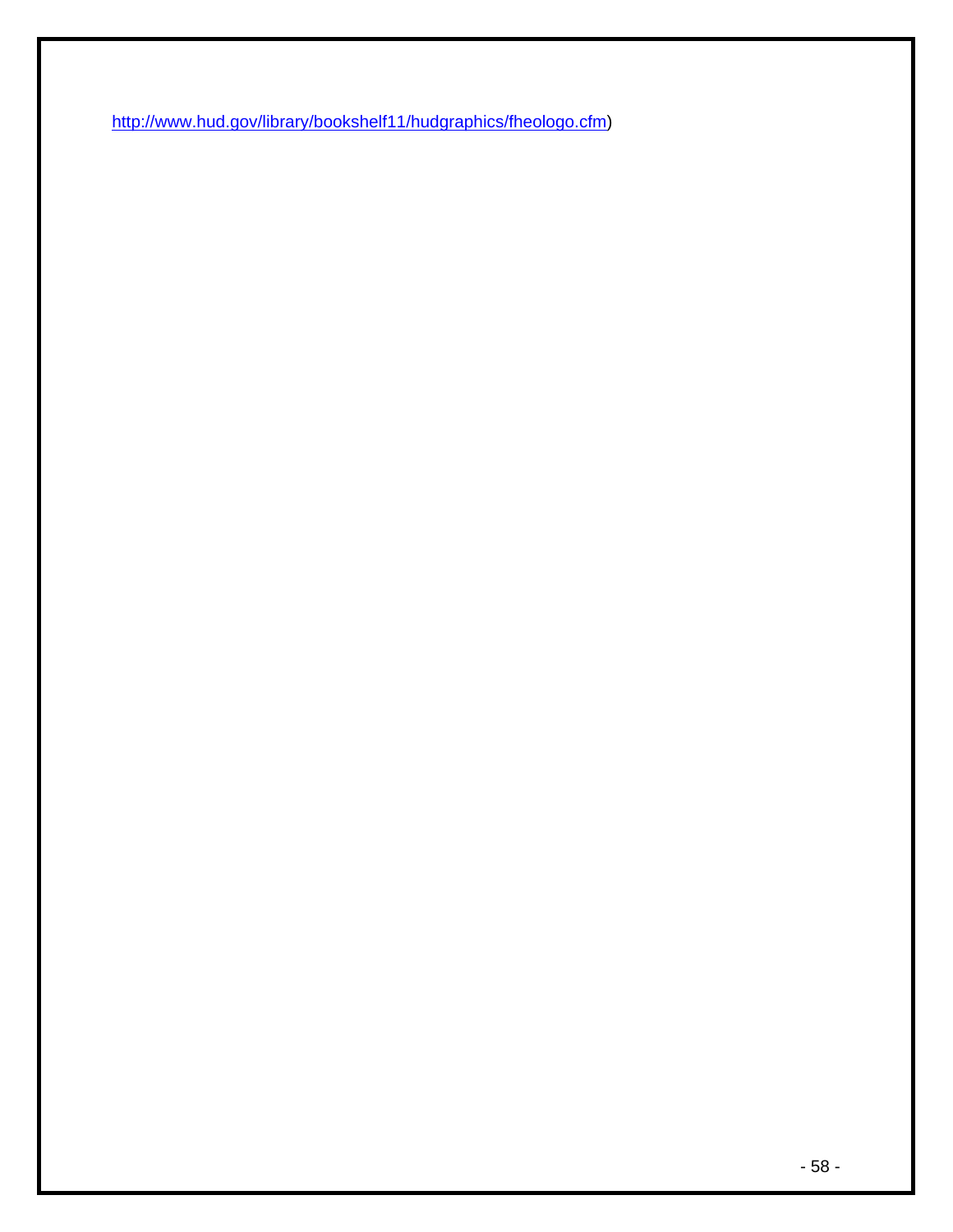# Appendix I Project Civic Access

In 2006, Arlington accepted the Department of Justice's invitation to participate in "Project Civic Access" and worked diligently with DOJ over the next three years to ensure that all of Arlington County's programs, buildings and facilities are in compliance with the Americans with Disabilities Act (ADA). This initiative is designed to ensure that localities around the nation provide access to persons with disabilities consistent with the ADA, in all their facilities, services, and programs. Jurisdictions across the country participate in this program. Arlington completed its three year agreement in 2009. See below for more details

#### *Accessibility Progress in Arlington*

During the audit of the County's facilities, DOJ found areas for improvement. At the same time, DOJ has recognized that Arlington County has taken many steps to comply with the ADA; among them:

- 1. The designation of an ADA Coordinator and the creation of the Disability Advisory Commission.
- 2. The issuance of a public notice which states that Arlington County Government is committed to the true spirit of the ADA and ensures that all persons with disabilities can access its services, participate in its programs and benefit from all its community resources. Arlington County provides sign language interpreters, audio amplification systems, documents in alternate formats, and other accommodations upon request. TTY telephone numbers are communicated to the public via our website, in correspondence, e-mail and publications for answering questions upon request.
- 3. The establishment of a grievance procedure to resolve issues and complaints filed by concerned customers.
- 4. The County developed a self-evaluation and a transition plan in 1992, as originally required by the ADA.
- 5. Arlington has contracts with a sign language interpreter agency, provides Computer Aided Real Time Transcription Services, through a local reporting agency, and produces documents in alternate formats, including Braille, upon request.
- 6. Arlington's state-of- the-art computerized 9-1-1 center answers TTY calls in the same way all other calls are handled.
- 7. Arlington provides same day balloting for voters with disabilities through curbside voting. In addition the County has voting machines with audio ballot features as well as large typeface capabilities for voters with vision impairments.
- 8. The County has a policy for receiving requests from residents with disabilities regarding the installation of curb cuts and the County completes installation of curb cuts within 30 days.
- 9. Arlington's police station has a TTY number for incoming or outgoing telephone calls.
- 10. The County is actively making all its facilities accessible for people with disabilities.

#### *Additional Initiatives*